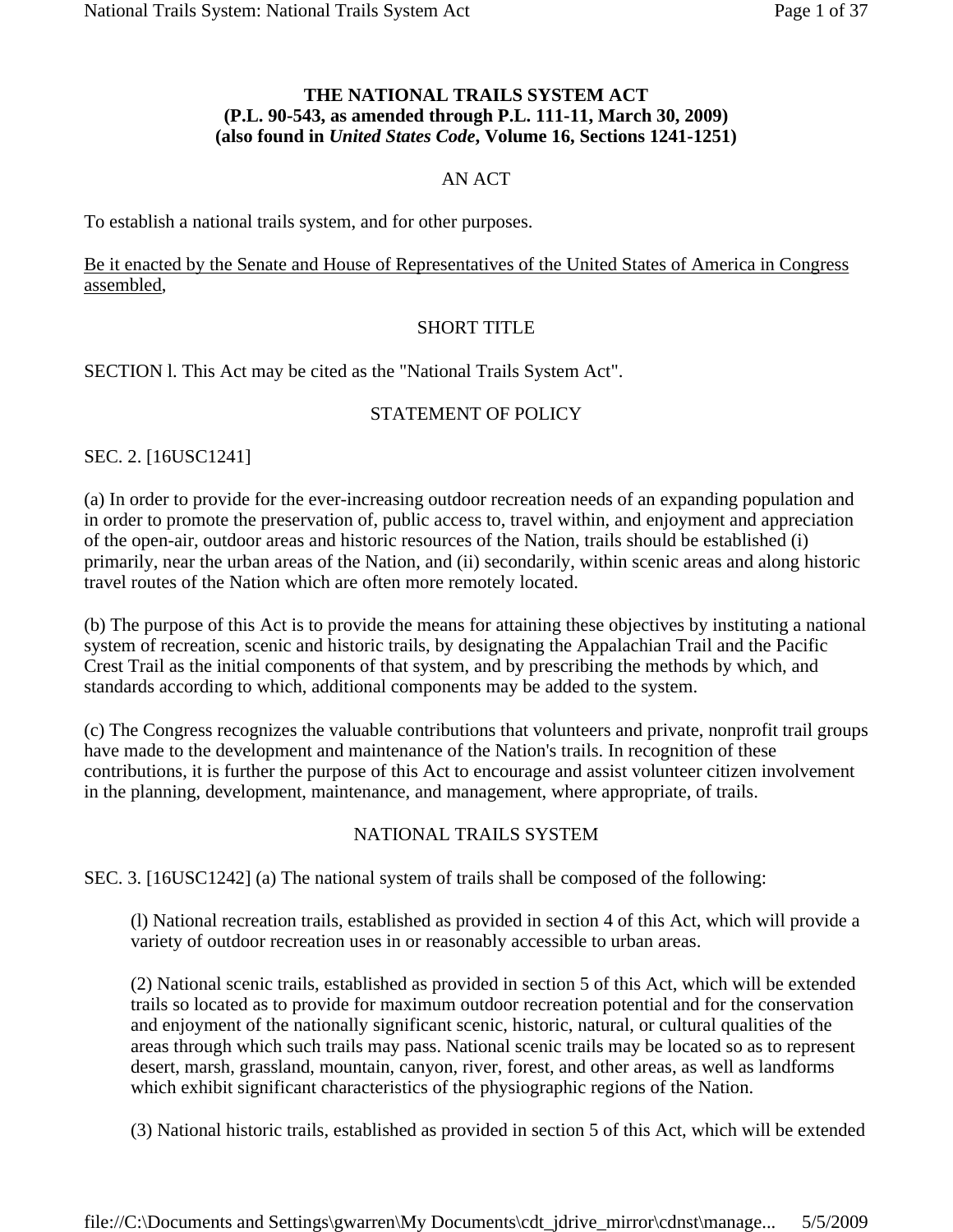trails which follow as closely as possible and practicable the original trails or routes of travel of national historic significance. Designation of such trails or routes shall be continuous, but the established or developed trail, and the acquisition thereof, need not be continuous onsite. National historic trails shall have as their purpose the identification and protection of the historic route and its historic remnants and artifacts for public use and enjoyment. Only those selected land and water based components of a historic trail which are on federally owned lands and which meet the national historic trail criteria established in this Act are included as Federal protection components of a national historic trail. The appropriate Secretary may certify other lands as protected segments of an historic trail upon application from State or local governmental agencies or private interests involved if such segments meet the national historic trail criteria established in this Act and such criteria supplementary thereto as the appropriate Secretary may prescribe, and are administered by such agencies or interests without expense to the United States.

(4) Connecting or side trails, established as provided in section 6 of this Act, which will provide additional points of public access to national recreation, national scenic or national historic trails or which will provide connections between such trails.

The Secretary of the Interior and the Secretary of Agriculture, in consultation with appropriate governmental agencies and public and private organizations, shall establish a uniform marker for the national trails system.

(b) For purposes of this section, the term 'extended trails' means trails or trail segments which total at least one hundred miles in length, except that historic trails of less than one hundred miles may be designated as extended trails. While it is desirable that extended trails be continuous, studies of such trails may conclude that it is feasible to propose one or more trail segments which, in the aggregate, constitute at least one hundred miles in length.

## NATIONAL RECREATION TRAILS

SEC. 4. [16USC1243]

(a) The Secretary of the Interior, or the Secretary of Agriculture where lands administered by him are involved, may establish and designate national recreation trails, with the consent of the Federal agency, State, or political subdivision having jurisdiction over the lands involved, upon finding that--

(i) such trails are reasonably accessible to urban areas, and, or

(ii) such trails meet the criteria established in this Act and such supplementary criteria as he may prescribe.

(b) As provided in this section, trails within park, forest, and other recreation areas administered by the Secretary of the Interior or the Secretary of Agriculture or in other federally administered areas may be established and designated as "National Recreation Trails" by the appropriate Secretary and, when no Federal land acquisition is involved --

(i) trails in or reasonably accessible to urban areas may be designated as "National Recreation Trails" by the appropriate Secretary with the consent of the States, their political subdivisions, or other appropriate administering agencies;

(ii) trails within park, forest, and other recreation areas owned or administered by States may be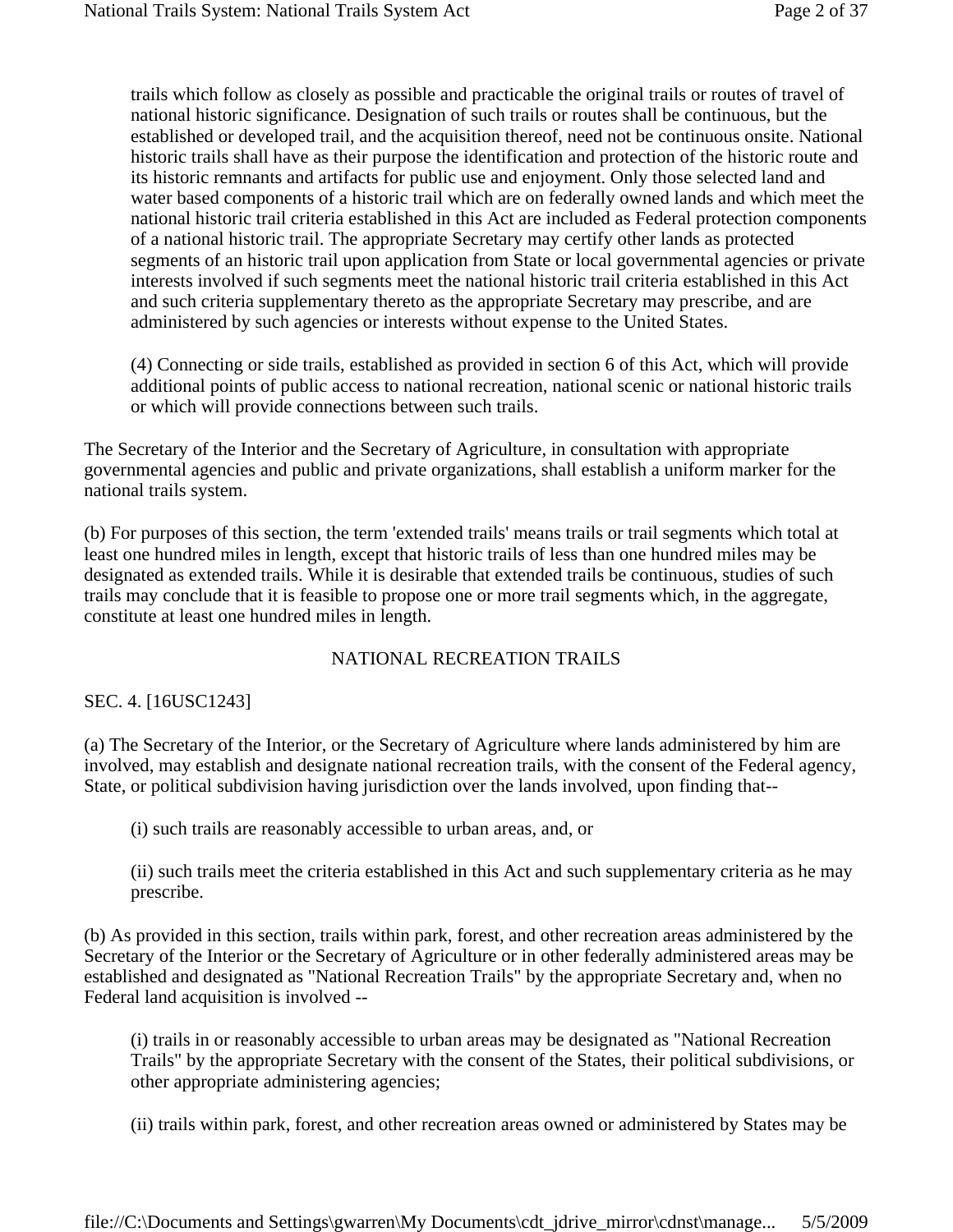designated as "National Recreation Trails" by the appropriate Secretary with the consent of the State; and

(iii) trails on privately owned lands may be designated 'National Recreation Trails' by the appropriate Secretary with the written consent of the owner of the property involved.

## NATIONAL SCENIC AND NATIONAL HISTORIC TRAILS

SEC. 5. [16USC1244] (a) National scenic and national historic trails shall be authorized and designated only by Act of Congress. There are hereby established the following National Scenic and National Historic Trails:

(1) The Appalachian National Scenic Trail, a trail of approximately two thousand miles extending generally along the Appalachian Mountains from Mount Katahdin, Maine, to Springer Mountain, Georgia. Insofar as practicable, the right-of-way for such trail shall comprise the trail depicted on the maps identified as "Nationwide System of Trails, Proposed Appalachian Trail, NST-AT-101- May 1967", which shall be on file and available for public inspection in the office of the Director of the National Park Service. Where practicable, such rights-of-way shall include lands protected for it under agreements in effect as of the date of enactment of this Act, to which Federal agencies and States were parties. The Appalachian Trail shall be administered primarily as a footpath by the Secretary of the Interior, in consultation with the Secretary of Agriculture.

(2) The Pacific Crest National Scenic Trail, a trail of approximately two thousand three hundred fifty miles, extending from the Mexican-California border northward generally along the mountain ranges of the west coast States to the Canadian-Washington border near Lake Ross, following the route as generally depicted on the map, identified as "Nationwide System of Trails, Proposed Pacific Crest Trail, NST-PC-103-May 1967" which shall be on file and available for public inspection in the office of the Chief of the Forest Service. The Pacific Crest Trail shall be administered by the Secretary of Agriculture, in consultation with the Secretary of the Interior.

(3) The Oregon National Historic Trail, a route of approximately two thousand miles extending from near Independence, Missouri, to the vicinity of Portland, Oregon, following a route as depicted on maps identified as 'Primary Route of the Oregon Trail 1841-1848', in the Department of the Interior's Oregon Trail study report dated April 1977, and which shall be on file and available for public inspection in the office of the Director of the National Park Service. The trail shall be administered by the Secretary of the Interior. No land or interest in land outside the exterior boundaries of any federally administered area may be acquired by the Federal Government for the trail except with the consent of the owner of the land or interest in land. The authority of the Federal Government to acquire fee title under this paragraph shall be limited to an average of not more than 1/4 mile on either side of the trail.

(4) The Mormon Pioneer National Historic Trail, a route of approximately one thousand three hundred miles extending from Nauvoo, Illinois, to Salt Lake City, Utah, following the primary historical route of the Mormon Trail as generally depicted on a map, identified as, 'Mormon Trail Vicinity Map, figure 2' in the Department of the Interior Mormon Trail study report dated March 1977, and which shall be on file and available for public inspection in the office of the Director, National Park Service, Washington, D.C. The trail shall be administered by the Secretary of the Interior. No land or interest in land outside the exterior boundaries of any federally administered area may be acquired by the Federal Government for the trail except with the consent of the owner of the land or interest in land. The authority of the Federal Government to acquire fee title under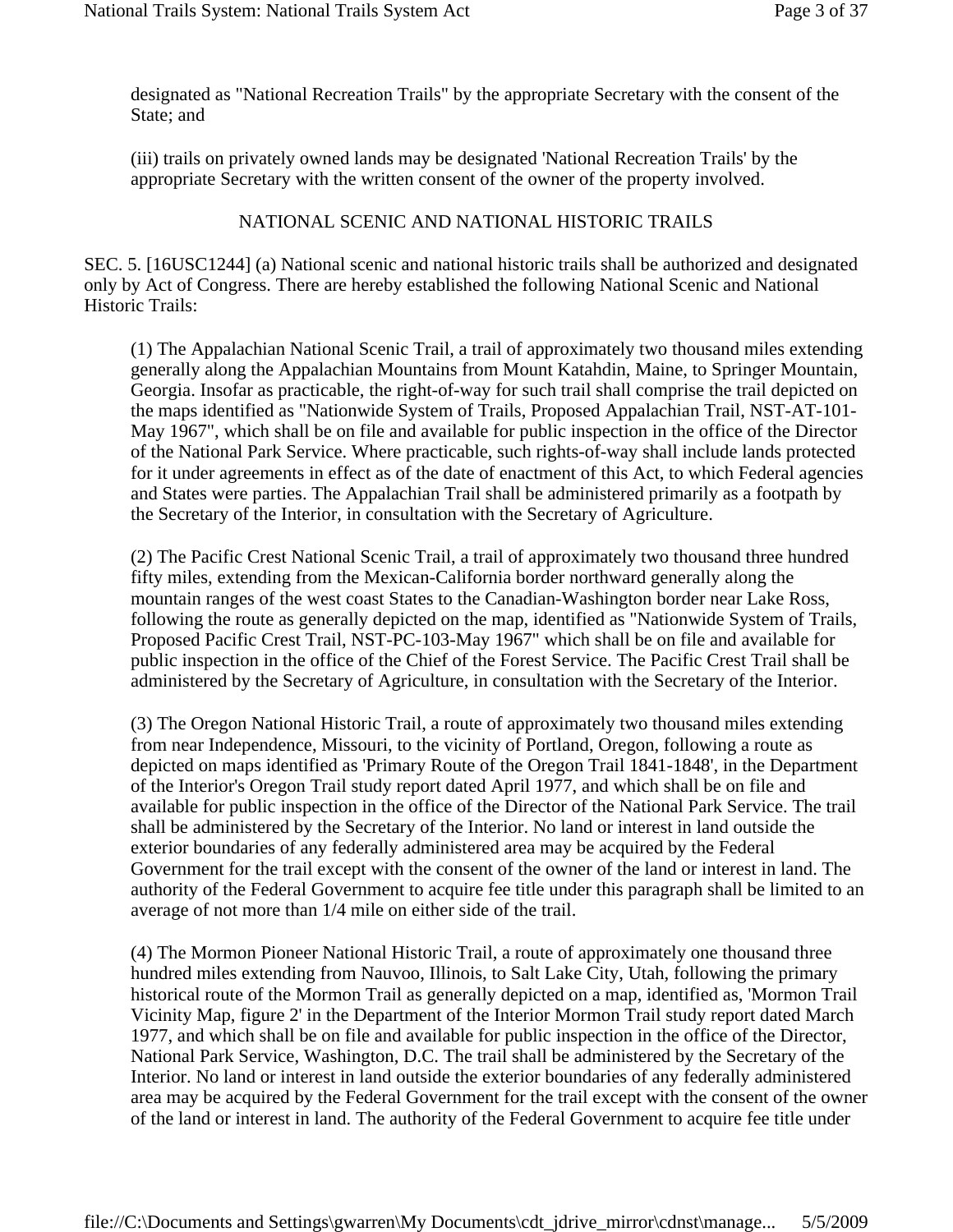this paragraph shall be limited to an average of not more than 1/4 mile on either side of the trail.

(5) The Continental Divide National Scenic Trail, a trail of approximately thirty-one hundred miles, extending from the Montana-Canada border to the New Mexico-Mexico border, following the approximate route depicted on the map, identified as 'Proposed Continental Divide National Scenic Trail' in the Department of the Interior Continental Divide Trail study report dated March l977 and which shall be on file and available for public inspection in the office of the Chief, Forest Service, Washington, D.C. The Continental Divide National Scenic Trail shall be administered by the Secretary of Agriculture in consultation with the Secretary of the Interior. Notwithstanding the provisions of section 7(c), the use of motorized vehicles on roads which will be designated segments of the Continental Divide National Scenic Trail shall be permitted in accordance with regulations prescribed by the appropriate Secretary. No land or interest in land outside the exterior boundaries of any federally administered area may be acquired by the Federal Government for the trail except with the consent of the owner of the land or interest in land. The authority of the Federal Government to acquire fee title under this paragraph shall be limited to an average of not more than 1/4 mile on either side of the trail.

(6) The Lewis and Clark National Historic Trail, a trail of approximately three thousand seven hundred miles, extending from Wood River, Illinois, to the mouth of the Columbia River in Oregon, following the outbound and inbound routes of the Lewis and Clark Expedition depicted on maps identified as, 'Vicinity Map, Lewis and Clark Trail' study report dated April l977. The map shall be on file and available for public inspection in the office of the Director, National Park Service, Washington, D.C. The trail shall be administered by the Secretary of the Interior. No land or interest in land outside the exterior boundaries of any federally administered area may be acquired by the Federal Government for the trail except with the consent of the owner of the land or interest in land. The authority of the Federal Government to acquire fee title under this paragraph shall be limited to an average of not more than 1/4 mile on either side of the trail.

(7) The Iditarod National Historic Trail, a route of approximately two thousand miles extending from Seward, Alaska, to Nome, Alaska, following the routes as depicted on maps identified as 'Seward-Nome Trail', in the Department of the Interior's study report entitled 'The Iditarod Trail (Seward-Nome Route) and other Alaskan Gold Rush Trails' dated September l977. The map shall be on file and available for public inspection in the office of the Director, National Park Service, Washington, D.C. The trail shall be administered by the Secretary of the Interior. No land or interest in land outside the exterior boundaries of any federally administered area may be acquired by the Federal Government for the trail except with the consent of the owner of the land or interest in land. The authority of the Federal Government to acquire fee title under this paragraph shall be limited to an average of not more than 1/4 mile on either side of the trail.

(8) The North Country National Scenic Trail, a trail of approximately thirty-two hundred miles, extending from eastern New York State to the vicinity of Lake Sakakawea in North Dakota, following the approximate route depicted on the map identified as 'Proposed North Country Trail-Vicinity Map' in the Department of the Interior 'North Country Trail Report', dated June l975. The map shall be on file and available for public inspection in the office of the Director, National Park Service, Washington, District of Columbia. The trail shall be administered by the Secretary of the Interior. No land or interest in land outside the exterior boundaries of any federally administered area may be acquired by the Federal Government for the trail except with the consent of the owner of the land or interest in land.

(9) The Overmountain Victory National Historic Trail, a system totaling approximately two hundred seventy-two miles of trail with routes from the mustering point near Abingdon, Virginia,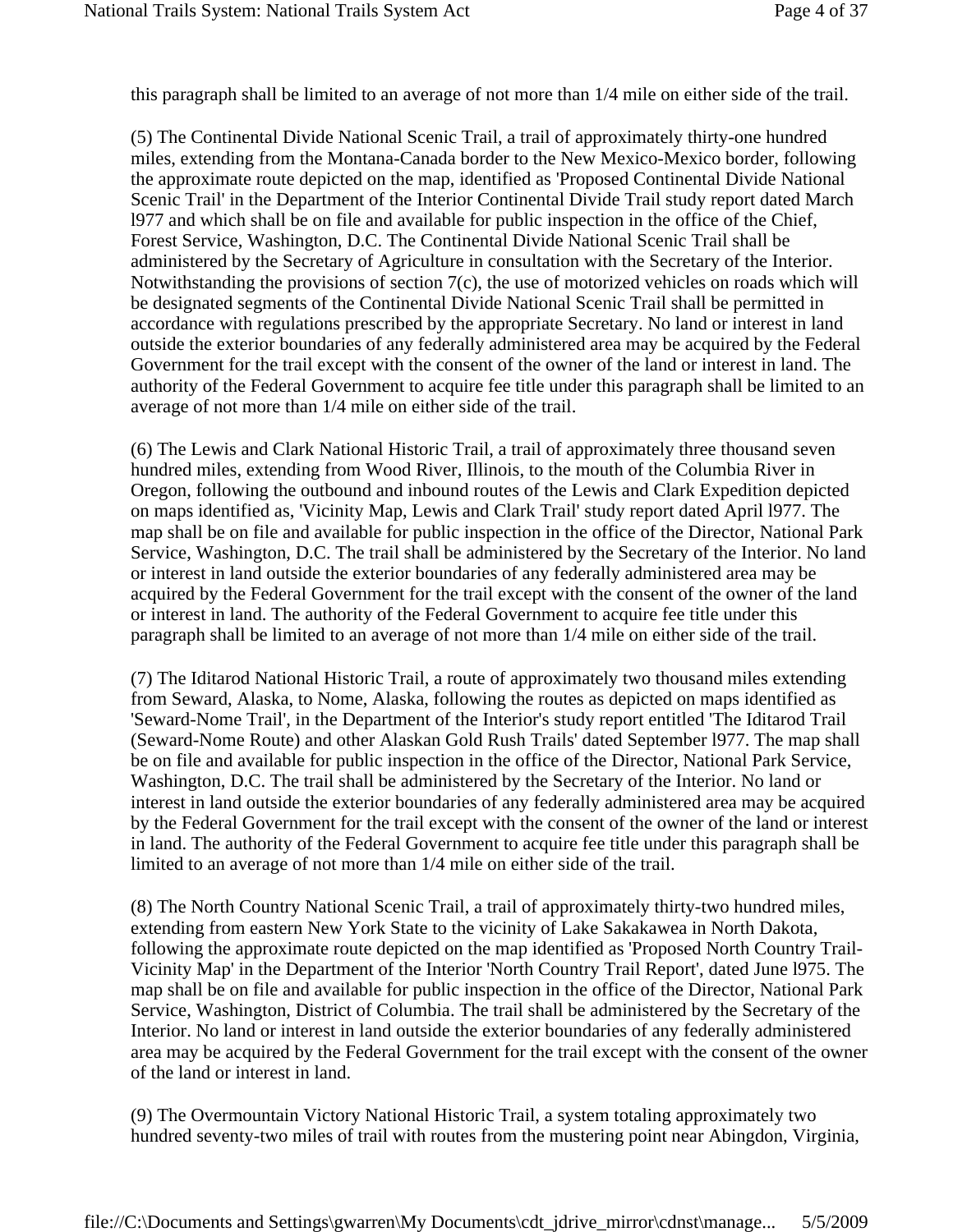to Sycamore Shoals (near Elizabethton, Tennessee); from Sycamore Shoals to Quaker Meadows (near Morganton, North Carolina); from the mustering point in Surry County, North Carolina, to Quaker Meadows; and from Quaker Meadows to Kings Mountain, South Carolina, as depicted on the map identified as Map 3--Historic Features--l780 in the draft study report entitled 'Overmountain Victory Trail' dated December l979. The map shall be on file and available for public inspection in the Office of the Director, National Park Service, Washington, District of Columbia. The trail shall be administered by the Secretary of the Interior.

(l0) The Ice Age National Scenic Trail, a trail of approximately one thousand miles, extending from Door County, Wisconsin, to Interstate Park in Saint Croix County, Wisconsin, generally following the route described in "On the Trail of the Ice Age--A Hiker's and Biker's Guide to Wisconsin's Ice Age National Scientific Reserve and Trail", by Henry S. Reuss, Member of Congress, dated l980. The guide and maps shall be on file and available for public inspection in the Office of the Director, National Park Service, Washington, District of Columbia. Overall administration of the trail shall be the responsibility of the Secretary of the Interior pursuant to section 5(d) of this Act. The State of Wisconsin, in consultation with the Secretary of the Interior, may, subject to the approval of the Secretary, prepare a plan for the management of the trail which shall be deemed to meet the requirements of section  $5(e)$  of this Act. Notwithstanding the provisions of section 7(c), snowmobile use may be permitted on segments of the Ice Age National Scenic Trail where deemed appropriate by the Secretary and the managing authority responsible for the segment. No land or interest in land outside the exterior boundaries of any federally administered area may be acquired by the Federal Government for the trail except with the consent of the owner of the land or interest in land.

(11) The Potomac Heritage National Scenic Trail, a corridor of approximately seven hundred and four miles following the route as generally depicted on the map identified as 'National Trails System, Proposed Potomac Heritage Trail' in 'The Potomac Heritage Trail', a report prepared by the Department of the Interior and dated December l974, except that no designation of the trail shall be made in the State of West Virginia. The map shall be on file and available for public inspection in the office of the Director of the National Park Service, Washington, District of Columbia. The trail shall initially consist of only those segments of the corridor located within the exterior boundaries of federally administered areas. The trail shall be administered by the Secretary of the Interior. No land or interest in land outside the exterior boundaries of any federally administered area may be acquired by the Federal Government for the trail except with the consent of the owner of the land or interest in land.

(12) The Natchez Trace National Scenic Trail, a trail system of approximately six hundred and ninety-four miles extending from Nashville, Tennessee, to Natchez, Mississippi, as depicted on the map entitled 'Concept Plan, Natchez Trace Trails Study' in 'The Natchez Trace', a report prepared by the Department of the Interior and dated August l979. The map shall be on file and available for public inspection in the office of the Director of the National Park Service, Department of the Interior, Washington, District of Columbia. The trail shall be administered by the Secretary of the Interior.

(l3) The Florida National Scenic Trail, a route of approximately thirteen hundred miles extending through the State of Florida as generally depicted in 'The Florida Trail', a national scenic trail study draft report prepared by the Department of the Interior and dated February l980. The report shall be on file and available for public inspection in the office of the Chief of the Forest Service, Washington, District of Columbia. No lands or interests therein outside the exterior boundaries of any federally administered area may be acquired by the Federal Government for the Florida Trail except with the consent of the owner thereof. The Secretary of Agriculture may designate lands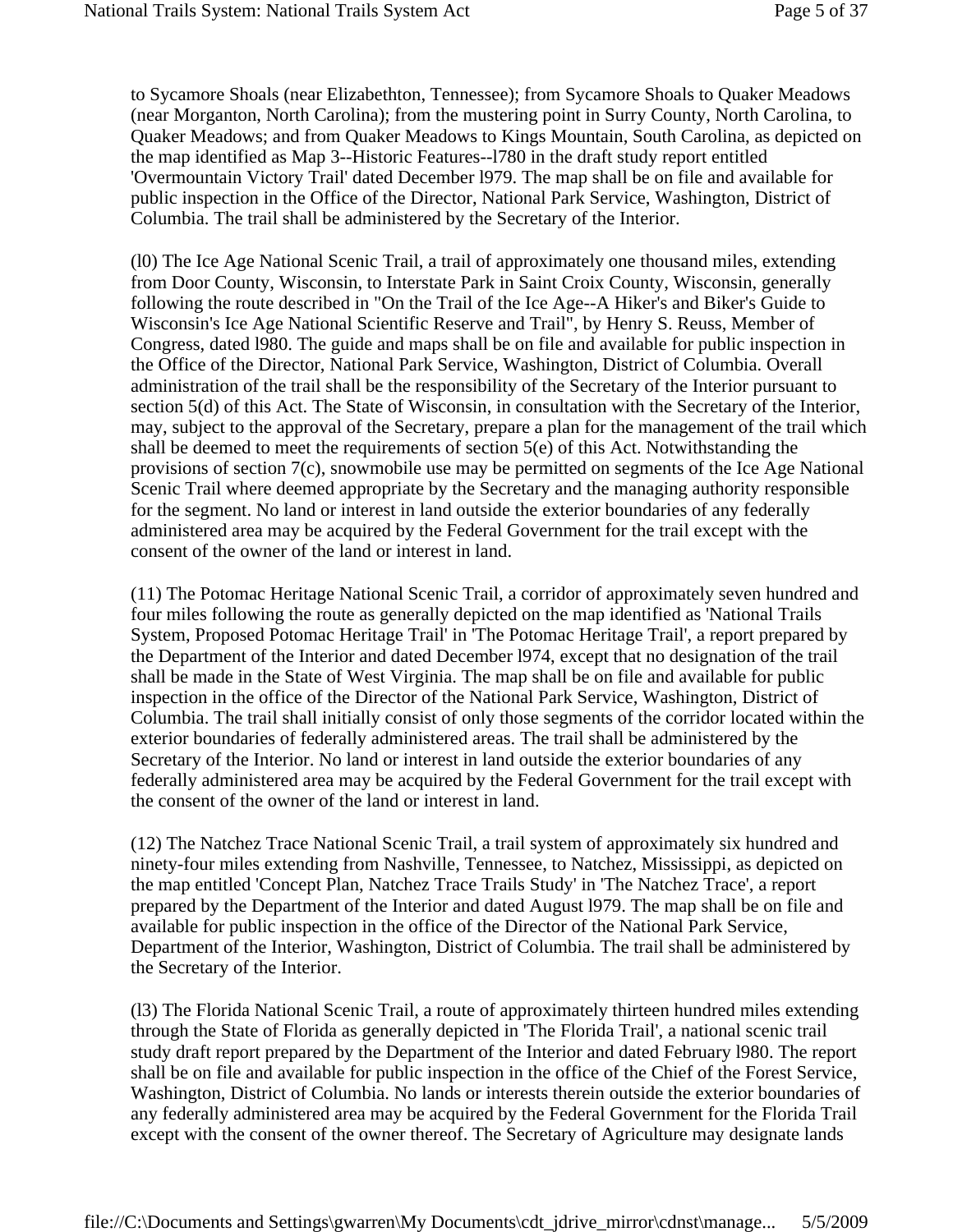outside of federally administered areas as segments of the trail, only upon application from the States or local governmental agencies involved, if such segments meet the criteria established in this Act and are administered by such agencies without expense to the United States. The trail shall be administered by the Secretary of Agriculture.

(l4) The Nez Perce National Historic Trail, a route of approximately eleven hundred and seventy miles extending from the vicinity of Wallowa Lake, Oregon, to Bear Paw Mountain, Montana, as generally depicted in 'Nez Perce (Nee-Me-Poo) Trail Study Report' prepared by the Department of Agriculture and dated March l982. The report shall be on file and available for public inspection in the Office of the Chief of the Forest Service, Washington, District of Columbia. The trail shall be administered by the Secretary of Agriculture. So that significant route segments and sites recognized as associated with the Nez Perce Trail may be distinguished by suitable markers, the Secretary of Agriculture is authorized to accept the donation of suitable markers for placement at appropriate locations. Any such markers associated with the Nez Perce Trail which are to be located on lands administered by any other department or agency of the United States may be placed on such lands only with the concurrence of the head of such department or agency. No land or interest in land outside the exterior boundaries of any federally administered area may be acquired by the Federal Government for the trail except with the consent of the owner of the land or interest in land. The authority of the Federal Government to acquire fee title under this paragraph shall be limited to an average of not more than 1/4 mile on either side of the trail.

(15) The Santa Fe National Historic Trail, a trail of approximately 950 miles from a point near Old Franklin, Missouri, through Kansas, Oklahoma, and Colorado to Santa Fe, New Mexico, as generally depicted on a map entitled "The Santa Fe Trail" contained in the Final Report of the Secretary of the Interior pursuant to subsection (b) of this section, dated July l976. The map shall be on file and available for public inspection in the office of the Director of the National Park Service, Washington, District of Columbia. The trail shall be administered by the Secretary of the Interior. No lands or interests therein outside the exterior boundaries of any federally administered area may be acquired by the Federal Government for the Santa Fe Trail except with the consent of the owner thereof. Before acquiring any easement or entering into any cooperative agreement with a private landowner with respect to the trail, the Secretary shall notify the landowner of the potential liability, if any, for injury to the public resulting from physical conditions which may be on the landowner's land. The United States shall not be held liable by reason of such notice or failure to provide such notice to the landowner. So that significant route segments and sites recognized as associated with the Santa Fe Trail may be distinguished by suitable markers, the Secretary of the Interior is authorized to accept the donation of suitable markers for placement at appropriate locations.

#### (16)

(A) The Trail of Tears National Historic Trail, a trail consisting of water routes and overland routes traveled by the Cherokee Nation during its removal from ancestral lands in the East to Oklahoma during l838 and l839, generally located within the corridor described through portions of Georgia, North Carolina, Alabama, Tennessee, Kentucky, Illinois, Missouri, Arkansas, and Oklahoma in the final report of the Secretary of the Interior prepared pursuant to subsection (b) of this section entitled "Trail of Tears" and dated June l986. Maps depicting the corridor shall be on file and available for public inspection in the Office of the National Park Service, Department of the Interior. The trail shall be administered by the Secretary of the Interior. No lands or interests therein outside the exterior boundaries of any federally administered area may be acquired by the Federal Government for the Trail of Tears except with the consent of the owner thereof.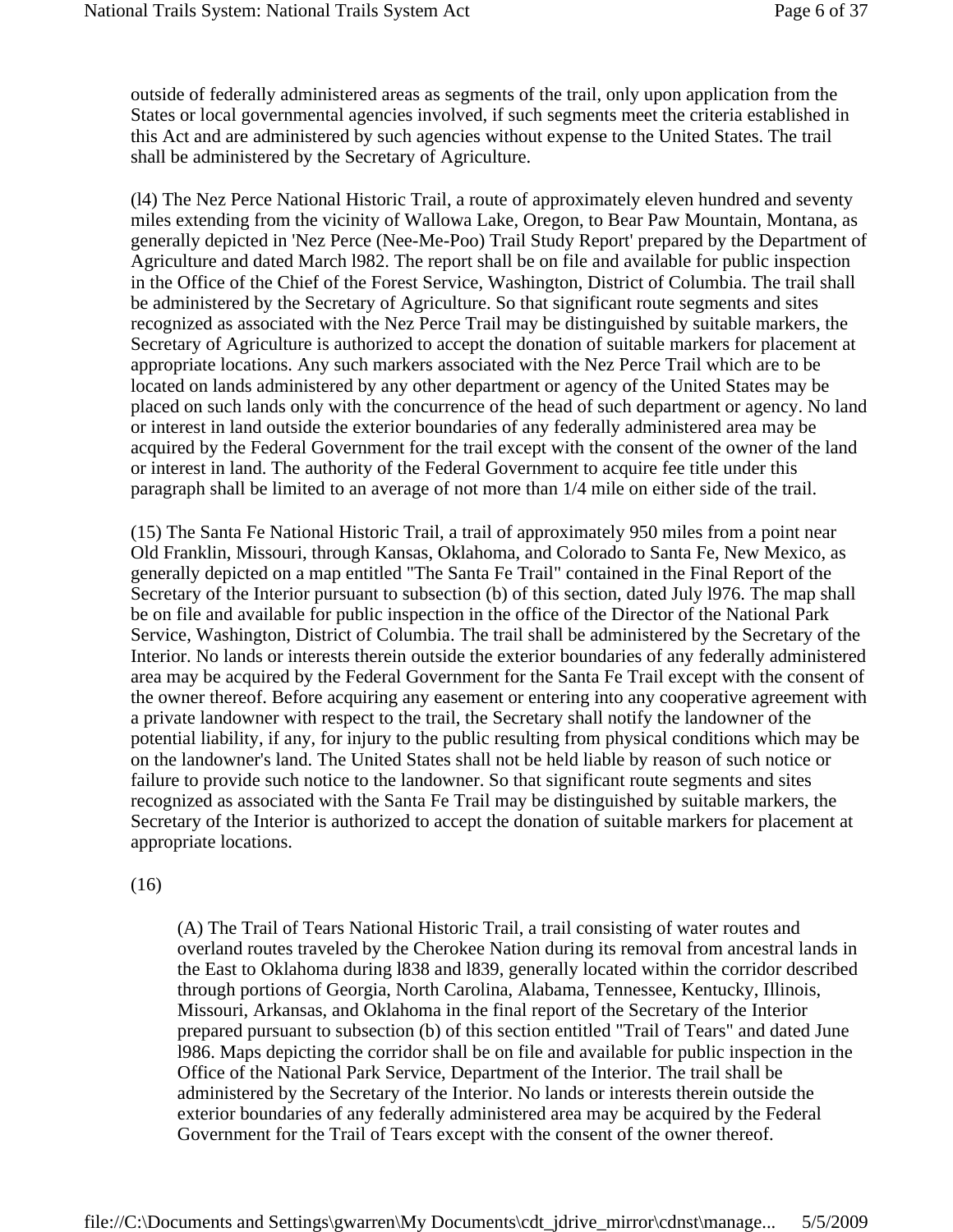(B) In carrying out his responsibilities pursuant to sections 5(f) and 7(c) of this Act, the Secretary of the Interior shall give careful consideration to the establishment of appropriate interpretive sites for the Trail of Tears in the vicinity of Hopkinsville, Kentucky, Fort Smith, Arkansas, Trail of Tears State Park, Missouri, and Tahlequah, Oklahoma.

(C) In addition to the areas otherwise designated under this paragraph, the following routes and land components by which the Cherokee Nation was removed to Oklahoma are components of the Trail of Tears National Historic Trail, as generally described in the environmentally preferred alternative of the November 2007 Feasibility Study Amendment and Environmental Assessment for Trail of Tears National Historic Trail:

(i) The Benge and Bell routes.

(ii) The land components of the designated water routes in Alabama, Arkansas, Oklahoma, and Tennessee.

(iii) The routes from the collection forts in Alabama, Georgia, North Carolina, and Tennessee to the emigration depots.

(iv) The related campgrounds located along the routes and land components described in clauses (i) through (iii).

(D) The Secretary may accept donations for the Trail from private, nonprofit, or tribal organizations. No lands or interests in lands outside the exterior boundaries of any federally administered area may be acquired by the Federal Government for the Trail of Tears National Historic Trail except with the consent of the owner thereof.

(17) The Juan Bautista de Anza National Historic Trail, a trail comprising the overland route traveled by Captain Juan Bautista de Anza of Spain during the years 1775 and 1776 from Sonora, Mexico, to the vicinity of San Francisco, California, as generally described in the report of the Department of Interior prepared pursuant to the subsection (b) entitled 'Juan Bautista de Anza National Trail Study, Feasibility Study and Environmental Assessment' and dated August, 1986. A map generally depicting the trail shall be on file and available for public inspection in the Office of the Director of the National Park Service, Washington, District of Columbia. The trail shall be administered by the Secretary of Interior. No lands or interest therein outside the exterior boundaries of any federally administered area may be acquired by the Federal Government for the Juan Bautista de Anza National Historic Trail without the consent of the owner thereof. In implementing this paragraph, the Secretary shall encourage volunteer trail groups to participate in the development and maintenance of the trail.

(18) The California National Historic Trail, a route of approximately five thousand seven hundred miles, including all routes and cutoffs, extending from Independence and Saint Joseph, Missouri, and Council Bluffs, Iowa, to various points in California and Oregon, as generally described in the report of the Department of the Interior prepared pursuant to subsection (b) of this section entitled "California and Pony Express Trails, Eligibility/Feasibility Study/Environmental Assessment" and dated September 1987. A map generally depicting the route shall be on file and available for public inspection in the Office of the National Park Service, Department of the Interior. The trail shall be administered by the Secretary of the Interior. No lands or interests therein outside the exterior boundaries of any federally administered area may be acquired by the United States for the California National Historic Trail except with the consent of the owner thereof.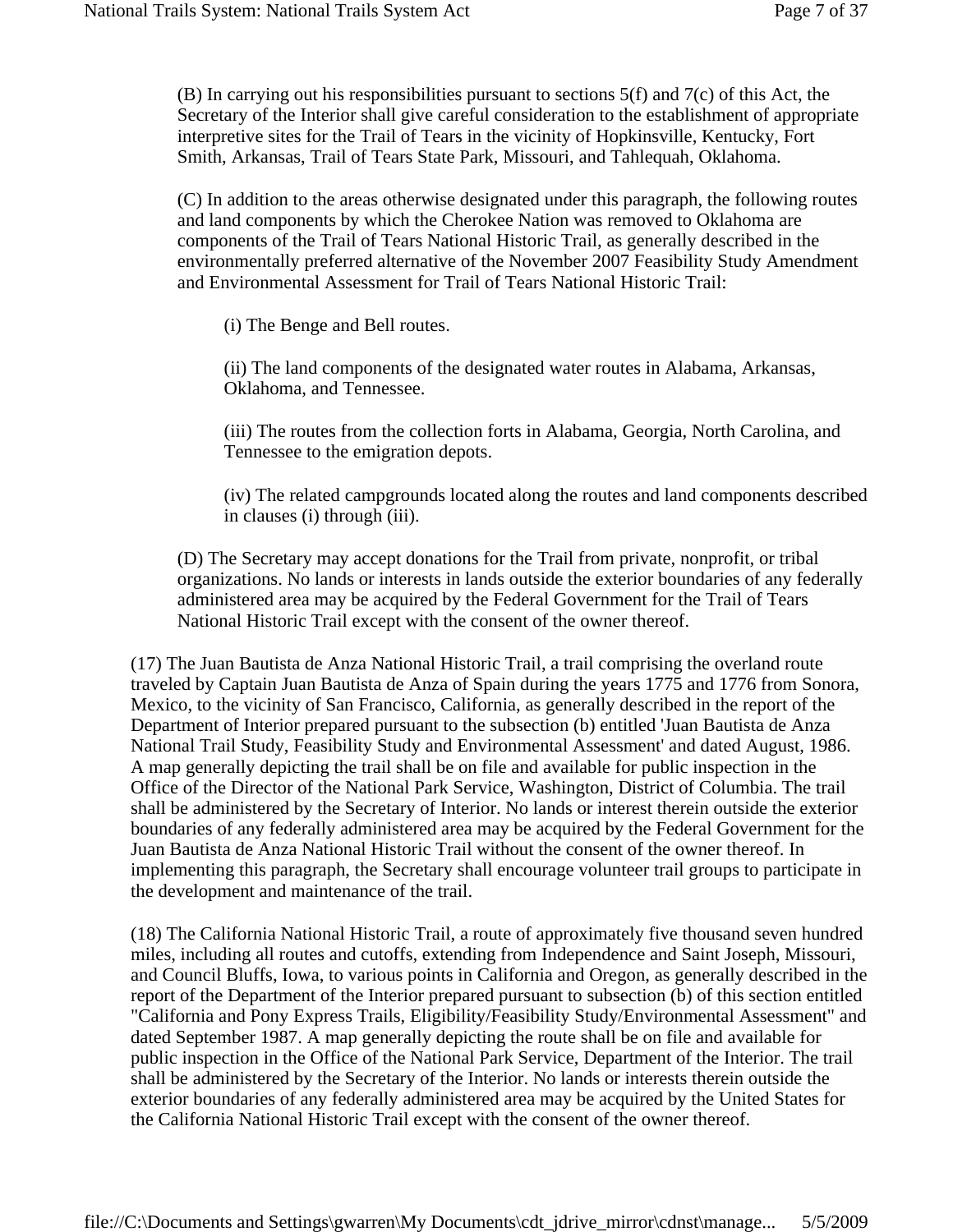(19) The Pony Express National Historic Trail, a route of approximately one thousand nine hundred miles, including the original route and subsequent route changes, extending from Saint Joseph, Missouri, to Sacramento, California, as generally described in the report of the Department of the Interior prepared pursuant to subsection (b) of this section entitled "California and Pony Express Trails, Eligibility/Feasibility Study/Environmental Assessment" and dated September 1987. A map generally depicting the route shall be on file and available for public inspection in the Office of the National Park Service, Department of the Interior. The trail shall be administered by the Secretary of the Interior. No lands or interests therein outside the exterior boundaries of any federally administered area may be acquired by the United States for the Pony Express National Historic Trail except with the consent of the owner thereof.

[Related language from section 2, P.L. 102-328: The Secretary of the Interior (hereinafter referred to as the Secretary) shall undertake a study of the land and water route used to carry mail from Sacramento to San Francisco, California, to determine the feasibility and suitability of designation of such route as a component of the Pony Express National Historic Trail designated by section 1 of this Act. Upon completion of the study, if the Secretary determines such a route is a feasible and suitable addition to the Pony Express National Historic Trail, the Secretary shall designate the route as a component of the Pony Express National Historic Trail. The Secretary shall publish notice of such designation in the Federal Register and shall submit the study along with his findings to the Committee on Interior and Insular Affairs of the United States House of Representatives and the Committee on Energy and Natural Resources of the United States Senate.]

(20) The Selma to Montgomery National Historic Trail, consisting of 54 miles of city streets and United States Highway 80 from Brown Chapel A.M.E. Church in Selma to the State Capitol Building in Montgomery, Alabama, traveled by voting rights advocates during March 1965 to dramatize the need for voting rights legislation, as generally described in the report to the Secretary of the Interior prepared pursuant to subsection (b) of this section entitled "Selma to Montgomery" and dated April, 1993. Maps depicting the route shall be on file and available for public inspection in the Office of the National Park Service, Department of the Interior. The trail shall be administered in accordance with this Act, including section 7(h). The Secretary of the Interior, acting through the National Park Service, which shall be the lead Federal agency, shall cooperate with other Federal, State and local authorities to preserve historic sites along the route, including (but not limited to) the Edmund Pettus Bridge and the Brown Chapel A.M.E. Church.

(21) El Camino Real de tierra adentro --

(A) El Camino Real de Tierra Adentro (the Royal Road of the Interior) National Historic Trail, a 404 mile long trail from Rio Grande near El Paso, Texas to San Juan Pueblo, New Mexico, as generally depicted on the maps entitled 'United States Route: El Camino Real de Tierra Adentro,' contained in the report prepared pursuant to subsection (b) entitled 'National Historic Trail Feasibility Study and Environmental Assessment: El Camino Real de Tierra Adentro, Texas-New Mexico,' dated March 1997.

(B) MAP - A map generally depicting the trail shall be on file and available for public inspection in the Office of the National Park Service, Department of the Interior.

(C) ADMINISTRATION - The Trail shall be administered by the Secretary of the Interior.

(D) LAND ACQUISTION - No lands or interests therein outside the exterior boundaries of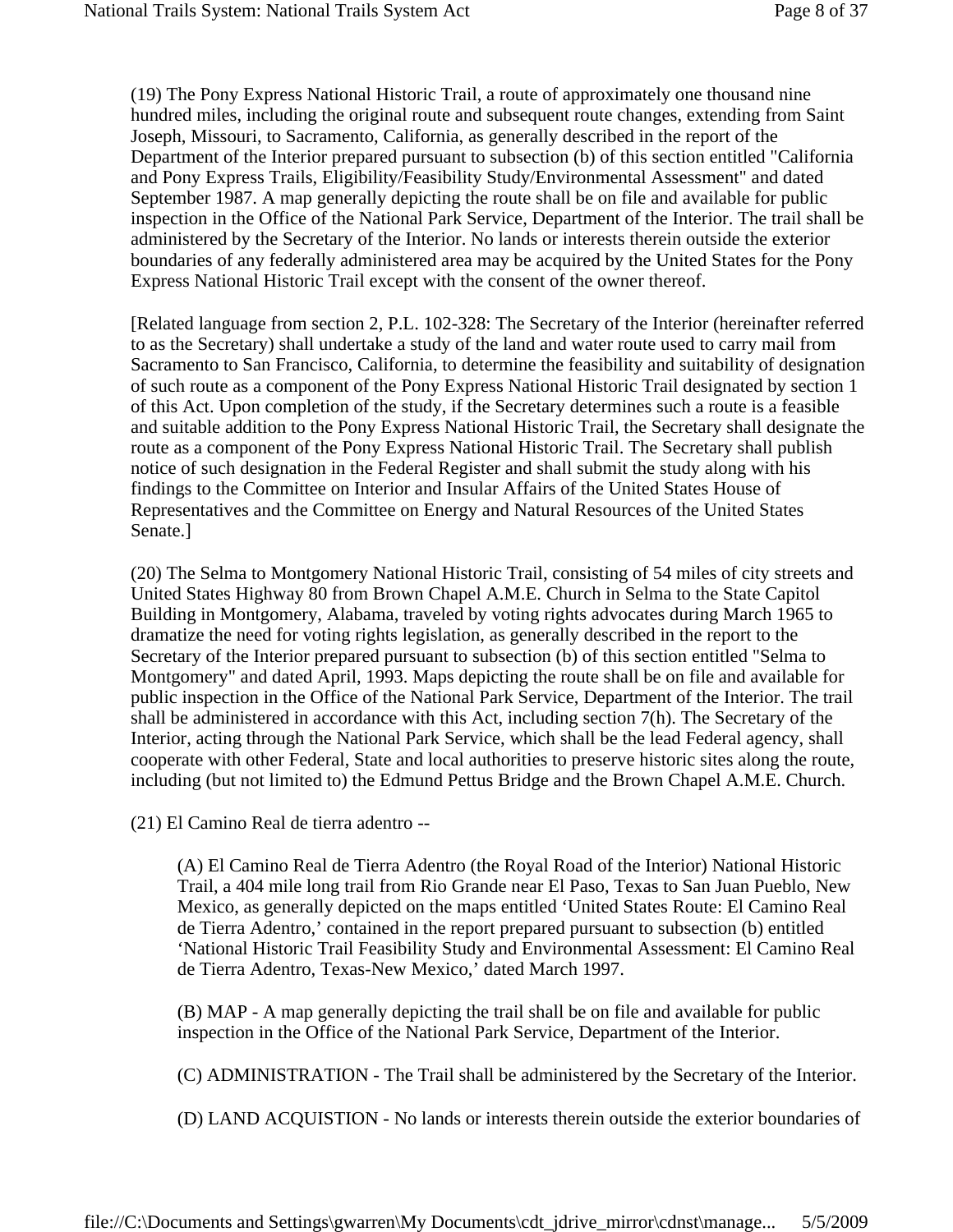any federally administered area may be acquired by the Federal Goverment for El Camino Real de Tierra Adentro except with the consent of the owner thereof.

(E) VOLUNTEER GROUPS; CONSULTATION - The Secretary of the Interior shall --

(i) encourage volunteer groups to participate in the development and maintenance of the trail; and

(ii) consult with other affected Federal, State, local governmental, and tribal agencies in the administration of the trail.

(F) COORDINATION OF ACTIVITIES -The Secretary of the Interior may coordinate with United States and Mexican public and non-governmental organizations, academic institutions, and in consultation with the Secretray of State, the government of Mexico and its political subdivisions, for the purpose of exchanging trail information and research, fostering trail preservation and education programs, providing technical assistance, and working to establish an international historic trail with complementary preservation and education programs in each nation.

(22) Ala Kahakai National Historic Trail --

(A) IN GENERAL - The Ala Kahakai National Historic Trail (the Trail by the Sea), a 175 mile long trail extending from 'Upola Point on the north tip of Hawaii Island down the west coast of the Island around Ka Lae to the east boundar of Hawaii Volcanoes National Park at the ancient shoreline temple known as 'Waha'ula,' as generally depicted on the map entitled 'Ala Kahakai Trail,' contained in the report prepared pursuant to subsection (b) entitled 'Ala Kahakai National Trail Study and Environmental Impact Statement,' dated January, 1998.

(B) MAP - A map generally depicting the trail shall be on file and available for public inspection in the Office of the National Park Service, Department of the Interior.

(C) ADMINISTRATION - The trail shall be administered by the Secretray of the Interior.

(D) LAND ACQUISTION - No land or interest in land outside the exterior boundaries of any federally administered area may be acquired by the United States for the trail except with the consent of the owner of the land or interest in land.

(E) PUBLIC PARTICIPATION; CONSULTATION - The Secretary of the Interior shall --

(i) encourage communities and owners of land along the trail, native Hawaiians, and volunteer trail groups to participate in the planning, development, and maintennace of the trail; and

(ii) consult with affected Federal, State, and local agencies, native Hawaiian groups, and landowners in the administration of the trail.

(23) Old Spanish National Historic Trail --

(A) IN GENERAL - The Old Spanish National Historic Trail, an approximately 2,700 mile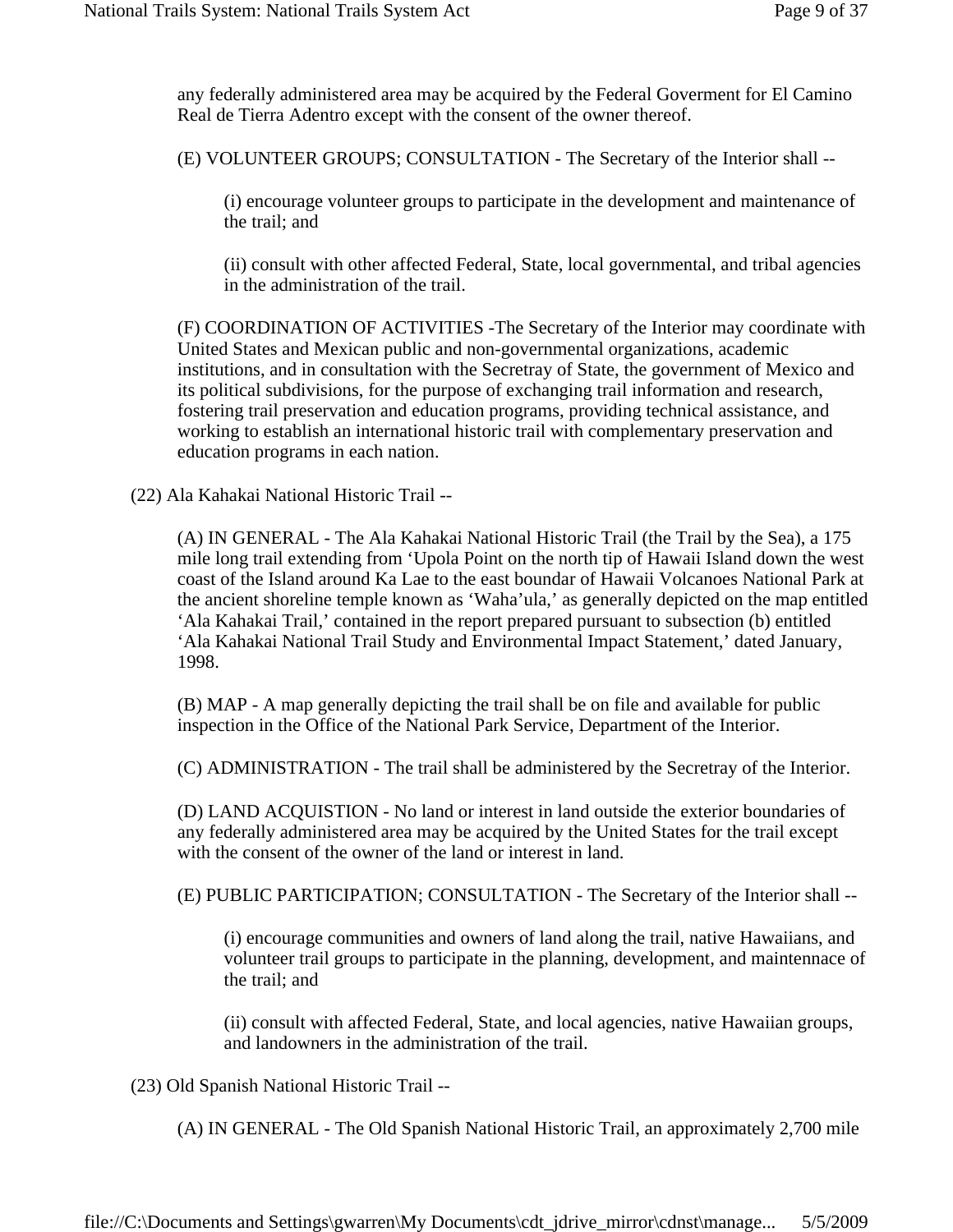long trail extending from Santa Fe, New Mexico, to Los Angeles, California, that served as a major trade route between 1829 and 1848, as generally depicted on the maps numbered 1 through 9, as contained in the report entitled 'Old Spanish Trail National Historic Trail Feasibility Study,' dated July 2001, including the Armijo Route, Northern Route, North Branch, and Mojave Road.

(B) MAP - A map generally depicting the trail shall be on file and available for public inspection in the appropriate offices of the Department of the Interior.

(C ) ADMINISTRATION - The trail shall be administered by the Secretary of the Interior (referred to in this paragraph as the 'Secretary').

(D) LAND ACQUISITION - The United States shall not acquire for the trail any land or interest in land outside the exterior boundary of any federally-managed area without the consent of the owner of the land or interest in land.

(E) CONSULTATION - The Secretary shall consult with other Federal , State, local, and tribal agencies in the administration of the trail.

(F) ADDITIONAL ROUTES - The Secretary may designate additional routes to the trail if - -

(i) the additional routes were included in the Old Spanish Trail National Historic Trail Feasibility Study, but were not recommended for designation as a national historic trail; and

(ii) the Secretary determines that the additional routes were used for trade and commerce between 1829 and 1848.

(24) El Camino Real De Los Tejas National Historic Trail --

(A) IN GENERAL - El Camino Real de los Tejas (the Royal Road to the Tejas) National Historic Trail, a combination of historic routes (including the Old San Antonio Road) totaling approximately 2,580 miles, extending from the Rio Grande near Eagle Pass and Laredo, Texas, to Natchitoches, Louisiana, as generally depicted on the map entitled `El Camino Real de los Tejas' contained in the report entitled `National Historic Trail Feasibility Study and Environmental Assessment: El Camino Real de los Tejas, Texas-Louisiana', dated July 1998.

(B) MAP - A map generally depicting the trail shall be on file and available for public inspection in the appropriate offices of the National Park Service.

### (C) ADMINISTRATION

(i) The Secretary of the Interior (referred to in this paragraph as `the Secretary') shall administer the trail.

(ii) The Secretary shall administer those portions of the trail on non-Federal land only with the consent of the owner of such land and when such trail portion qualifies for certification as an officially established component of the trail, consistent with section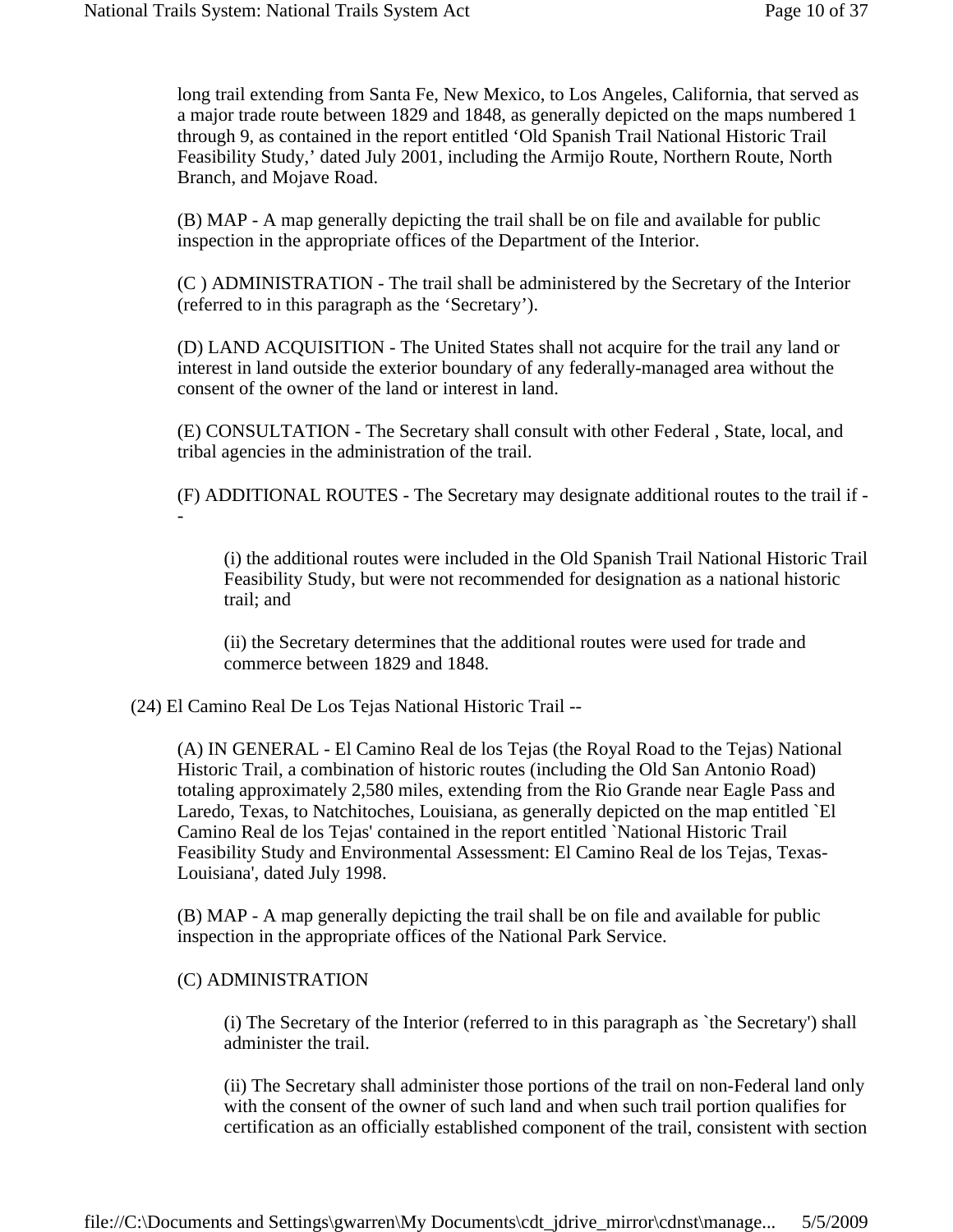$3(a)(3)$ . An owner's approval of a certification agreement shall satisfy the consent requirement. A certification agreement may be terminated at any time.

(iii) The designation of the trail does not authorize any person to enter private property without the consent of the owner.

(D) CONSULTATION - The Secretary shall consult with appropriate State and local agencies in the planning and development of the trail.

(E) COORDINATION OF ACTIVITIES - The Secretary may coordinate with United States and Mexican public and nongovernmental organizations, academic institutions, and, in consultation with the Secretary of State, the Government of Mexico and its political subdivisions, for the purpose of exchanging trail information and research, fostering trail preservation and educational programs, providing technical assistance, and working to establish an international historic trail with complementary preservation and education programs in each nation.

(F) LAND ACQUISITION - The United States shall not acquire for the trail any land or interest in land outside the exterior boundary of any federally-administered area without the consent of the owner of the land or interest in land.

(25) Captain John Smith Chesapeake National Historic Trail --

(A) IN GENERAL - The John Smith Chesapeake National Historic Trail, a series of water routes extending approximately 3,000 miles along the Chesapeake Bay and the tributaries of the Chesapeake Bay in the States of Virginia, Maryland, and Delaware, and in the District of Columbia, that traces the 1607-1609 voyages of Captain John Smith to chart the land and waterways of the Chesapeake Bay, as generally depicted on the map entitled Captain John Smith Chesapeake National Historic Trail Map MD, VA, DE, and DC, numbered P-16/8000 (CAJO), and dated May 2006.

(B) MAP - The map referred to in subparagraph (A) shall be on file and available for public inspection in the appropriate offices of the National Park Service.

(C) ADMINISTRATION- The trail shall be administered by the Secretary of the Interior--

(i) in coordination with--

(I) the Chesapeake Bay Gateways and Watertrails Network authorized under the Chesapeake Bay Initiative Act of 1998 (16 U.S.C. 461 note; 112 Stat. 2961); and

(II) the Chesapeake Bay Program authorized under section 117 of the Federal Water Pollution Control Act (33 U.S.C. 1267); and

(ii) in consultation with--

(I) other Federal, State, tribal, regional, and local agencies; and

(II) the private sector.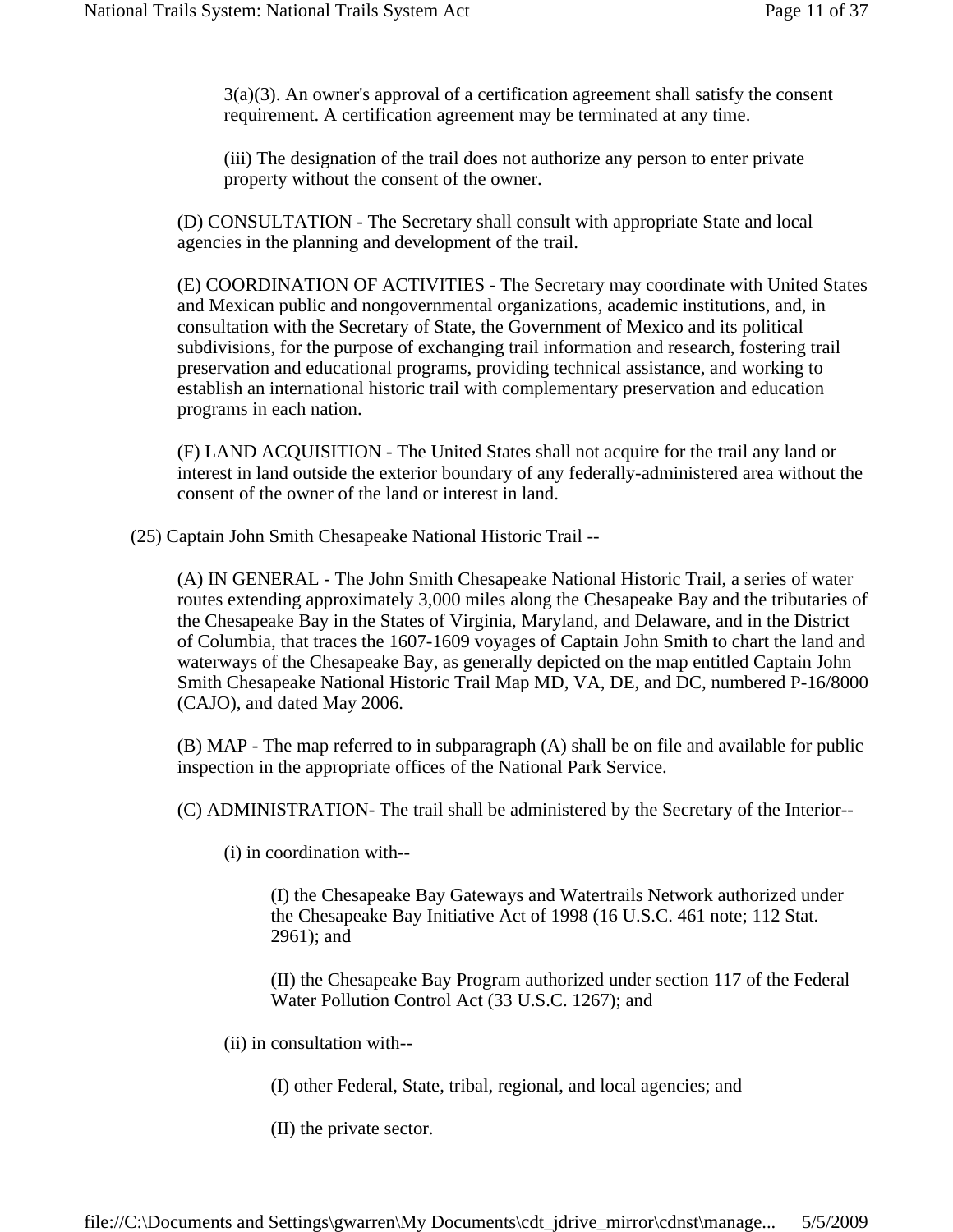(D) LAND ACQUISITION- The United States shall not acquire for the trail any land or interest in land outside the exterior boundary of any federally-managed area without the consent of the owner of the land or interest in land.

(26) Star-Spangled Banner National Historic Trail --

(A) IN GENERAL - The Star-Spangled Banner National Historic Trail, a trail consisting of water and overland routes totaling approximately 290 miles, extending from Tangier Island, Virginia, through southern Maryland, the District of Columbia, and northern Virginia, in the Chesapeake Bay, Patuxent River, Potomac River, and north to the Patapsco River, and Baltimore, Maryland, commemorating the Chesapeake Campaign of the War of 1812 (including the British invasion of Washington, District of Columbia, and its associated feints, and the Battle of Baltimore in summer 1814), as generally depicted on the map titled `Star-Spangled Banner National Historic Trail', numbered T02/80,000, and dated June 2007.

(B) MAP - The map referred to in subparagraph (A) shall be maintained on file and available for public inspection in the appropriate offices of the National Park Service.

(C) ADMINISTRATION - Subject to subparagraph (E)(ii), the trail shall be administered by the Secretary of the Interior.

(D) LAND ACQUISITION - No land or interest in land outside the exterior boundaries of any federally administered area may be acquired by the United States for the trail except with the consent of the owner of the land or interest in land.

(E) PUBLIC PARTICIPATION - The Secretary of the Interior shall--

(i) encourage communities, owners of land along the trail, and volunteer trail groups to participate in the planning, development, and maintenance of the trail; and

(ii) consult with other affected landowners and Federal, State, and local agencies in the administration of the trail.

(F) INTERPRETATION AND ASSISTANCE - Subject to the availability of appropriations, the Secretary of the Interior may provide, to State and local governments and nonprofit organizations, interpretive programs and services and technical assistance for use in--

(i) carrying out preservation and development of the trail; and

(ii) providing education relating to the War of 1812 along the trail.

(27) Arizona National Scenic Trail --

(A) IN GENERAL - The Arizona National Scenic Trail, extending approximately 807 miles across the State of Arizona from the U.S.-Mexico international border to the Arizona-Utah border, as generally depicted on the map entitled `Arizona National Scenic Trail' and dated December 5, 2007, to be administered by the Secretary of Agriculture, in consultation with the Secretary of the Interior and appropriate State, tribal, and local governmental agencies.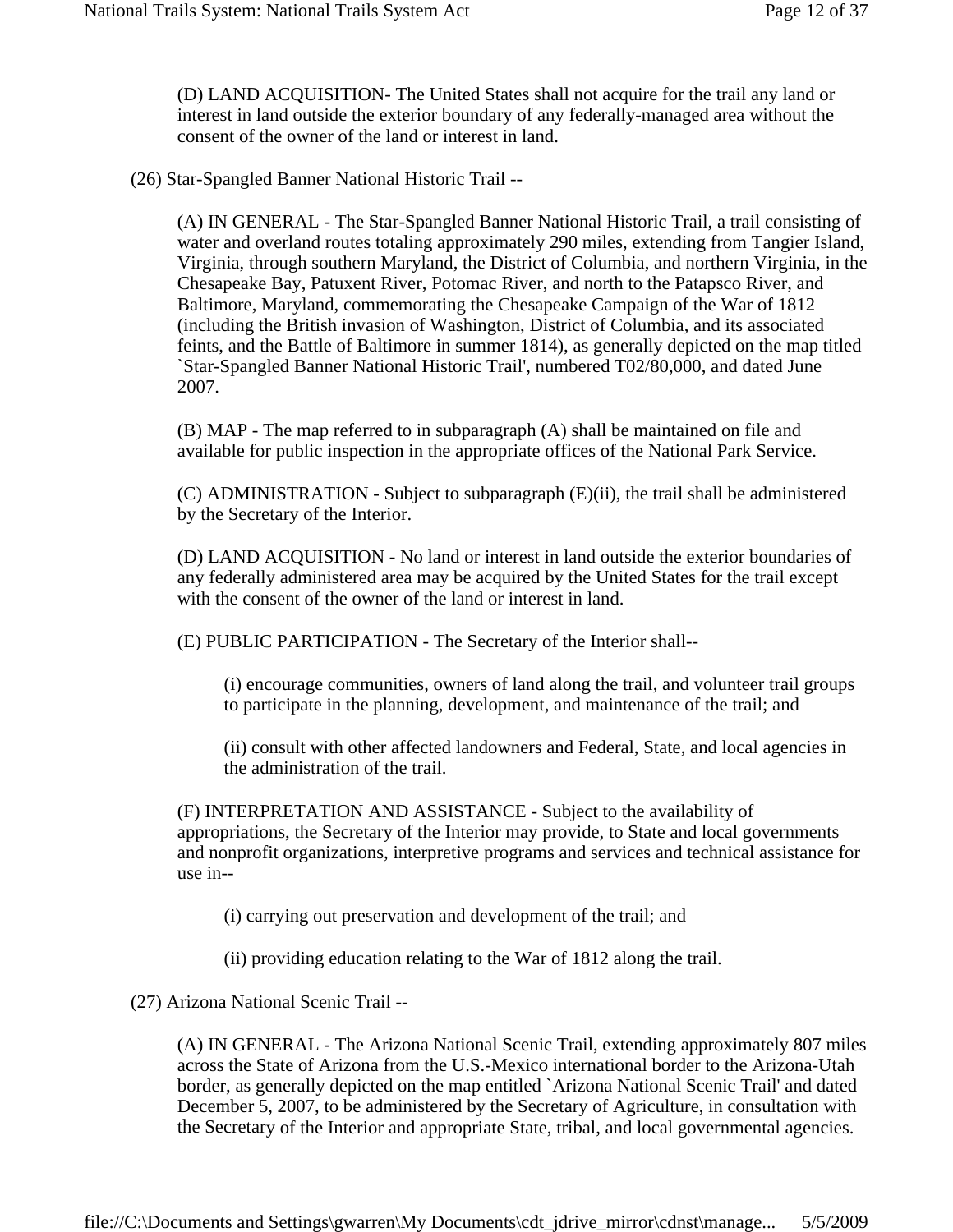(B) AVAILABILITY OF MAP - The map shall be on file and available for public inspection in appropriate offices of the Forest Service.

(28) NEW ENGLAND NATIONAL SCENIC TRAIL - The New England National Scenic Trail, a continuous trail extending approximately 220 miles from the border of New Hampshire in the town of Royalston, Massachusetts to Long Island Sound in the town of Guilford, Connecticut, as generally depicted on the map titled `New England National Scenic Trail Proposed Route', numbered T06/80,000, and dated October 2007. The map shall be on file and available for public inspection in the appropriate offices of the National Park Service. The Secretary of the Interior, in consultation with appropriate Federal, State, tribal, regional, and local agencies, and other organizations, shall administer the trail after considering the recommendations of the report titled the `Metacomet Monadnock Mattabesset Trail System National Scenic Trail Feasibility Study and Environmental Assessment', prepared by the National Park Service, and dated Spring 2006. The United States shall not acquire for the trail any land or interest in land without the consent of the owner.

(b) Management- The Secretary of the Interior (referred to in this section as the `Secretary') shall consider the actions outlined in the Trail Management Blueprint described in the report titled the `Metacomet Monadnock Mattabesett Trail System National Scenic Trail Feasibility Study and Environmental Assessment', prepared by the National Park Service, and dated Spring 2006, as the framework for management and administration of the New England National Scenic Trail. Additional or more detailed plans for administration, management, protection, access, maintenance, or development of the trail may be developed consistent with the Trail Management Blueprint, and as approved by the Secretary.

(c) Cooperative Agreements- The Secretary is authorized to enter into cooperative agreements with the Commonwealth of Massachusetts (and its political subdivisions), the State of Connecticut (and its political subdivisions), and other regional, local, and private organizations deemed necessary and desirable to accomplish cooperative trail administrative, management, and protection objectives consistent with the Trail Management Blueprint. An agreement under this subsection may include provisions for limited financial assistance to encourage participation in the planning, acquisition, protection, operation, development, or maintenance of the trail.

(d) Additional Trail Segments- Pursuant to section 6 of the National Trails System Act (16 U.S.C. 1245), the Secretary is encouraged to work with the State of New Hampshire and appropriate local and private organizations to include that portion of the Metacomet-Monadnock Trail in New Hampshire (which lies between Royalston, Massachusetts and Jaffrey, New Hampshire) as a component of the New England National Scenic Trail. Inclusion of this segment, as well as other potential side or connecting trails, is contingent upon written application to the Secretary by appropriate State and local jurisdictions and a finding by the Secretary that trail management and administration is consistent with the Trail Management Blueprint.

(29) Washington-Rochambeau Revolutionary Route National Historic Trail --

(A) IN GENERAL - The Washington-Rochambeau Revolutionary Route National Historic Trail, a corridor of approximately 600 miles following the route taken by the armies of General George Washington and Count Rochambeau between Newport, Rhode Island, and Yorktown, Virginia, in 1781 and 1782, as generally depicted on the map entitled `WASHINGTON-ROCHAMBEAU REVOLUTIONARY ROUTE NATIONAL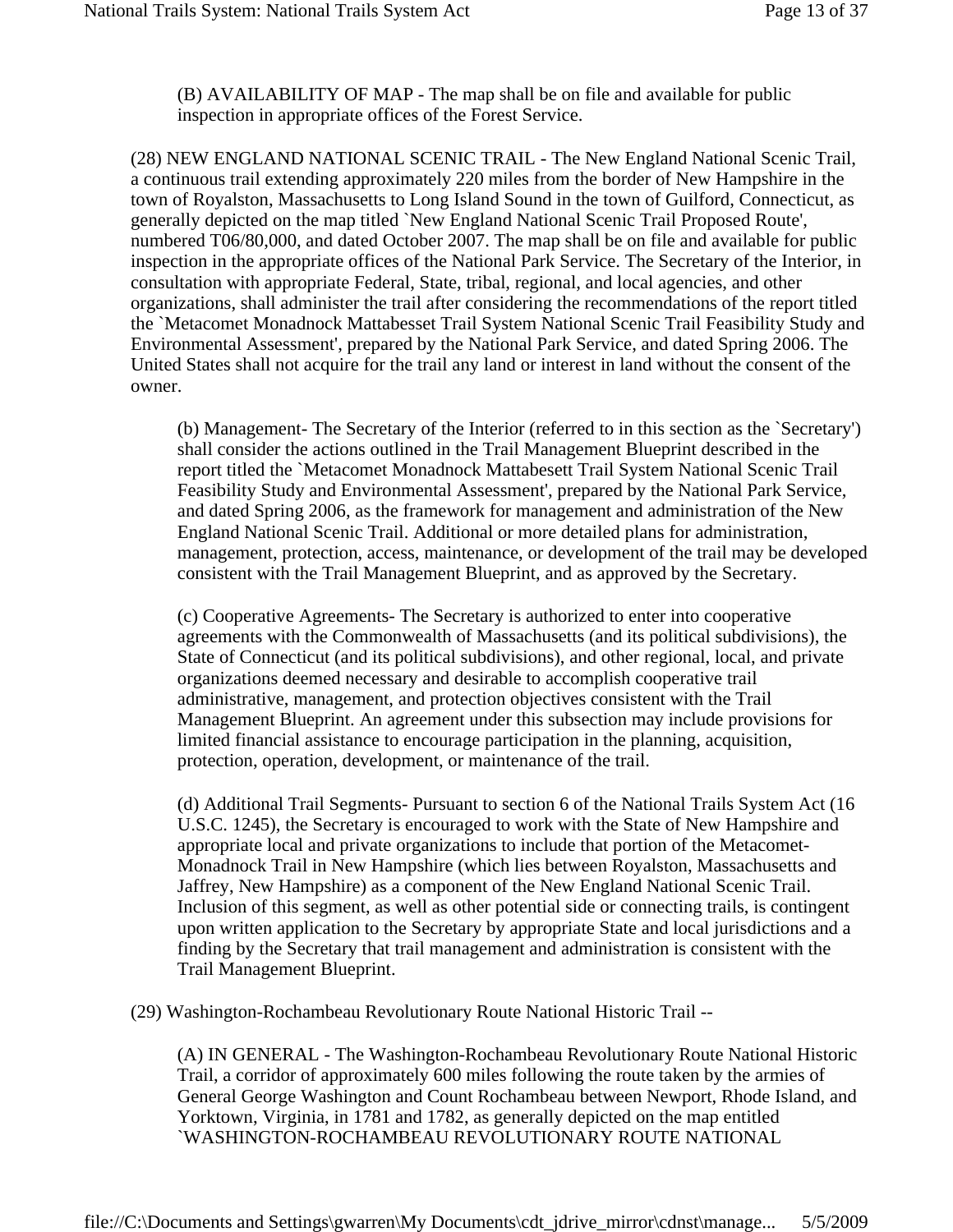HISTORIC TRAIL', numbered T01/80,001, and dated June 2007.

(B) MAP - The map referred to in subparagraph (A) shall be on file and available for public inspection in the appropriate offices of the National Park Service.

(C) ADMINISTRATION - The trail shall be administered by the Secretary of the Interior, in consultation with --

(i) other Federal, State, tribal, regional, and local agencies; and

(ii) the private sector.

(D) LAND ACQUISITION- The United States shall not acquire for the trail any land or interest in land outside the exterior boundary of any federally-managed area without the consent of the owner of the land or interest in land.

(26) Pacific Northwest National Scenic Trail --

(A) IN GENERAL - The Pacific Northwest National Scenic Trail, a trail of approximately 1,200 miles, extending from the Continental Divide in Glacier National Park, Montana, to the Pacific Ocean Coast in Olympic National Park, Washington, following the route depicted on the map entitled `Pacific Northwest National Scenic Trail: Proposed Trail', numbered T12/80,000, and dated February 2008 (referred to in this paragraph as the `map').

(B) AVAILABILITY OF MAP - The map shall be on file and available for public inspection in the appropriate offices of the Forest Service.

(C) ADMINISTRATION - The Pacific Northwest National Scenic Trail shall be administered by the Secretary of Agriculture.

(D) LAND ACQUISITION - The United States shall not acquire for the Pacific Northwest National Scenic Trail any land or interest in land outside the exterior boundary of any federally-managed area without the consent of the owner of the land or interest in land.

(b) The Secretary of the Interior, through the agency most likely to administer such trail, and the Secretary of Agriculture where lands administered by him are involved, shall make such additional studies as are herein or may hereafter be authorized by the Congress for the purpose of determining the feasibility and desirability of designating other trails as national scenic or national historic trails. Such studies shall be made in consultation with the heads of other Federal agencies administering lands through which such additional proposed trails would pass and in cooperation with interested interstate, State, and local governmental agencies, public and private organizations, and landowners and land users concerned. The feasibility of designating a trail shall be determined on the basis of an evaluation of whether or not it is physically possible to develop a trail along a route being studied, and whether the development of a trail would be financially feasible. The studies listed in subsection (c) of this section shall be completed and submitted to the Congress, with recommendations as to the suitability of trail designation, not later than three complete fiscal years from the date of enactment of their addition to this subsection, or from the date of enactment of this sentence, whichever is later. Such studies, when submitted, shall be printed as a House or Senate document, and shall include, but not be limited to:

(1) the proposed route of such trail (including maps and illustrations);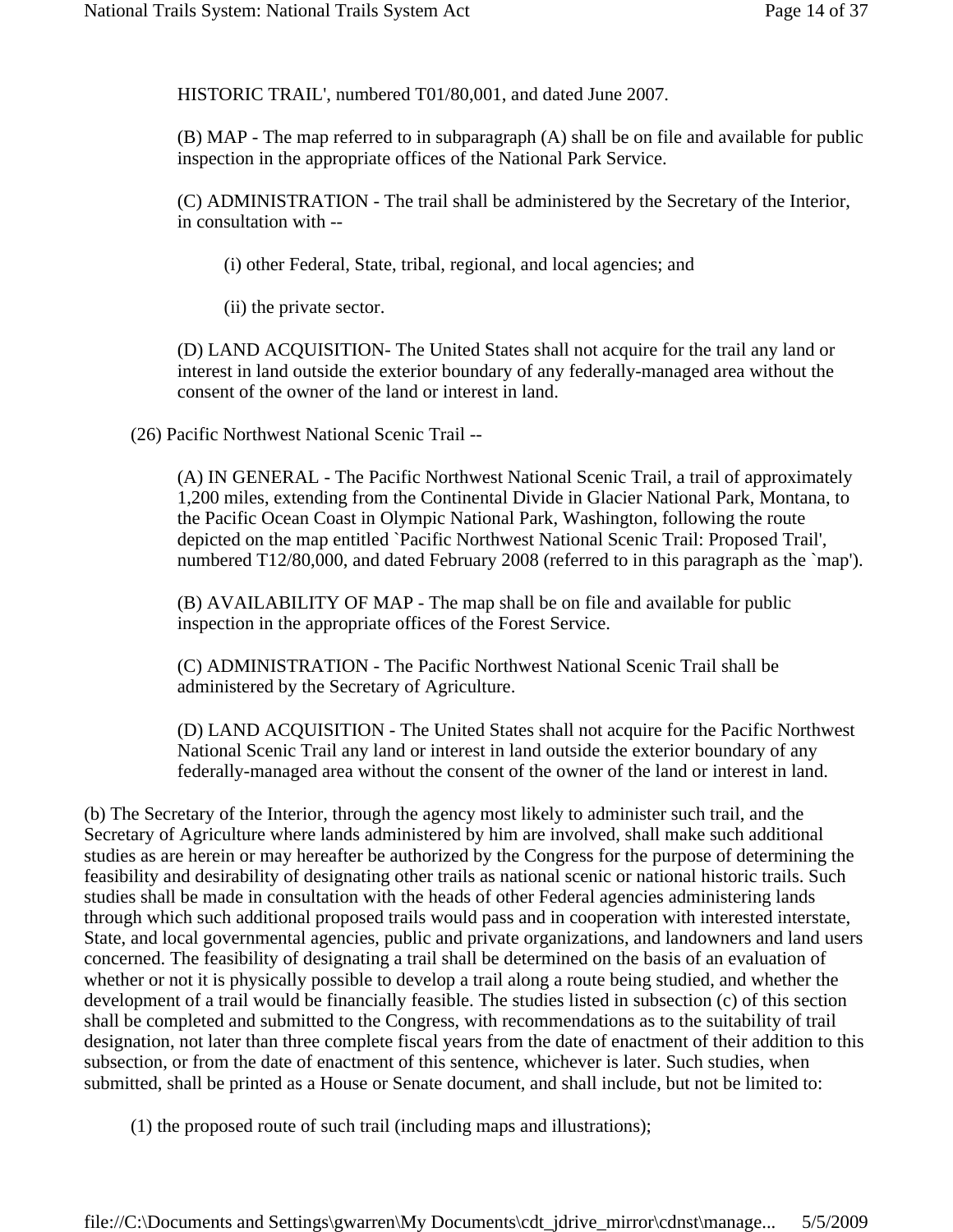(2) the areas adjacent to such trails, to be utilized for scenic, historic, natural, cultural, or developmental purposes;

(3) the characteristics which, in the judgment of the appropriate Secretary, make the proposed trail worthy of designation as a national scenic or national historic trail; and in the case of national historic trails the report shall include the recommendation of the Secretary of the Interior's National Park System Advisory Board as to the national historic significance based on the criteria developed under the Historic Sites Act of 1935 (40 Stat. 666; 16 U.S.C. 461);

(4) the current status of land ownership and current and potential use along the designated route;

(5) the estimated cost of acquisition of lands or interest in lands, if any;

(6) the plans for developing and maintaining the trail and the cost thereof;

(7) the proposed Federal administering agency (which, in the case of a national scenic trail wholly or substantially within a national forest, shall be the Department of Agriculture);

(8) the extent to which a State or its political subdivisions and public and private organizations might reasonably be expected to participate in acquiring the necessary lands and in the administration thereof;

(9) the relative uses of the lands involved, including: the number of anticipated visitor-days for the entire length of, as well as for segments of, such trail; the number of months which such trail, or segments thereof, will be open for recreation purposes; the economic and social benefits which might accrue from alternate land uses; and the estimated man-years of civilian employment and expenditures expected for the purposes of maintenance, supervision, and regulation of such trail;

(10) the anticipated impact of public outdoor recreation use on the preservation of a proposed national historic trail and its related historic and archeological features and settings, including the measures proposed to ensure evaluation and preservation of the values that contribute to their national historic significance; and

(11) To qualify for designation as a national historic trail, a trail must meet all three of the following criteria:

(A) It must be a trail or route established by historic use and must be historically significant as a result of that use. The route need not currently exist as a discernible trail to qualify, but its location must be sufficiently known to permit evaluation of public recreation and historical interest potential. A designated trail should generally accurately follow the historic route, but may deviate somewhat on occasion of necessity to avoid difficult routing through subsequent development, or to provide some route variations offering a more pleasurable recreational experience. Such deviations shall be so noted on site. Trail segments no longer possible to travel by trail due to subsequent development as motorized transportation routes may be designated and marked onsite as segments which link to the historic trail.

(B) It must be of national significance with respect to any of several broad facets of American history, such as trade and commerce, exploration, migration and settlement, or military campaigns. To qualify as nationally significant, historic use of the trail must have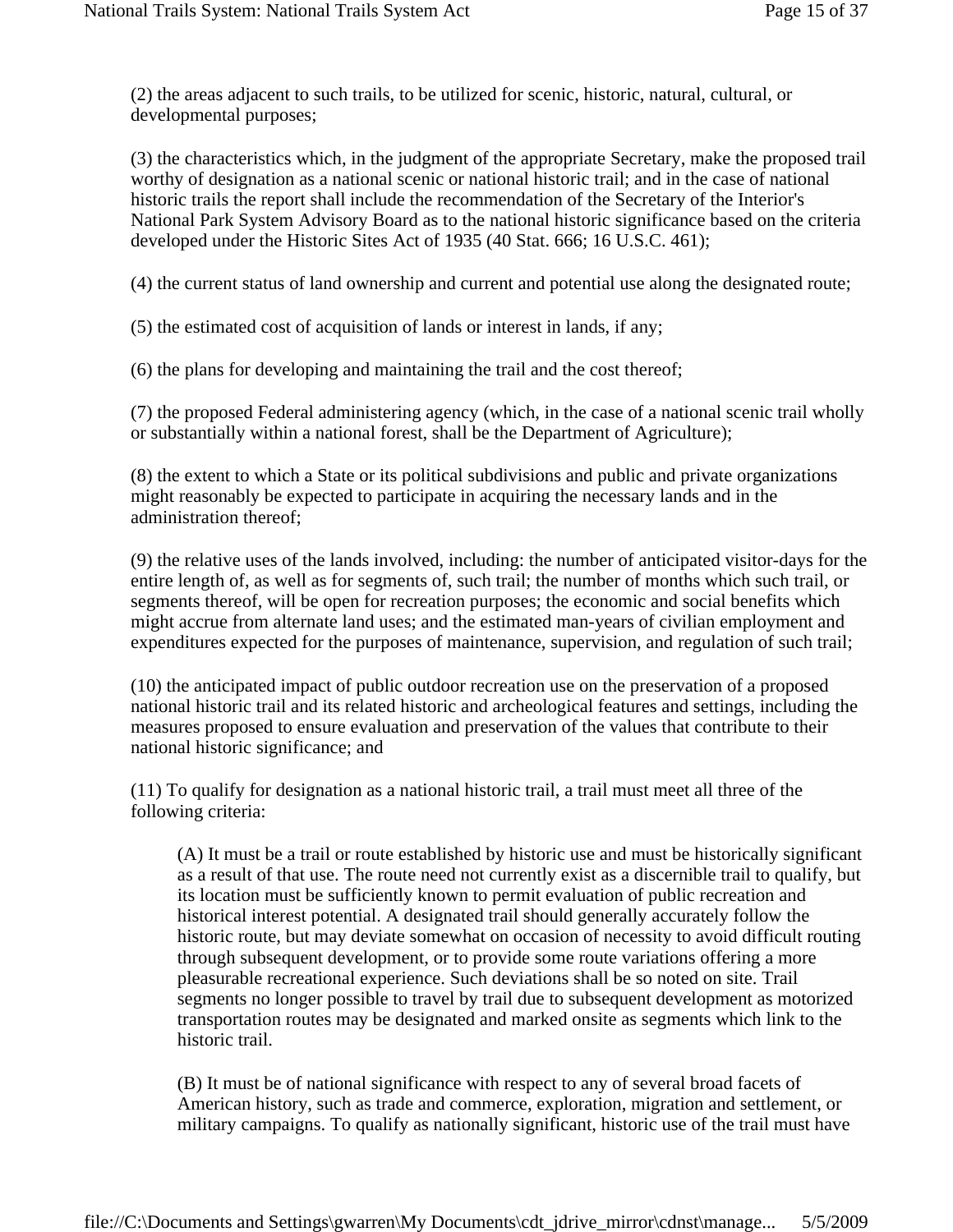had a far reaching effect on broad patterns of American culture. Trails significant in the history of native Americans may be included.

(C) It must have significant potential for public recreational use or historical interest based on historic interpretation and appreciation. The potential for such use is generally greater along roadless segments developed as historic trails and at historic sites associated with the trail. The presence of recreation potential not related to historic appreciation is not sufficient justification for designation under this category.

(c) The following routes shall be studied in accordance with the objectives outlined in subsection (b) of this section.

(1) Continental Divide Trail, a three-thousand-one-hundred-mile trail extending from near the Mexican border in southwestern New Mexico northward generally along the Continental Divide to the Canadian border in Glacier National Park.

(2) Potomac Heritage Trail, an eight-hundred-and-twenty-five-mile trail extending generally from the mouth of the Potomac River to its sources in Pennsylvania and West Virginia including the one-hundred- and- seventy-mile Chesapeake and Ohio Canal towpath.

(3) Old Cattle Trails of the Southwest from the vicinity of San Antonio, Texas, approximately eight hundred miles through Oklahoma via Baxter Springs and Chetopa, Kansas, to Fort Scott, Kansas, including the Chisholm Trail, from the vicinity of San Antonio or Cuero, Texas, approximately eight hundred miles north through Oklahoma to Abilene, Kansas.

(4) Lewis and Clark Trail, from Wood River, Illinois, to the Pacific Ocean in Oregon, following both the outbound and inbound routes of the Lewis and Clark Expedition.

(5) Natchez Trace, from Nashville, Tennessee, approximately six hundred miles to Natchez, Mississippi.

(6) North Country Trail, from the Appalachian Trail in Vermont, approximately three thousand two hundred miles through the States of New York, Pennsylvania, Ohio, Michigan, Wisconsin, and Minnesota, to the Lewis and Clark Trail in North Dakota.

(7) Kittanning Trail from Shirleysburg in Huntingdon County to Kittanning, Armstrong County, Pennsylvania.

(8) Oregon Trail, from Independence, Missouri, approximately two thousand miles to near Fort Vancouver, Washington.

(9) Santa Fe Trail, from Independence, Missouri, approximately eight hundred miles to Santa Fe, New Mexico.

(l0) Long Trail extending two hundred and fifty-five miles from the Massachusetts border northward through Vermont to the Canadian border.

(ll) Mormon Trail, extending from Nauvoo, Illinois, to Salt Lake City, Utah, through the States of Iowa, Nebraska, and Wyoming.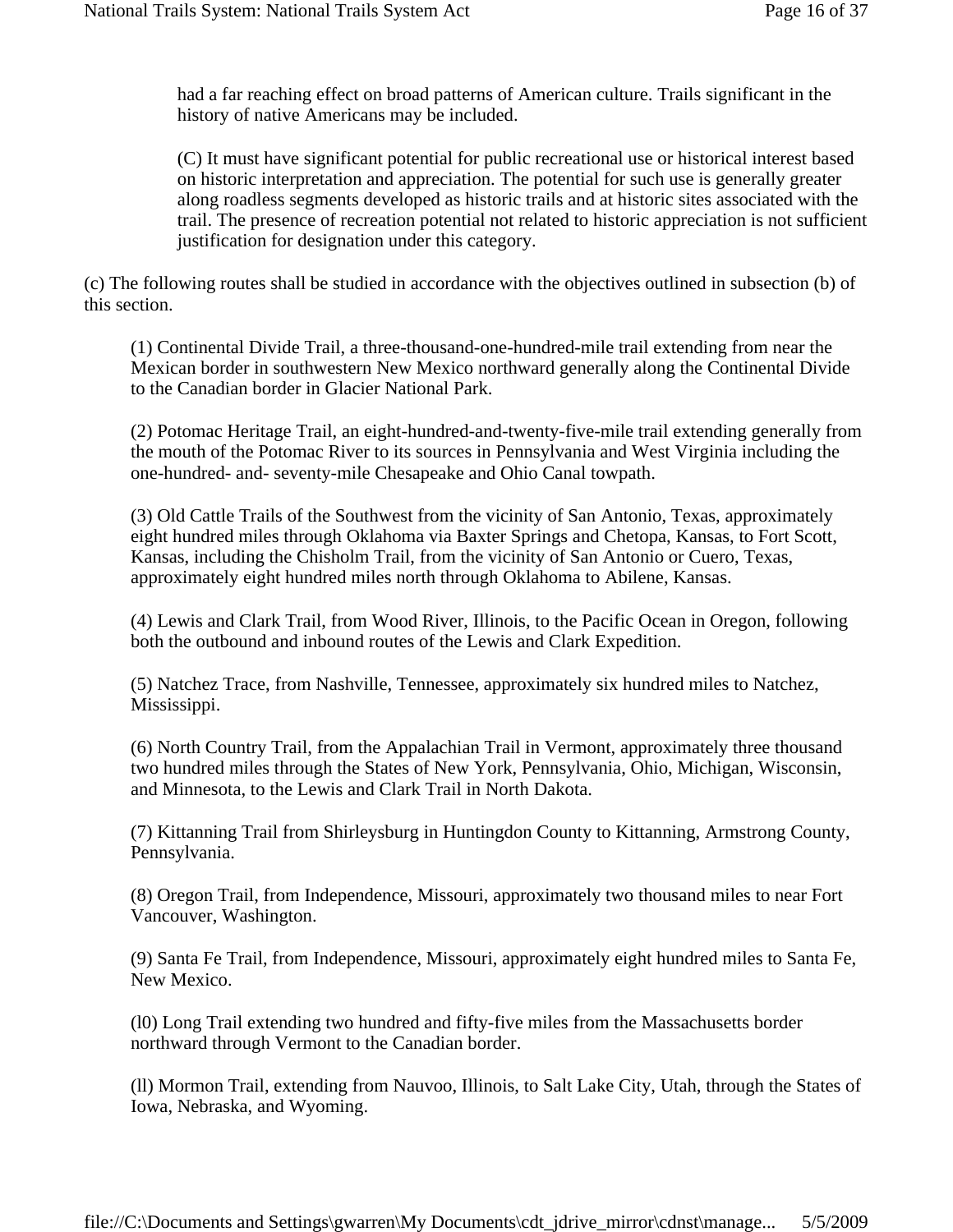(l2) Gold Rush Trails in Alaska.

(l3) Mormon Battalion Trail, extending two thousand miles from Mount Pisgah, Iowa, through Kansas, Colorado, New Mexico, and Arizona to Los Angeles, California.

(l4) El Camino Real from St. Augustine to San Mateo, Florida, approximately 20 miles along the southern boundary of the St. Johns River from Fort Caroline National Memorial to the St. August National Park Monument.

(l5) Bartram Trail, extending through the States of Georgia, North Carolina, South Carolina, Alabama, Florida, Louisiana, Mississippi, and Tennessee.

(l6) Daniel Boone Trail, extending from the vicinity of Statesville, North Carolina, to Fort Boonesborough State Park, Kentucky.

(l7) Desert Trail, extending from the Canadian border through parts of Idaho, Washington, Oregon, Nevada, California, and Arizona, to the Mexican border.

(l8) Dominguez-Escalante Trail, extending approximately two thousand miles along the route of the l776 expedition led by Father Francisco Atanasio Dominguez and Father Silvestre Velez de Escalante, originating in Santa Fe, New Mexico; proceeding northwest along the San Juan, Dolores, Gunnison, and White Rivers in Colorado, thence westerly to Utah Lake; thence southward to Arizona and returning to Santa Fe.

(19) Florida Trail, extending north from Everglade National Park, including the Big Cypress Swamp, the Kissimmee Prairie, the Withlacoochee State Forest, Ocala National Forest, Osceola National Forest, and Black Water River State Forest, said completed trail to be approximately one thousand three hundred miles along, of which over four hundred miles of trail have already been built.

(20) Indian Nations Trail, extending from the Red River in Oklahoma approximately two hundred miles northward through the former Indian nations to the Oklahoma-Kansas boundary line.

(21) Nez Perce Trail extending from the vicinity of Wallowa Lake, Oregon, to Bear Paw Mountain, Montana.

(22) Pacific Northwest Trail, extending approximately one thousand miles from the Continental Divide in Glacier National Park, Montana, to the Pacific Ocean beach of Olympic National Park, Washington, by way of --

- (A) Flathead National Forest and Kootenai National Forest in the State of Montana;
- (B) Kaniksu National Forest in the State of Idaho; and

(C) Colville National Forest, Okanogan National Forest, Pasayten Wilderness Area, Ross Lake National Recreation Area, North Cascades National Park, Mount Baker, the Skagit River, Deception Pass, Whidbey Island, Olympic National Forest, and Olympic National Park in the State of Washington.

(23) Overmountain Victory Trail, extending from the vicinity of Elizabethton, Tennessee, to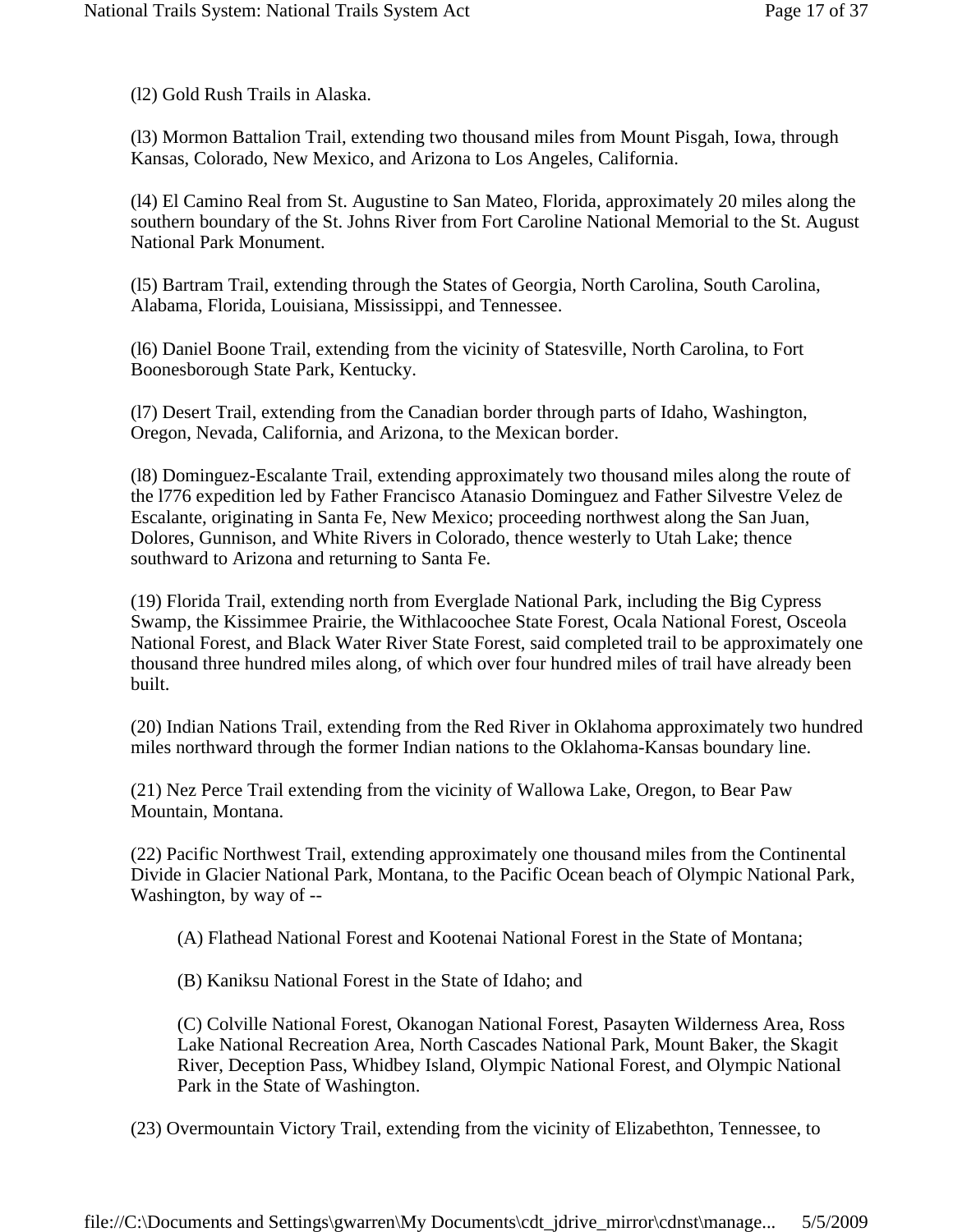Kings Mountain National Military Park, South Carolina.

(24) Juan Bautista de Anza Trail, following the overland route taken by Juan Bautista de Anza in connection with his travels from the United Mexican States to San Francisco, California.

(25) Trail of Tears, including the associated forts and specifically, Fort Mitchell, Alabama, and historic properties, extending from the vicinity of Murphy, North Carolina, through Georgia, Alabama, Tennessee, Kentucky, Illinois, Missouri, and Arkansas, to the vicinity of Tahlequah, Oklahoma.

(26) Illinois Trail, extending from the Lewis and Clark Trail at Wood River, Illinois to the Chicago Portage National Historic Site, generally following the Illinois River and the Illinois and Michigan Canal.

(27) Jedediah Smith Trail, to include the routes of the explorations led by Jedediah Smith --

(A) during the period 1826-1827, extending from the Idaho-Wyoming border, through the Great Salt Lake, Sevier, Virgin, and Colorado River Valleys, and the Mojave Desert, to the San Gabriel Mission, California; thence through the Tehachapi Mountains, San Joaquin and Stanislaus River Valleys, Ebbetts Pass, Walker River Valley, Bald Mount, Mount Grafton, and Great Salt Lake to Bear Lake, Utah; and

(B) during 1828, extending from the Sacramento and Trinity River valleys along the Pacific coastline, through the Smith and Willamette River Valleys to the Fort Vancouver National Historic Site, Washington, on the Columbia River.

(28) General Crook Trail, extending from Prescott, Arizona, across the Mogollon Rim to Fort Apache.

(29) Beale Wagon Road, within the Kaibab and Cononino National Forests in Arizona; Provided, such study may be prepared in conjunction with ongoing planning processes for these National Forests to be completed before 1990.

(30) Pony Express Trail, extending from Saint Joseph, Missouri, through Kansas, Nebraska, Colorado, Wyoming, Utah, Nevada, to Sacramento, California, as indicated on a map labeled "Potential Pony Express Trail", dated October 1983 and the California Trail extending from the vicinity of Omaha, Nebraska, and Saint Joseph, Missouri, to various points in California, as indicated on a map labeled "Potential California Trail" and dated August 1, 1983. Notwithstanding subsection (b) of this section, the study under this paragraph shall be completed and submitted to the Congress no later than the end of two complete fiscal years beginning after the date of the enactment of this paragraph. Such study shall be separated into two portions, one relating to the Pony Express Trail and one relating to the California Trail.

(3l) De Soto Trail, the approximate route taken by the expedition of the Spanish explorer Hernado de Soto in l539, extending through portions of the States of Florida, Georgia, South Carolina, North Carolina, Tennessee, Alabama, Mississippi, to the area of Little Rock, Arkansas, on to Texas and Louisiana, and any other States which may have been crossed by the expedition. The study under this paragraph shall be prepared in accordance with subsection (b) of this section, except that it shall be completed and submitted to the Congress with recommendations as to the trail's suitability for designation not later than one calendar year after the date of enactment of this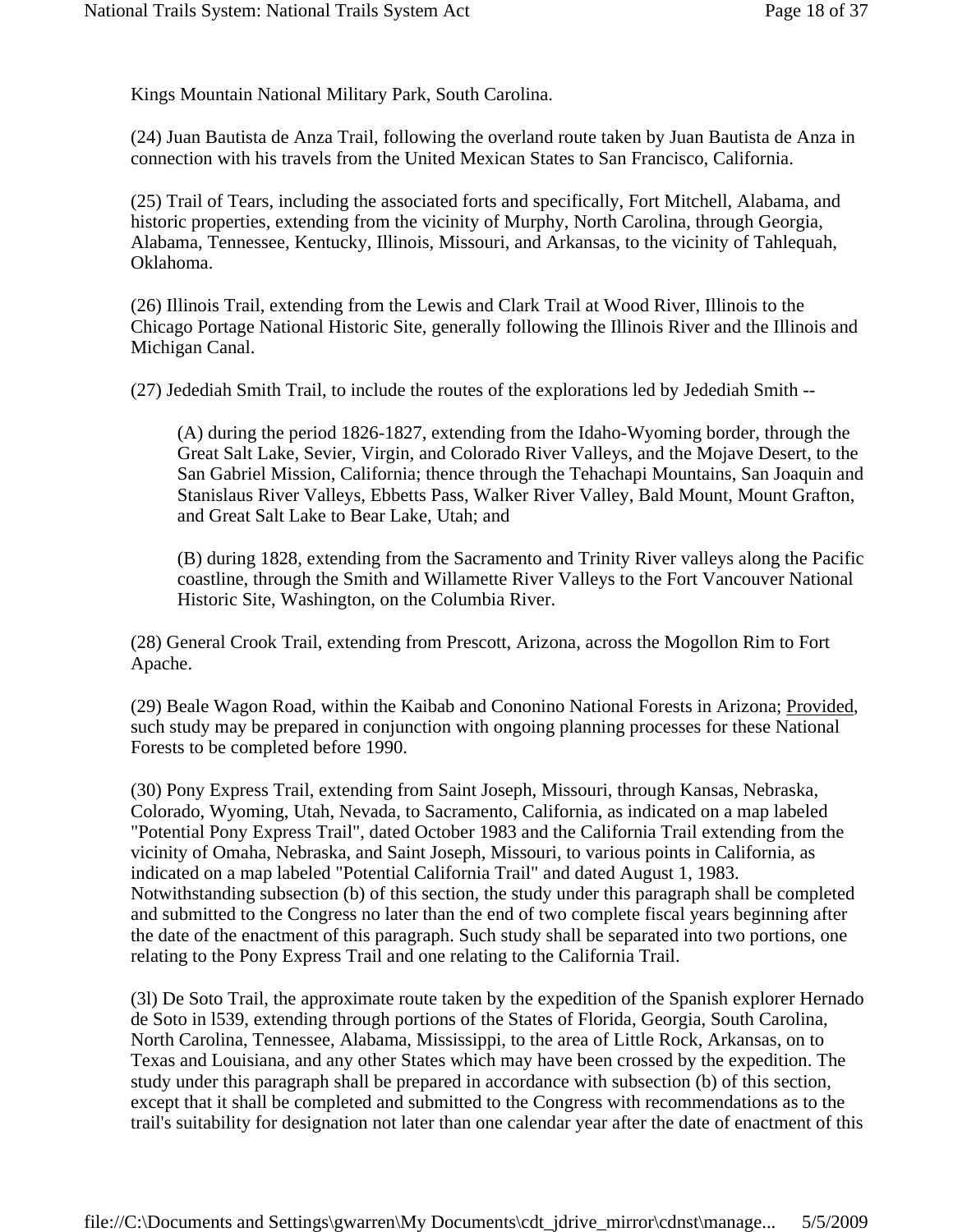paragraph.

(32) Coronado Trail, the approximate route taken by the expedition of the Spanish explorer Francisco Vasquez de Coronado between l540 and l542, extending through portions of the States of Arizona, New Mexico, Texas, Oklahoma, and Kansas. The study under this paragraph shall be prepared in accordance with subsection (b) of this section. In conducting the study under this paragraph, the Secretary shall provide for (A) the review of all original Spanish documentation on the Coronado Trail, (B) the continuing search for new primary documentation on the trail, and (C) the examination of all information on the archeological sites along the trail.

(33) The route from Selma to Montgomery, Alabama traveled by people in a march dramatizing the need for voting rights legislation, in March 1965, includes Sylvan South Street, Water Avenue, the Edmund Pettus Bridge, and Highway 80. The study under this paragraph shall be prepared in accordance with subsection (b) of this section, except that it shall be completed and submitted to the Congress with recommendations as to the trail's suitability for designation not later than 1 year after the enactment of this paragraph.

(34) American Discovery Trail, extending from Pt. Reyes, California, across the United States through Nevada, Utah, Colorado, Kansas, Nebraska, Missouri, Iowa, Indiana, Illinois, Ohio, West Virginia, Maryland, and the District of Columbia, to Cape Henlopen State Park, Delaware; to include in the central United States a northern route through Colorado, Nebraska, Iowa, Illinois, and Indiana and a southern route through Colorado, Kansas, Missouri, Illinois, and Indiana.

(35) Ala Kahakai Trail in the State of Hawaii, an ancient Hawaiian trail on the island of Hawaii extending from the northern tip of the Island of Hawaii approximately 175 miles along the western and southern coasts to the northern boundary of Hawaii Volcanoes National Park.

(36)

(A) El Camino Real de Tierra Adentro, the approximately 1,800 mile route extending from Mexico City, Mexico, across the international border at El Paso, Texas, to Santa Fe, New Mexico.

(B) The study shall (i) examine changing routes within the general corridor; (ii) examine major connecting branch routes; and (iii) give due consideration to alternative name designations.

(C) The Secretary of the Interior is authorized to work in cooperation with the Government of Mexico (including, but not limited to providing technical assistance) to determine the suitability and feasibility of establishing an international historic route along the El Camino Real de Tierra Adentro.

### (37)

(A) El Camino Real Para Los Texas, the approximate series of routes from Saltillo, Monclova, and Guerrero, Mexico across Texas through San Antonio and Nacogdoches, to the vicinity of Los Adaes, Louisiana, together with the evolving routes later known as the San Antonio Road.

(B) The study shall (i) examine the changing roads within the historic corridor; (ii) examine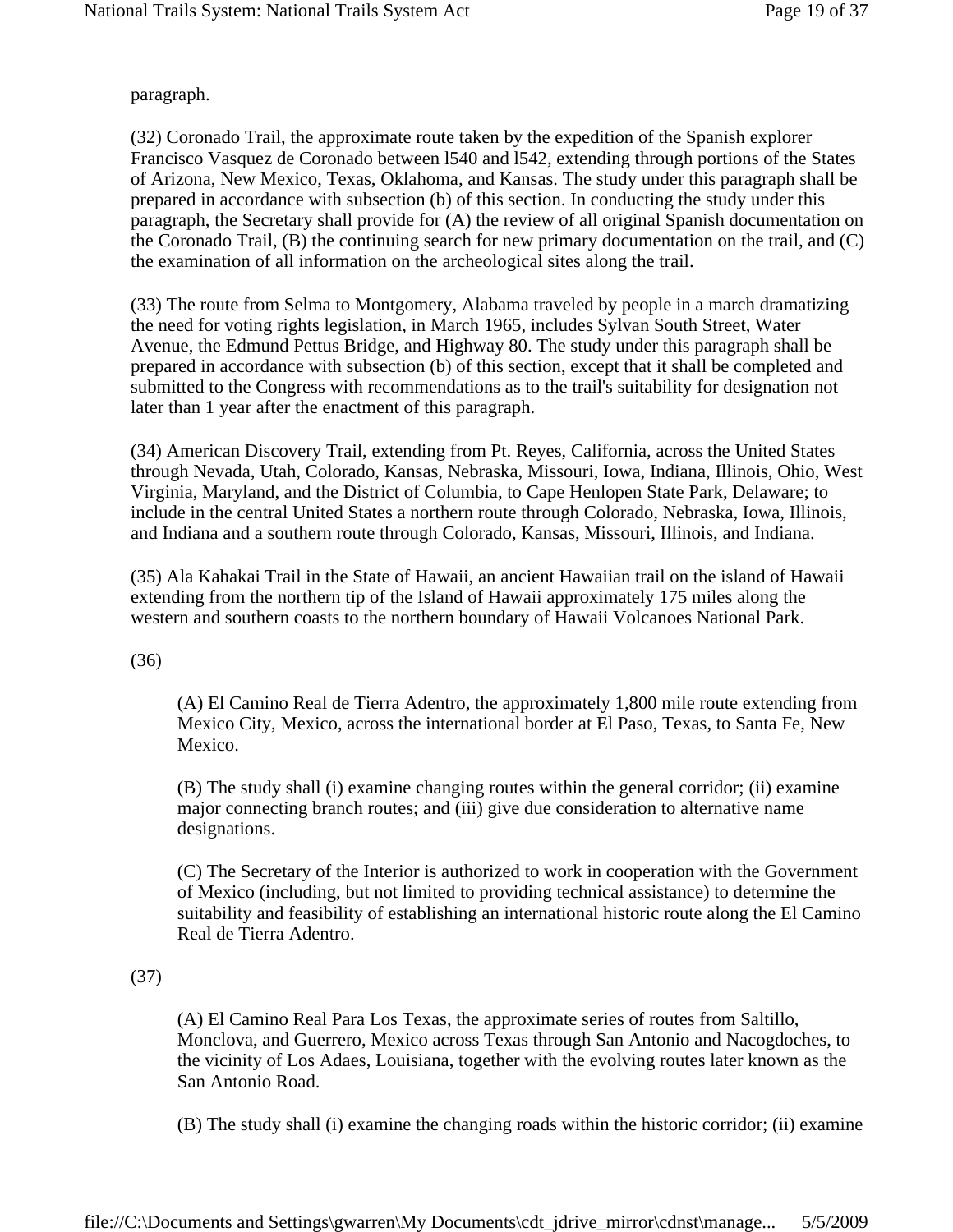the major connecting branch routes; (iii) determine the individual or combined suitability and feasibility of routes for potential national historic trail designation; (iv) consider the preservation heritage plan developed by the Texas Department of Transportation entitled "A Texas Legacy: The Old San Antonio Road and the Caminos Reales", dated January, 1991; and (v) make recommendations concerning the suitability and feasibility of establishing an international historical park where the trail crosses the United States-Mexico border at Maverick County, Texas, and Guerrero, Mexico.

(C) The Secretary of the Interior is authorized to work in cooperation with the government of Mexico (including, but not limited to providing technical assistance) to determine the suitability and feasibility of establishing an international historic trail along the El Camino Real Para Los Texas.

(D) The study shall be undertaken in consultation with the Louisiana Department of Transportation and Development and the Texas Department of Transportation.

(E) The study shall consider alternative name designations for the trail.

(F) The study shall be completed no later than two years after the date funds are made available for the study.

(38) The Old Spanish Trail, beginning in Santa Fe, New Mexico, proceeding through Colorado and Utah, and ending in Los Angeles, California, and the Northern Branch of the Old Spanish Trail, beginning near Espanola, New Mexico, proceeding through Colorado, and ending near Crescent Junction, Utah.

(39) The Great Western Scenic Trail, a system of trails to accommodate a variety of travel users in a corridor of approximately 3,100 miles in length extending from the Arizona-Mexico border to the Idaho-Montana-Canada border, following the approximate route depicted on the map identified as 'Great Western Trail Corridor, 1988,' which shall be on file and available for public inspection in the Office of the Chief of the Forest Service, United States Department of Agriculture. The trail study shall be conducted by the Secretary of Agriculture, in consultation with the Secretary of the Interior, in accordance with subsection (b) and shall include --

(A) the current status of land ownership and current and potential use along the designated route;

(B) the estimated cost of acquisition of lands or interests in lands, if any; and

(C) an examination of the appropriateness of motorized trail use along the trail.

(40) Star Spangled Banner National Historic Trail -

(A) IN GENERAL - The Star Spangled Banner National Historic Trail,tracing the War of 1812 route from the arrival of the British fleet in the Patuxent River in Calvert County and St. Mary's County, Maryland, the landing of the British forces at Benedict, the sinking of the Chesapeake Flotilla at Pig Point, the American defeat at the Battle of Bladensburg, the siege of the Nation's Capital, Washington, District of Columbia (including the burning of the United States Capitol and the White House), the British naval dispersions in the upper Chesapeake Bay leading to the Battle of Caulk's Field in Kent County, Maryland, the route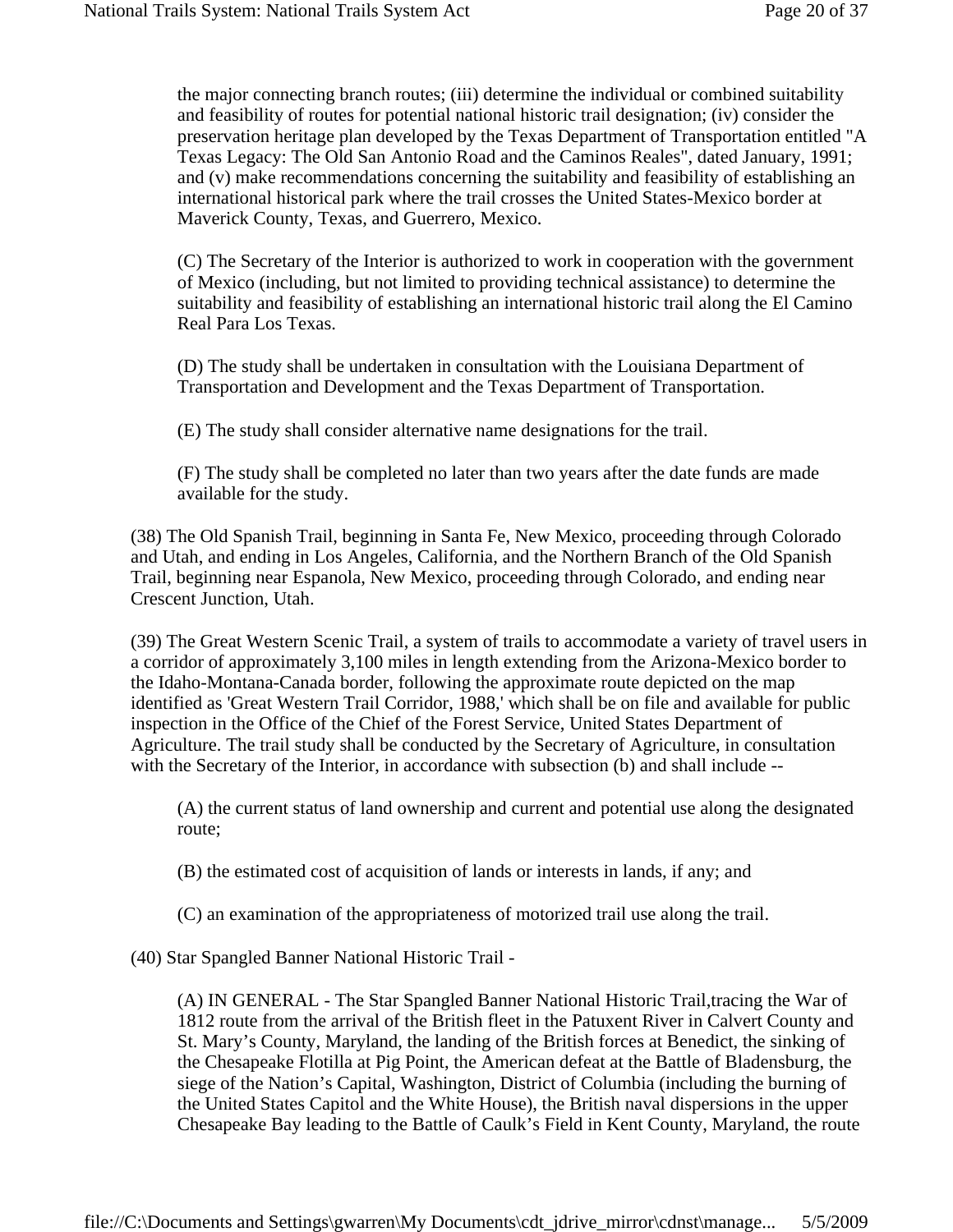of the American troops from Washington through Georgetown, the Maryland counties of Montgomery, Howard, and Baltimore, and the City of Baltimore Maryland, to the Battle of North Point, and the ultimate victory of the Americans at Fort McHenry on September 14, 1814.

(B) AFFECTED AREAS - The trail crosses eight counties within the boundaries of the State of Maryland, the City of Baltimore, Maryland, and Washington, District of Columbia.

### (C ) COORDINATION WITH OTHER CONGRESSIONALLY MANDATED ACTIVITIES - The study under this paragraph shall be undertaken in coordination with the study authorized under section 603 of the Omnibus Parks and Public Lands Management Act of 1996 (16 U.S.C. 1a-5 note; 110 Stat. 4172) and the Chesapeake Bay Gateways and Watertrails Network authorized under the Chesapeake Bay Initiative Act of 1998 (16 U.S.C. 461 note; 112 Stat. 2961). Such coordination shall extend to any research needed to complete the studies and any findings and implementation actions that result from the studies and shall use available resources to the greatest extent possible to avoid unnecessary duplication of effort.

(D) DEADLINE FOR STUDY - Not later than 2 years after funds are made available fore the study under this paragraph, the study shall be completed and transmitted with final recommendations to the Committee on Resources in the House of Representatives and the Committee on Energy and Natural Resources in the Senate.

(41) The Long Walk, a series of routes which the Navajo and Mescalero Apache Indian tribes were forced to walk beginning in the fall of 1863 as a result of their removal by the United States Government from their ancestral lands, generally located within a corridor extending through portions of Canyon de Chelley, Arizona, and Albuquerque, Canyon Blanco, Anton Chico, Canyon Piedra Pintado, and Fort Sumner, New Mexico.

(42) Metacomet-Monadnock- Mattabesett Trail - The Metacomet-Monadnock-Mattabesett Trail, a system of trails and potential trails extending southward approximately 180 miles through Massachusetts on the Metacomet-Monadnock Trail, across central Connecticut on the Metacomet Trail, and ending at Long Island Sound.

### (43)

(A) The Captain John Smith Chesapeake National Historic Watertrail, a series of routes extending approximately 3,000 miles along the Chesapeake Bay and the tributaries of the Chesapeake Bay in the States of Virginia, Maryland, Pennsylvania, and Delaware and the District of Columbia that traces Captain John Smith's voyages charting the land and waterways of the Chesapeake Bay and the tributaries of the Chesapeake Bay.

(B) The study shall be conducted in consultation with Federal, State, regional, and local agencies and representatives of the private sector, including the entities responsible for administering--

(i) the Chesapeake Bay Gateways and Watertrails Network authorized under the Chesapeake Bay Initiative Act of 1998 (16 U.S.C. 461 note; title V of Public Law 105-312); and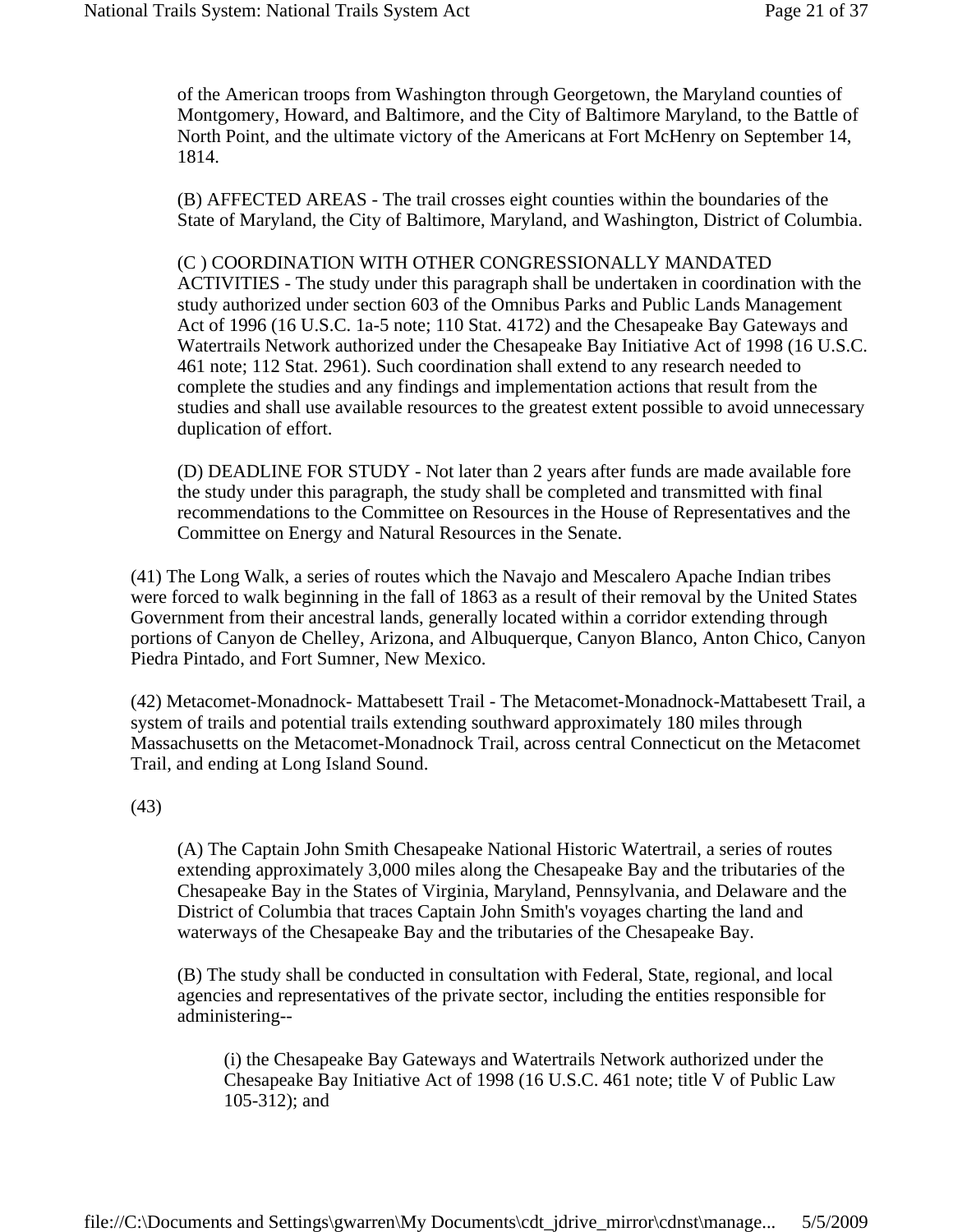(ii) the Chesapeake Bay Program authorized under section 117 of the Federal Water Pollution Control Act (33 U.S.C. 1267).

(C) The study shall include an extensive analysis of the potential impacts the designation of the trail as a national historic watertrail is likely to have on land and water, including docks and piers, along the proposed route or bordering the study route that is privately owned at the time the study is conducted.

#### (44) CHISHOLM TRAIL-

(A) IN GENERAL- The Chisholm Trail (also known as the `Abilene Trail'), from the vicinity of San Antonio, Texas, segments from the vicinity of Cuero, Texas, to Ft. Worth, Texas, Duncan, Oklahoma, alternate segments used through Oklahoma, to Enid, Oklahoma, Caldwell, Kansas, Wichita, Kansas, Abilene, Kansas, and commonly used segments running to alternative Kansas destinations.

(B) REQUIREMENT- In conducting the study required under this paragraph, the Secretary of the Interior shall identify the point at which the trail originated south of San Antonio, Texas.

### (45) GREAT WESTERN TRAIL-

(A) IN GENERAL- The Great Western Trail (also known as the `Dodge City Trail'), from the vicinity of San Antonio, Texas, north-by-northwest through the vicinities of Kerrville and Menard, Texas, north-by-northeast through the vicinities of Coleman and Albany, Texas, north through the vicinity of Vernon, Texas, to Doan's Crossing, Texas, northward through or near the vicinities of Altus, Lone Wolf, Canute, Vici, and May, Oklahoma, north through Kansas to Dodge City, and north through Nebraska to Ogallala.

(B) REQUIREMENT- In conducting the study required under this paragraph, the Secretary of the Interior shall identify the point at which the trail originated south of San Antonio, Texas.

(d) The Secretary charged with the administration of each respective trail shall, within one year of the date of the addition of any national scenic or national historic trail to the system, and within sixty days of the enactment of this sentence for the Appalachian and Pacific Crest National Scenic Trails, establish an advisory council for each such trail, each of which councils shall expire ten years from the date of its establishment, except that the Advisory Council established for the Iditarod Historic Trail shall expire twenty years from the date of its establishment. If the appropriate Secretary is unable to establish such an advisory council because of the lack of adequate public interest, the Secretary shall so advise the appropriate committees of the Congress. The appropriate Secretary shall consult with such council from time to time with respect to matters relating to the trail, including the selection of rights-of-way, standards for the erection and maintenance of markers along the trail, and the administration of the trail. The members of each advisory council, which shall not exceed thirty-five in number, shall serve for a term of two years and without compensation as such, but the Secretary may pay, upon vouchers signed by the chairman of the council, the expenses reasonably incurred by the council and its members in carrying out their responsibilities under this section. Members of each council shall be appointed by the appropriate Secretary as follows:

(1) the head of each Federal department or independent agency administering lands through which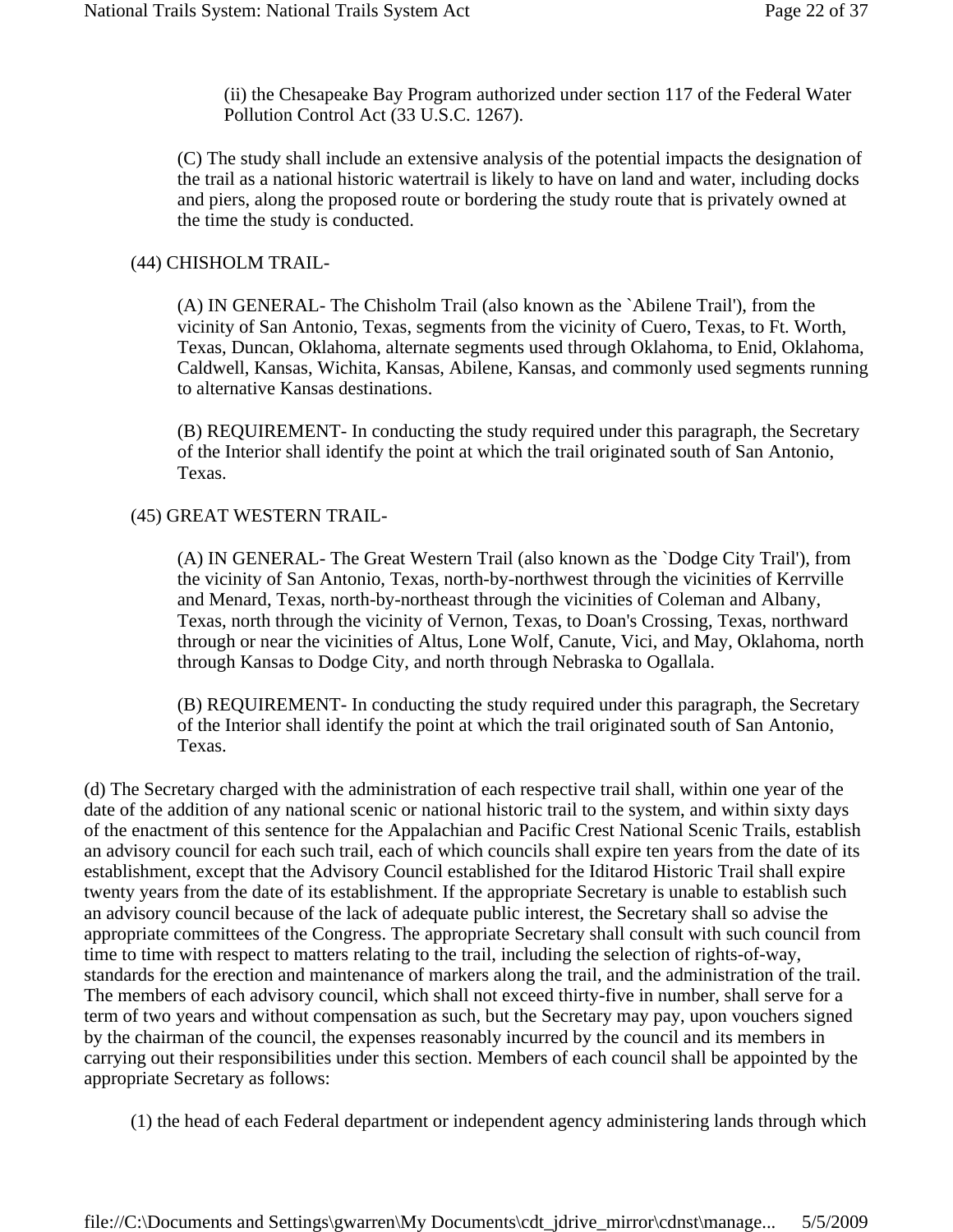the trail route passes, or his designee;

(2) a member appointed to represent each State through which the trail passes, and such appointments shall be made from recommendations of the Governors of such States;

(3) one or more members appointed to represent private organizations, including corporate and individual landowners and land users, which in the opinion of the Secretary, have an established and recognized interest in the trail, and such appointments shall be made from recommendations of the heads of such organizations: Provided, That the Appalachian Trail Conference shall be represented by a sufficient number of persons to represent the various sections of the country through which the Appalachian Trail passes; and

(4) the Secretary shall designate one member to be chairman and shall fill vacancies in the same manner as the original appointment.

(e) Within two complete fiscal years of the date of enactment of legislation designating a national scenic trail, except for the Continental Divide National Scenic Trail and the North Country National Scenic Trail, as part of the system, and within two complete fiscal years of the date of enactment of this subsection for the Pacific Crest and Appalachian Trails, the responsible Secretary shall, after full consultation with affected Federal land managing agencies, the Governors of the affected States, the relevant advisory council established pursuant to section 5(d), and the Appalachian Trail Conference in the case of the Appalachian Trail, submit to the Committee on Interior and Insular Affairs of the House of Representatives and the Committee on Energy and Natural Resources of the Senate, a comprehensive plan for the acquisition, management, development, and use of the trail, including but not limited to, the following items:

(1) specific objectives and practices to be observed in the management of the trail, including the identification of all significant natural, historical, and cultural resources to be preserved (along with high potential historic sites and high potential route segments in the case of national historic trails), details of any anticipated cooperative agreements to be consummated with other entities, and an identified carrying capacity of the trail and a plan for its implementation;

(2) an acquisition or protection plan, by fiscal year for all lands to be acquired by fee title or lesser interest, along with detailed explanation of anticipated necessary cooperative agreements for any lands not to be acquired; and

(3) general and site-specific development plans including anticipated costs.

(f) Within two complete fiscal years of the date of enactment of legislation designating a national historic trail or the Continental Divide National Scenic Trail or the North Country National Scenic Trail as part of the system, the responsible Secretary shall, after full consultation with affected Federal land managing agencies, the Governors of the affected States, and the relevant Advisory Council established pursuant to section 5(d) of this Act, submit to the Committee on Interior and Insular Affairs of the House of Representatives and the Committee on Energy and Natural Resources of the Senate, a comprehensive plan for the management, and use of the trail, including but not limited to, the following items:

(1) specific objectives and practices to be observed in the management of the trail, including the identification of all significant natural, historical, and cultural resources to be preserved, details of any anticipated cooperative agreements to be consummated with State and local government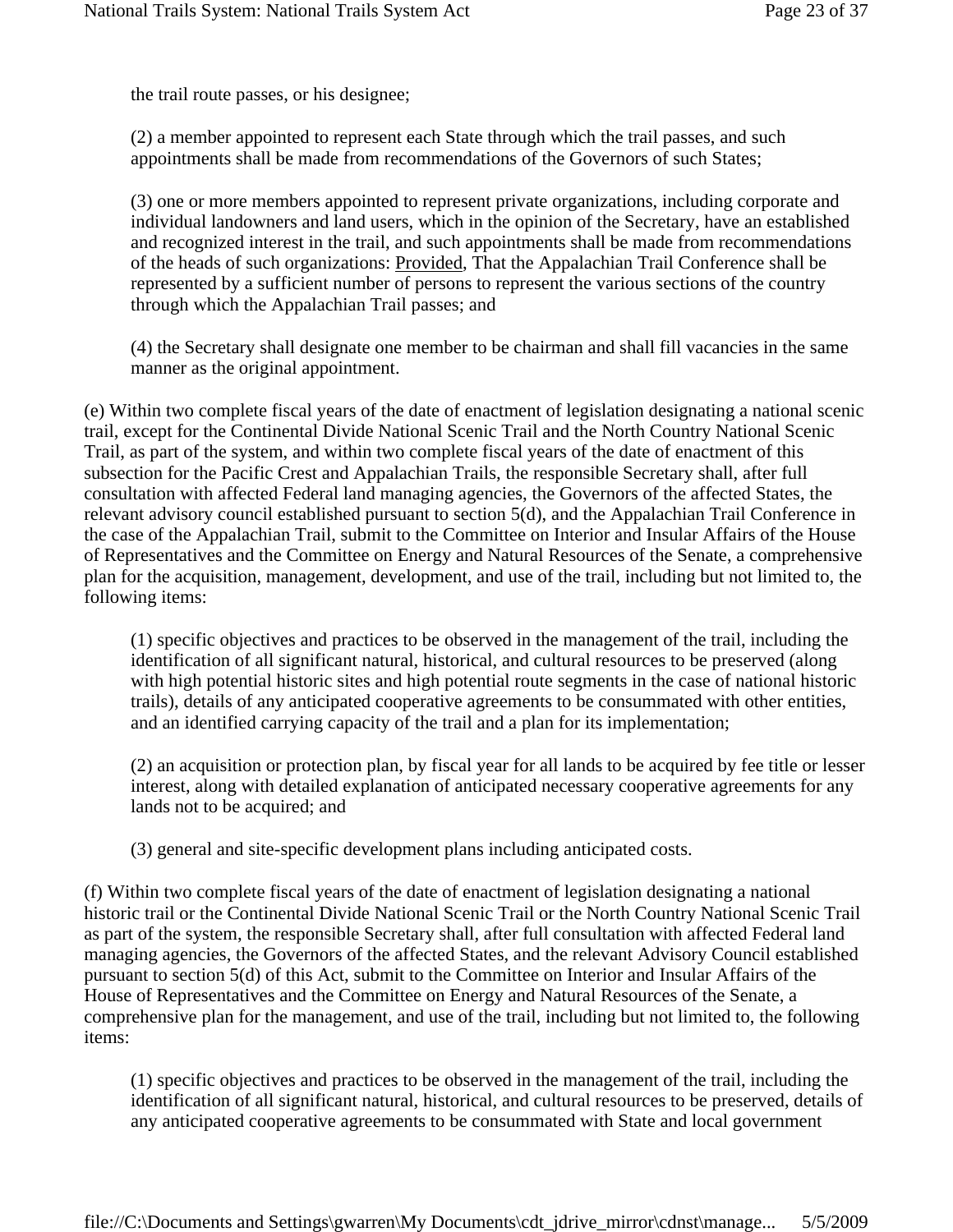agencies or private interests, and for national scenic or national historic trails an identified carrying capacity of the trail and a plan for its implementation;

(2) the process to be followed by the appropriate Secretary to implement the marking requirements established in section 7(c) of this Act;

(3) a protection plan for any high potential historic sites or high potential route segments; and

(4) general and site-specific development plans, including anticipated costs.

(g) Revision of Feasibility and Suitability Studies of Existing National Historic Trails-

## (1) DEFINITIONS- In this subsection:

(A) ROUTE- The term `route' includes a trail segment commonly known as a cutoff.

(B) SHARED ROUTE- The term `shared route' means a route that was a segment of more than 1 historic trail, including a route shared with an existing national historic trail.

### (2) REQUIREMENTS FOR REVISION-

(A) IN GENERAL- The Secretary of the Interior shall revise the feasibility and suitability studies for certain national trails for consideration of possible additions to the trails.

(B) STUDY REQUIREMENTS AND OBJECTIVES- The study requirements and objectives specified in subsection (b) shall apply to a study required by this subsection.

(C) COMPLETION AND SUBMISSION OF STUDY- A study listed in this subsection shall be completed and submitted to Congress not later than 3 complete fiscal years from the date funds are made available for the study.

# (3) OREGON NATIONAL HISTORIC TRAIL-

(A) STUDY REQUIRED- The Secretary of the Interior shall undertake a study of the routes of the Oregon Trail listed in subparagraph (B) and generally depicted on the map entitled `Western Emigrant Trails 1830/1870' and dated 1991/1993, and of such other routes of the Oregon Trail that the Secretary considers appropriate, to determine the feasibility and suitability of designation of 1 or more of the routes as components of the Oregon National Historic Trail.

(B) COVERED ROUTES- The routes to be studied under subparagraph (A) shall include the following:

- (i) Whitman Mission route.
- (ii) Upper Columbia River.
- (iii) Cowlitz River route.
- (iv) Meek cutoff.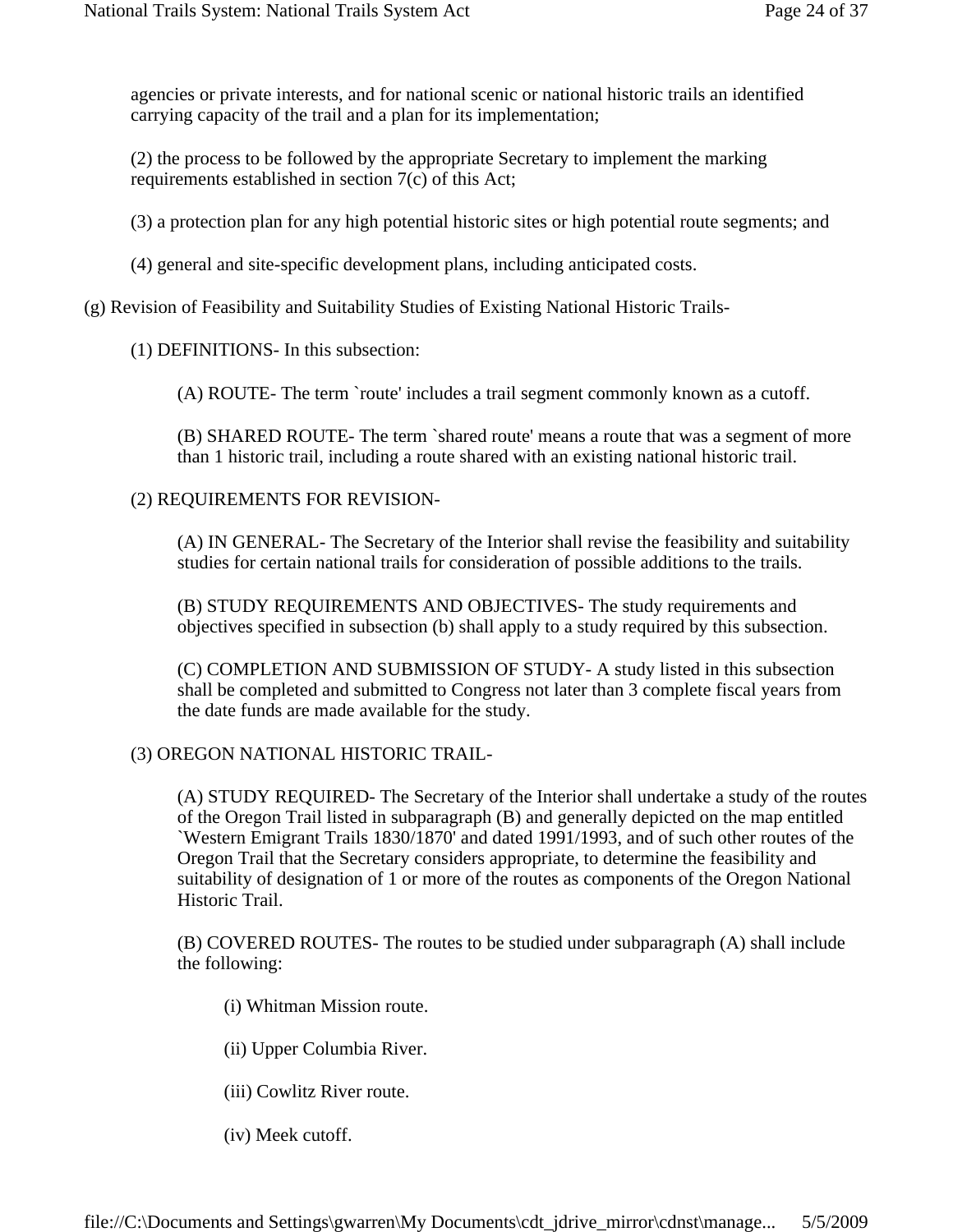(v) Free Emigrant Road.

(vi) North Alternate Oregon Trail.

(vii) Goodale's cutoff.

(viii) North Side alternate route.

(ix) Cutoff to Barlow road.

(x) Naches Pass Trail.

(4) PONY EXPRESS NATIONAL HISTORIC TRAIL- The Secretary of the Interior shall undertake a study of the approximately 20-mile southern alternative route of the Pony Express Trail from Wathena, Kansas, to Troy, Kansas, and such other routes of the Pony Express Trail that the Secretary considers appropriate, to determine the feasibility and suitability of designation of 1 or more of the routes as components of the Pony Express National Historic Trail.

(5) CALIFORNIA NATIONAL HISTORIC TRAIL-

(A) STUDY REQUIRED- The Secretary of the Interior shall undertake a study of the Missouri Valley, central, and western routes of the California Trail listed in subparagraph (B) and generally depicted on the map entitled `Western Emigrant Trails 1830/1870' and dated 1991/1993, and of such other and shared Missouri Valley, central, and western routes that the Secretary considers appropriate, to determine the feasibility and suitability of designation of 1 or more of the routes as components of the California National Historic Trail.

(B) COVERED ROUTES- The routes to be studied under subparagraph (A) shall include the following:

(i) MISSOURI VALLEY ROUTES-.

(I) Blue Mills-Independence Road.

(II) Westport Landing Road.

(III) Westport-Lawrence Road.

(IV) Fort Leavenworth-Blue River route.

(V) Road to Amazonia.

(VI) Union Ferry Route.

(VII) Old Wyoming-Nebraska City cutoff.

(VIII) Lower Plattsmouth Route.

(IX) Lower Bellevue Route.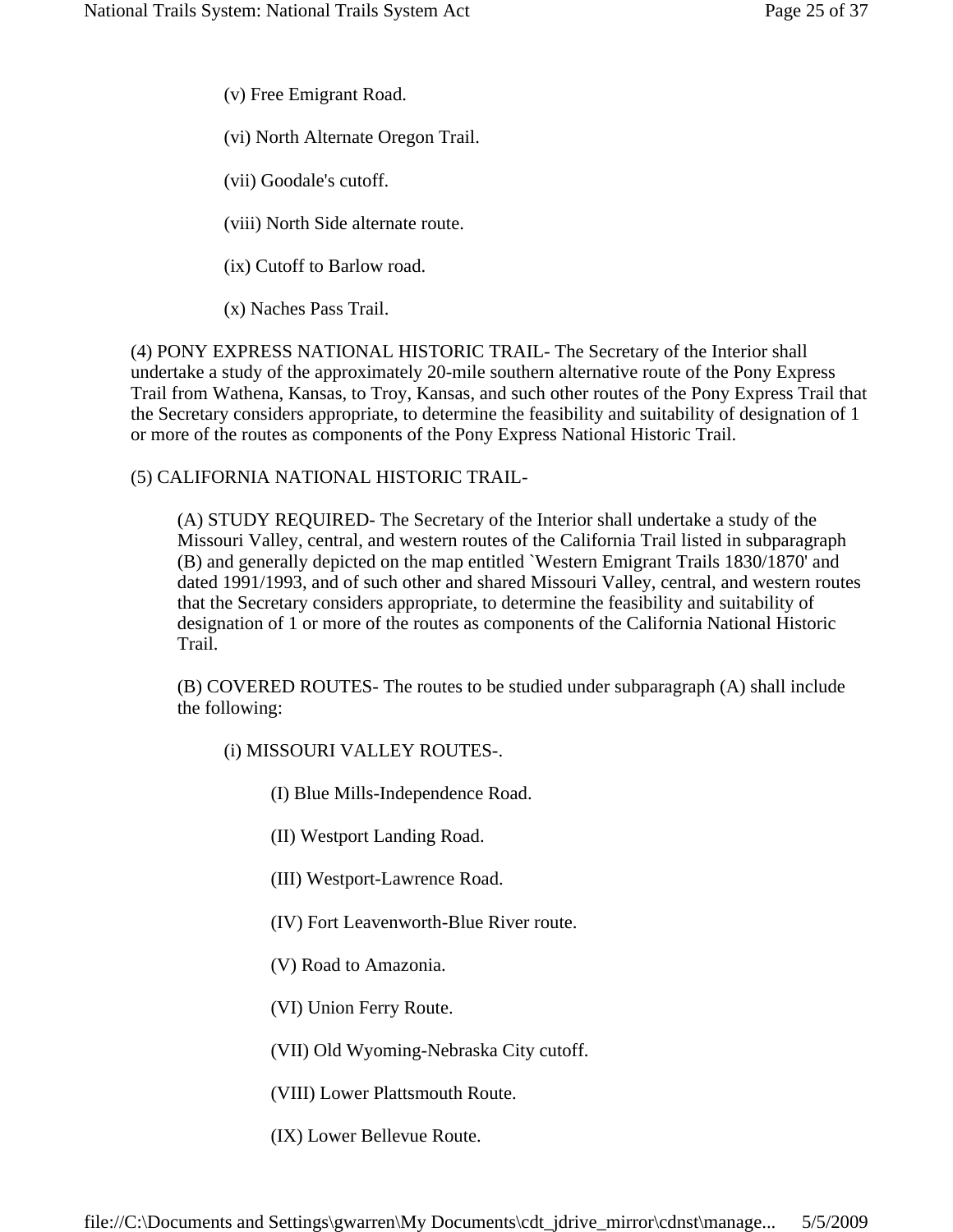- (X) Woodbury cutoff.
- (XI) Blue Ridge cutoff.
- (XII) Westport Road.
- (XIII) Gum Springs-Fort Leavenworth route.
- (XIV) Atchison/Independence Creek routes.
- (XV) Fort Leavenworth-Kansas River route.
- (XVI) Nebraska City cutoff routes.
- (XVII) Minersville-Nebraska City Road.
- (XVIII) Upper Plattsmouth route.
- (XIX) Upper Bellevue route.
- (ii) CENTRAL ROUTES-
	- (I) Cherokee Trail, including splits.
	- (II) Weber Canyon route of Hastings cutoff.
	- (III) Bishop Creek cutoff.
	- (IV) McAuley cutoff.
	- (V) Diamond Springs cutoff.
	- (VI) Secret Pass.
	- (VII) Greenhorn cutoff.
	- (VIII) Central Overland Trail.
- (iii) WESTERN ROUTES-
	- (I) Bidwell-Bartleson route.
	- (II) Georgetown/Dagget Pass Trail.
	- (III) Big Trees Road.
	- (IV) Grizzly Flat cutoff.
	- (V) Nevada City Road.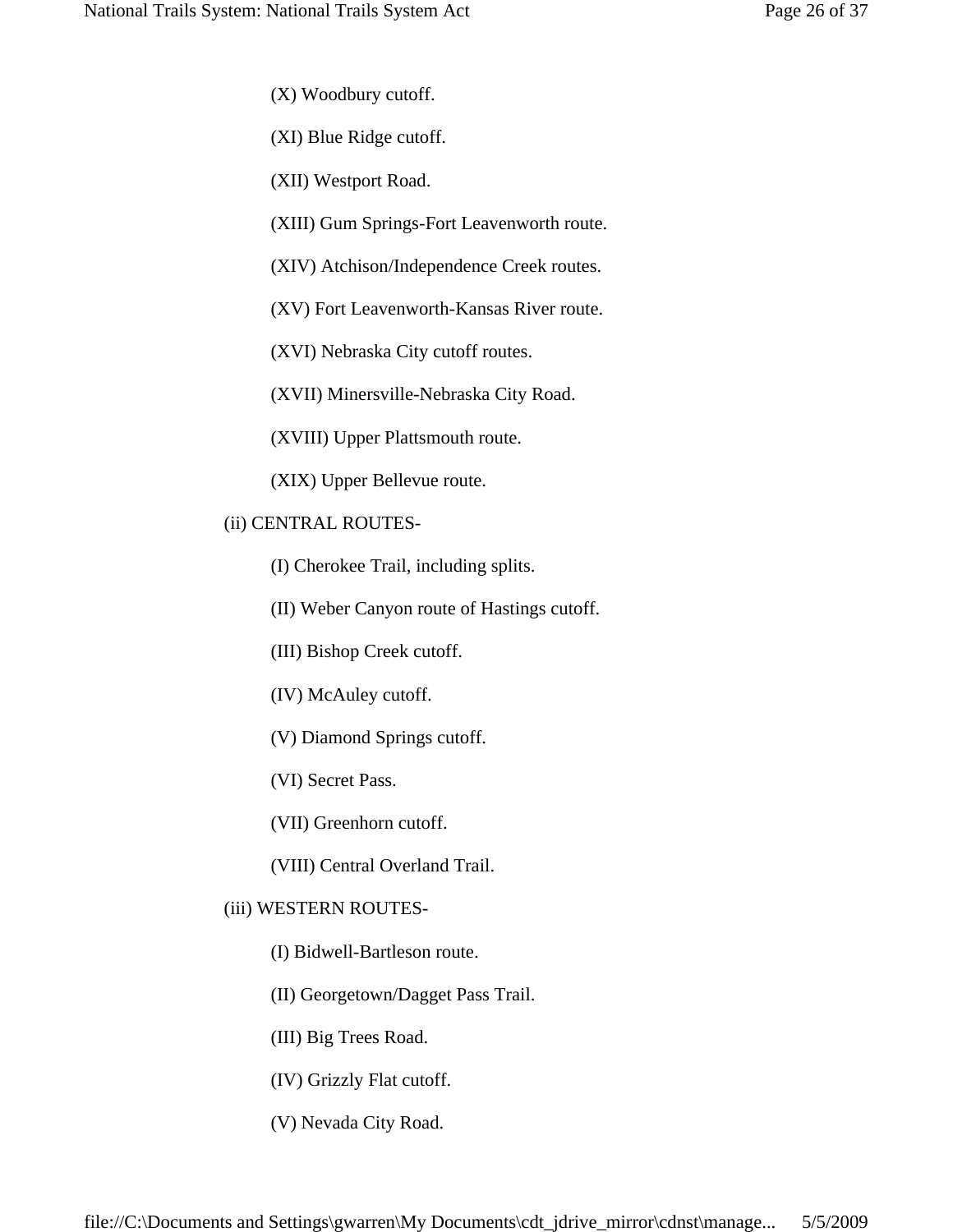(VI) Yreka Trail.

(VII) Henness Pass route.

(VIII) Johnson cutoff.

(IX) Luther Pass Trail.

(X) Volcano Road.

(XI) Sacramento-Coloma Wagon Road.

(XII) Burnett cutoff.

(XIII) Placer County Road to Auburn.

(6) MORMON PIONEER NATIONAL HISTORIC TRAIL-

(A) STUDY REQUIRED- The Secretary of the Interior shall undertake a study of the routes of the Mormon Pioneer Trail listed in subparagraph (B) and generally depicted in the map entitled `Western Emigrant Trails 1830/1870' and dated 1991/1993, and of such other routes of the Mormon Pioneer Trail that the Secretary considers appropriate, to determine the feasibility and suitability of designation of 1 or more of the routes as components of the Mormon Pioneer National Historic Trail.

(B) COVERED ROUTES- The routes to be studied under subparagraph (A) shall include the following:

(i) 1846 Subsequent routes A and B (Lucas and Clarke Counties, Iowa).

(ii) 1856-57 Handcart route (Iowa City to Council Bluffs).

(iii) Keokuk route (Iowa).

(iv) 1847 Alternative Elkhorn and Loup River Crossings in Nebraska.

(v) Fort Leavenworth Road; Ox Bow route and alternates in Kansas and Missouri (Oregon and California Trail routes used by Mormon emigrants).

(vi) 1850 Golden Pass Road in Utah.

### (7) SHARED CALIFORNIA AND OREGON TRAIL ROUTES-

(A) STUDY REQUIRED- The Secretary of the Interior shall undertake a study of the shared routes of the California Trail and Oregon Trail listed in subparagraph (B) and generally depicted on the map entitled `Western Emigrant Trails 1830/1870' and dated 1991/1993, and of such other shared routes that the Secretary considers appropriate, to determine the feasibility and suitability of designation of 1 or more of the routes as shared components of the California National Historic Trail and the Oregon National Historic Trail.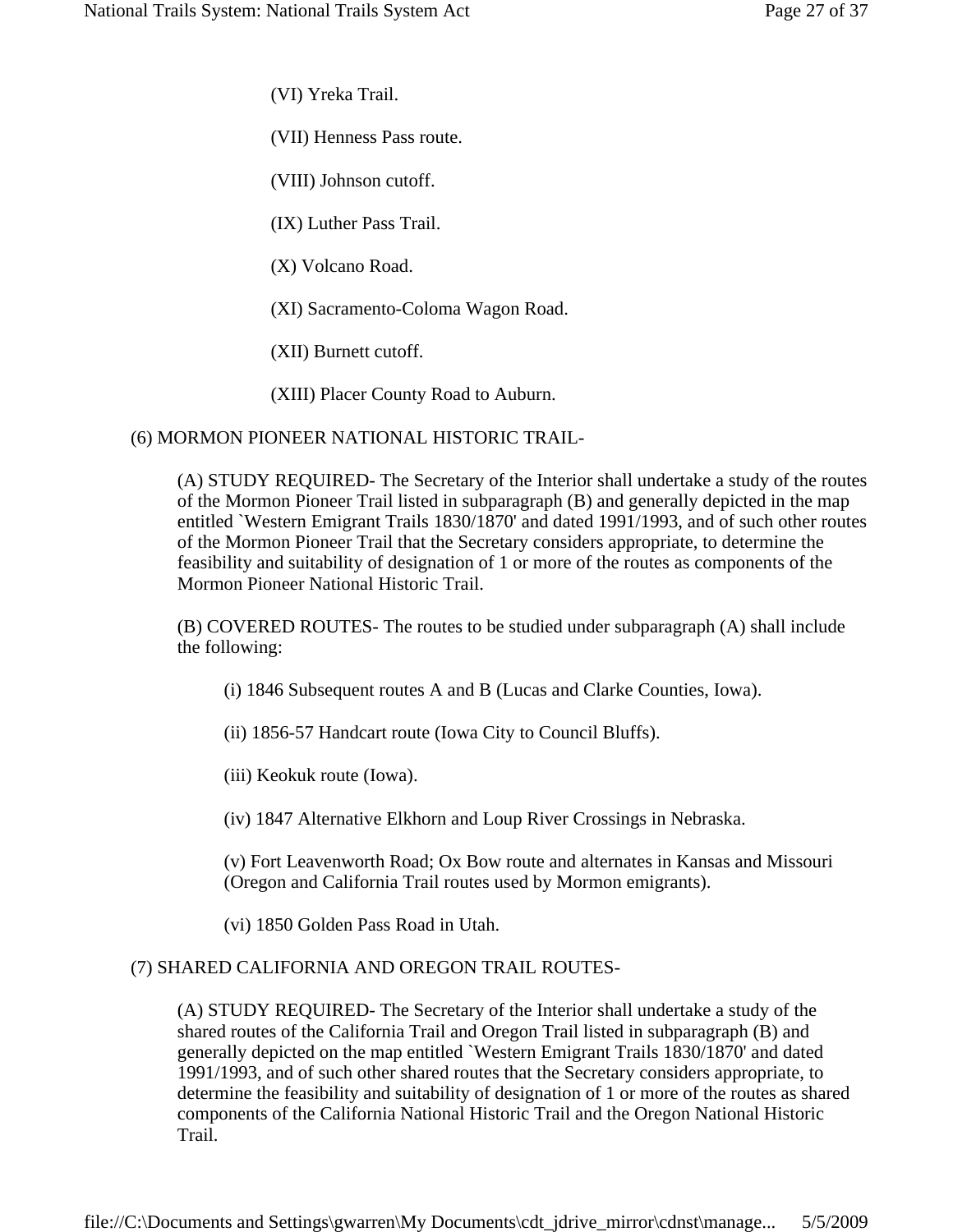(B) COVERED ROUTES- The routes to be studied under subparagraph (A) shall include the following:

(i) St. Joe Road.

(ii) Council Bluffs Road.

(iii) Sublette cutoff.

(iv) Applegate route.

(v) Old Fort Kearny Road (Oxbow Trail).

(vi) Childs cutoff.

(vii) Raft River to Applegate.

## CONNECTING AND SIDE TRAILS

SEC. 6. [16USC1245] Connecting or side trails within park, forest, and other recreation areas administered by the Secretary of the Interior or Secretary of Agriculture may be established, designated, and marked by the appropriate Secretary as components of a national recreation, national scenic or national historic trail. When no Federal land acquisition is involved, connecting or side trails may be located across lands administered by interstate, State, or local governmental agencies with their consent, or, where the appropriate Secretary deems necessary or desirable, on privately owned lands with the consent of the landowners. Applications for approval and designation of connecting and side trails on non-Federal lands shall be submitted to the appropriate Secretary.

### ADMINISTRATION AND DEVELOPMENT

SEC. 7. [16USC1246]

### (a)

(1)

(A) The Secretary charged with the overall administration of a trail pursuant to section 5(a) shall, in administering and managing the trail, consult with the heads of all other affected State and Federal agencies. Nothing contained in this Act shall be deemed to transfer among Federal agencies any management responsibilities established under any other law for federally administered lands which are components of the National Trails System. Any transfer of management responsibilities may be carried out between the Secretary of the Interior and the Secretary of Agriculture only as provided under subparagraph (B).

(B) The Secretary charged with the overall administration of any trail pursuant to section 5 (a) may transfer management of any specified trail segment of such trail to the other appropriate Secretary pursuant to a joint memorandum of agreement containing such terms and conditions as the Secretaries consider most appropriate to accomplish the purposes of this Act. During any period in which management responsibilities for any trail segment are transferred under such an agreement, the management of any such segment shall be subject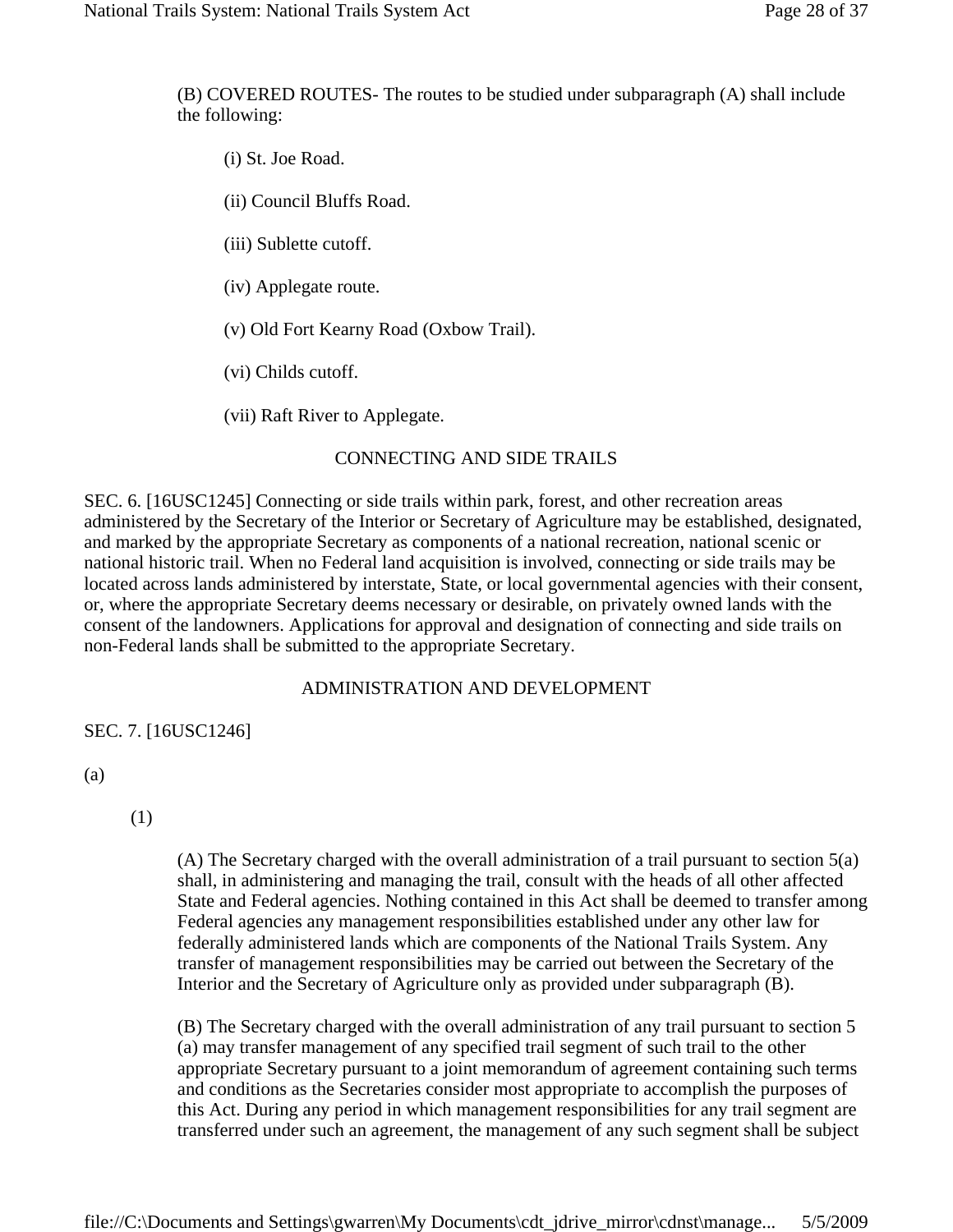to the laws, rules, and regulations of the Secretary provided with the management authority under the agreement except to such extent as the agreement may otherwise expressly provide.

(2) Pursuant to section 5(a), the appropriate Secretary shall select the rights-of-way for national scenic and national historic trails and shall publish notice thereof of the availability of appropriate maps or descriptions in the Federal Register; Provided, That in selecting the rights-of-way full consideration shall be given to minimizing the adverse effects upon the adjacent landowner or user and his operation. Development and management of each segment of the National Trails System shall be designed to harmonize with and complement any established multiple-use plans for the specific area in order to insure continued maximum benefits from the land. The location and width of such rights-of-way across Federal lands under the jurisdiction of another Federal agency shall be by agreement between the head of that agency and the appropriate Secretary. In selecting rights-of-way for trail purposes, the Secretary shall obtain the advice and assistance of the States, local governments, private organizations, and landowners and land users concerned.

(b) After publication of notice of the availability of appropriate maps or descriptions in the Federal Register, the Secretary charged with the administration of a national scenic or national historic trail may relocate segments of a national scenic or national historic trail right-of-way with the concurrence of the head of the Federal agency having jurisdiction over the lands involved, upon a determination that: (I) Such a relocation is necessary to preserve the purposes for which the trail was established, or (ii) the relocation is necessary to promote a sound land management program in accordance with established multiple-use principles: Provided, That a substantial relocation of the rights-of-way for such trail shall be by Act of Congress.

(c) National scenic or national historic trails may contain campsites, shelters, and related-public-use facilities. Other uses along the trail, which will not substantially interfere with the nature and purposes of the trail, may be permitted by the Secretary charged with the administration of the trail. Reasonable efforts shall be made to provide sufficient access opportunities to such trails and, to the extent practicable, efforts be made to avoid activities incompatible with the purposes for which such trails were established. The use of motorized vehicles by the general public along any national scenic trail shall be prohibited and nothing in this Act shall be construed as authorizing the use of motorized vehicles within the natural and historical areas of the national park system, the national wildlife refuge system, the national wilderness preservation system where they are presently prohibited or on other Federal lands where trails are designated as being closed to such use by the appropriate Secretary: Provided, That the Secretary charged with the administration of such trail shall establish regulations which shall authorize the use of motorized vehicles when, in his judgment, such vehicles are necessary to meet emergencies or to enable adjacent landowners or land users to have reasonable access to their lands or timber rights: Provided further, That private lands included in the national recreation, national scenic, or national historic trails by cooperative agreement of a landowner shall not preclude such owner from using motorized vehicles on or across such trails or adjacent lands from time to time in accordance with regulations to be established by the appropriate Secretary. Where a national historic trail follows existing public roads, developed rights-of-way or waterways, and similar features of man's nonhistorically related development, approximating the original location of a historic route, such segments may be marked to facilitate retracement of the historic route, and where a national historic trail parallels an existing public road, such road may be marked to commemorate the historic route. Other uses along the historic trails and the Continental Divide National Scenic Trail, which will not substantially interfere with the nature and purposes of the trail, and which, at the time of designation, are allowed by administrative regulations, including the use of motorized vehicles, shall be permitted by the Secretary charged with administration of the trail. The Secretary of the Interior and the Secretary of Agriculture, in consultation with appropriate governmental agencies and public and private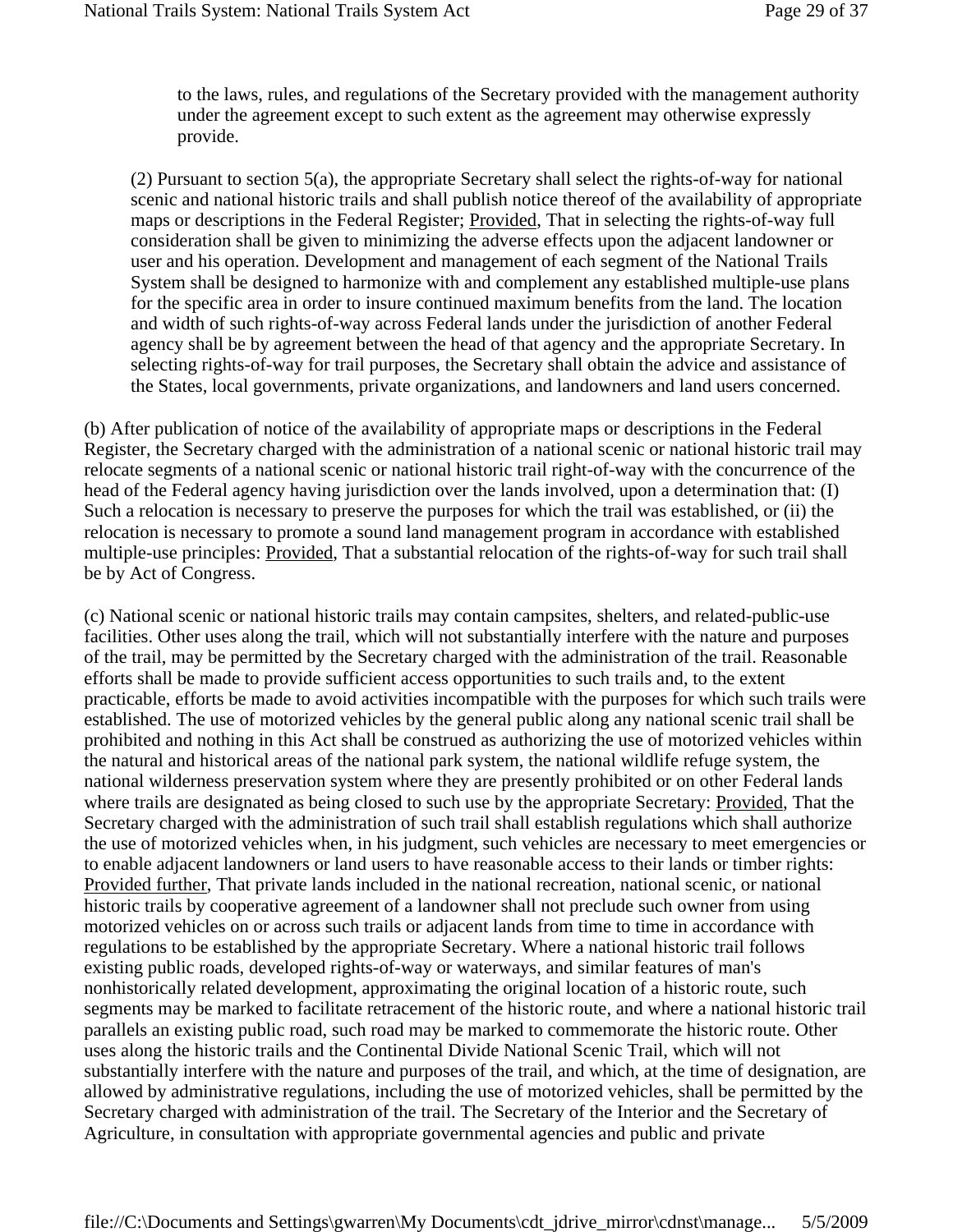organizations, shall establish a uniform marker, including thereon an appropriate and distinctive symbol for each national recreation, national scenic, and national historic trail. Where the trails cross lands administered by Federal agencies such markers shall be erected at appropriate points along the trails and maintained by the Federal agency administering the trail in accordance with standards established by the appropriate Secretary and where the trails cross non-Federal lands, in accordance with written cooperative agreements, the appropriate Secretary shall provide such uniform markers to cooperating agencies and shall require such agencies to erect and maintain them in accordance with the standards established. The appropriate Secretary may also provide for trail interpretation sites, which shall be located at historic sites along the route of any national scenic or national historic trail, in order to present information to the public about the trail, at the lowest possible cost, with emphasis on the portion of the trail passing through the State in which the site is located. Wherever possible, the sites shall be maintained by a State agency under a cooperative agreement between the appropriate Secretary and the State agency.

(d) Within the exterior boundaries of areas under their administration that are included in the right-ofway selected for a national recreation, national scenic, or national historic trail, the heads of Federal agencies may use lands for trail purposes and may acquire lands or interests in lands by written cooperative agreement, donation, purchase with donated or appropriated funds or exchange.

(e) Where the lands included in a national scenic or national historic trail right-of-way are outside of the exterior boundaries of federally administered areas, the Secretary charged with the administration of such trail shall encourage the States or local governments involved (1) to enter into written cooperative agreements with landowners, private organizations, and individuals to provide the necessary trail rightof-way, or (2) to acquire such lands or interests therein to be utilized as segments of the national scenic or national historic trail: Provided, That if the State or local governments fail to enter into such written cooperative agreements or to acquire such lands or interests therein after notice of the selection of the right-of-way is published, the appropriate Secretary, may (I) enter into such agreements with landowners, States, local governments, private organizations, and individuals for the use of lands for trail purposes, or (ii) acquire private lands or interests therein by donation, purchase with donated or appropriated funds or exchange in accordance with the provisions of subsection (f) of this section: Provided further, That the appropriate Secretary may acquire lands or interests therein from local governments or governmental corporations with the consent of such entities. The lands involved in such rights-of-way should be acquired in fee, if other methods of public control are not sufficient to assure their use for the purpose for which they are acquired: Provided, That if the Secretary charged with the administration of such trail permanently relocates the right-of-way and disposes of all title or interest in the land, the original owner, or his heirs or assigns, shall be offered, by notice given at the former owner's last known address, the right of first refusal at the fair market price.

(f)

(1) The Secretary of the Interior, in the exercise of his exchange authority, may accept title to any non-Federal property within the right-of-way and in exchange therefor he may convey to the grantor of such property any federally owned property under his jurisdiction which is located in the State wherein such property is located and which he classifies as suitable for exchange or other disposal. The values of the properties so exchanged either shall be approximately equal, or if they are not approximately equal the values shall be equalized by the payment of cash to the grantor or to the Secretary as the circumstances require. The Secretary of Agriculture, in the exercise of his exchange authority, may utilize authorities and procedures available to him in connection with exchanges of national forest lands.

(2) In acquiring lands or interests therein for a National Scenic or Historic Trail, the appropriate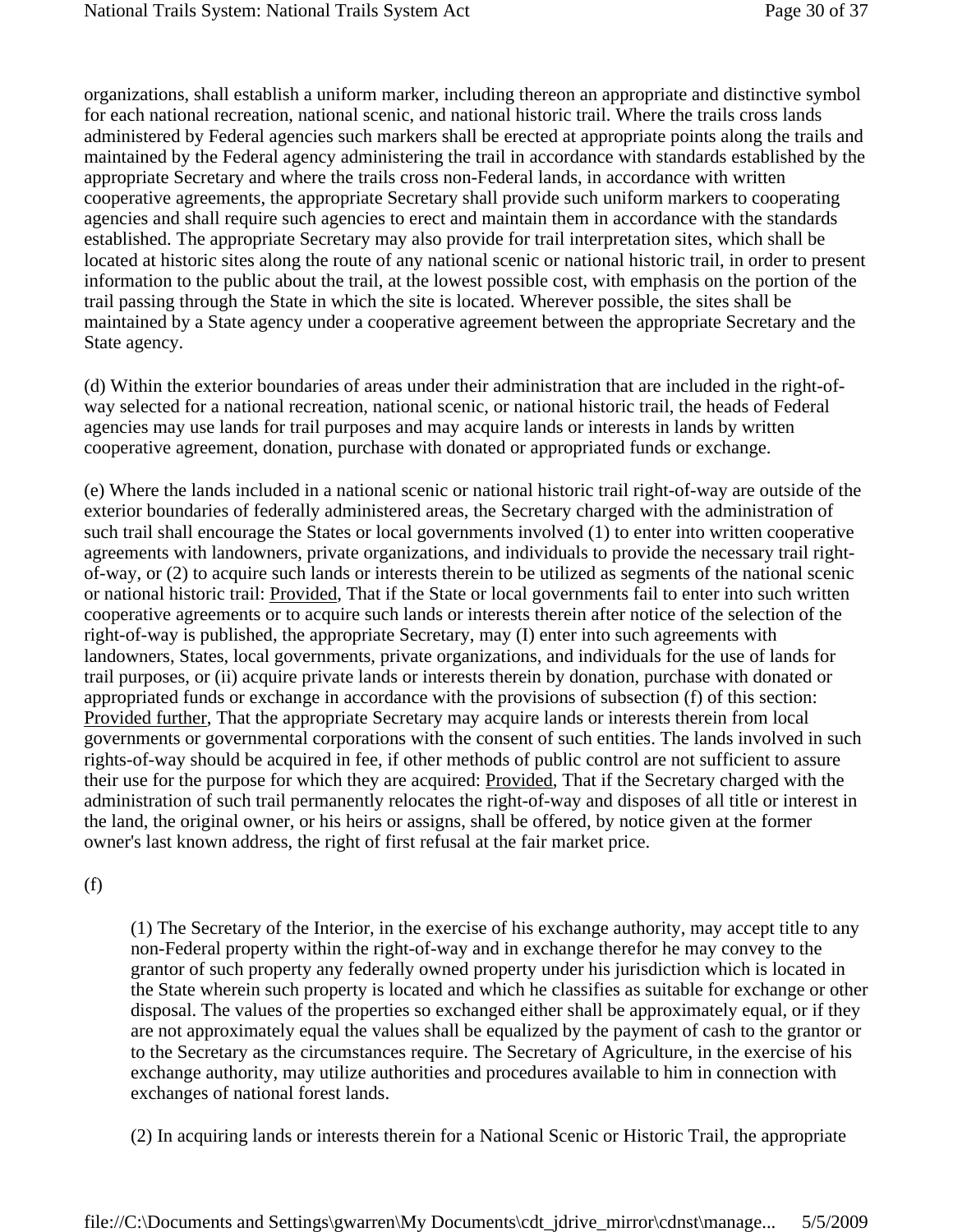Secretary may, with consent of a landowner, acquire whole tracts notwithstanding that parts of such tracts may lie outside the area of trail acquisition. In furtherance of the purposes of this act, lands so acquired outside the area of trail acquisition may be exchanged for any non-Federal lands or interests therein within the trail right-of-way, or disposed of in accordance with such procedures or regulations as the appropriate Secretary shall prescribe, including: (I) provisions for conveyance of such acquired lands or interests therein at not less than fair market value to the highest bidder, and (ii) provisions for allowing the last owners of record a right to purchase said acquired lands or interests therein upon payment or agreement to pay an amount equal to the highest bid price. For lands designated for exchange or disposal, the appropriate Secretary may convey these lands with any reservations or covenants deemed desirable to further the purposes of this Act. The proceeds from any disposal shall be credited to the appropriation bearing the costs of land acquisition for the affected trail.

(g) The appropriate Secretary may utilize condemnation proceedings without the consent of the owner to acquire private lands or interests, therein pursuant to this section only in cases where, in his judgment, all reasonable efforts to acquire such lands or interest therein by negotiation have failed, and in such cases he shall acquire only such title as, in his judgment, is reasonably necessary to provide passage across such lands: Provided, That condemnation proceedings may not be utilized to acquire fee title or lesser interests to more than an average of one hundred and twenty-five acres per mile. Money appropriated for Federal purposes from the land and water conservation fund shall, without prejudice to appropriations from other sources, be available to Federal departments for the acquisition of lands or interests in lands for the purposes of this Act. For national historic trails, direct Federal acquisition for trail purposes shall be limited to those areas indicated by the study report or by the comprehensive plan as high potential route segments or high potential historic sites. Except for designated protected components of the trail, no land or site located along a designated national historic trail or along the Continental Divide National Scenic Trail shall be subject to the provisions of section 4(f) of the Department of Transportation Act (49 U.S.C. 1653(f)) unless such land or site is deemed to be of historical significance under appropriate historical site criteria such as those for the National Register of Historic Places.

```
(h)
```
(1) The Secretary charged with the administration of a national recreation, national scenic, or national historic trail shall provide for the development and maintenance of such trails within federally administered areas, and shall cooperate with and encourage the States to operate, develop, and maintain portions of such trails which are located outside the boundaries of federally administered areas. When deemed to be in the public interest, such Secretary may enter written cooperative agreements with the States or their political subdivisions, landowners, private organizations, or individuals to operate, develop, and maintain any portion of such a trail either within or outside a federally administered area. Such agreements may include provisions for limited financial assistance to encourage participation in the acquisition, protection, operation, development, or maintenance of such trails, provisions providing volunteer in the park or volunteer in the forest status (in accordance with the Volunteers in the Parks Act of 1969 and the Volunteers in the Forests Act of 1972) to individuals, private organizations, or landowners participating in such activities, or provisions of both types. The appropriate Secretary shall also initiate consultations with affected States and their political subdivisions to encourage --

(A) the development and implementation by such entities of appropriate measures to protect private landowners from trespass resulting from trail use and from unreasonable personal liability and property damage caused by trail use, and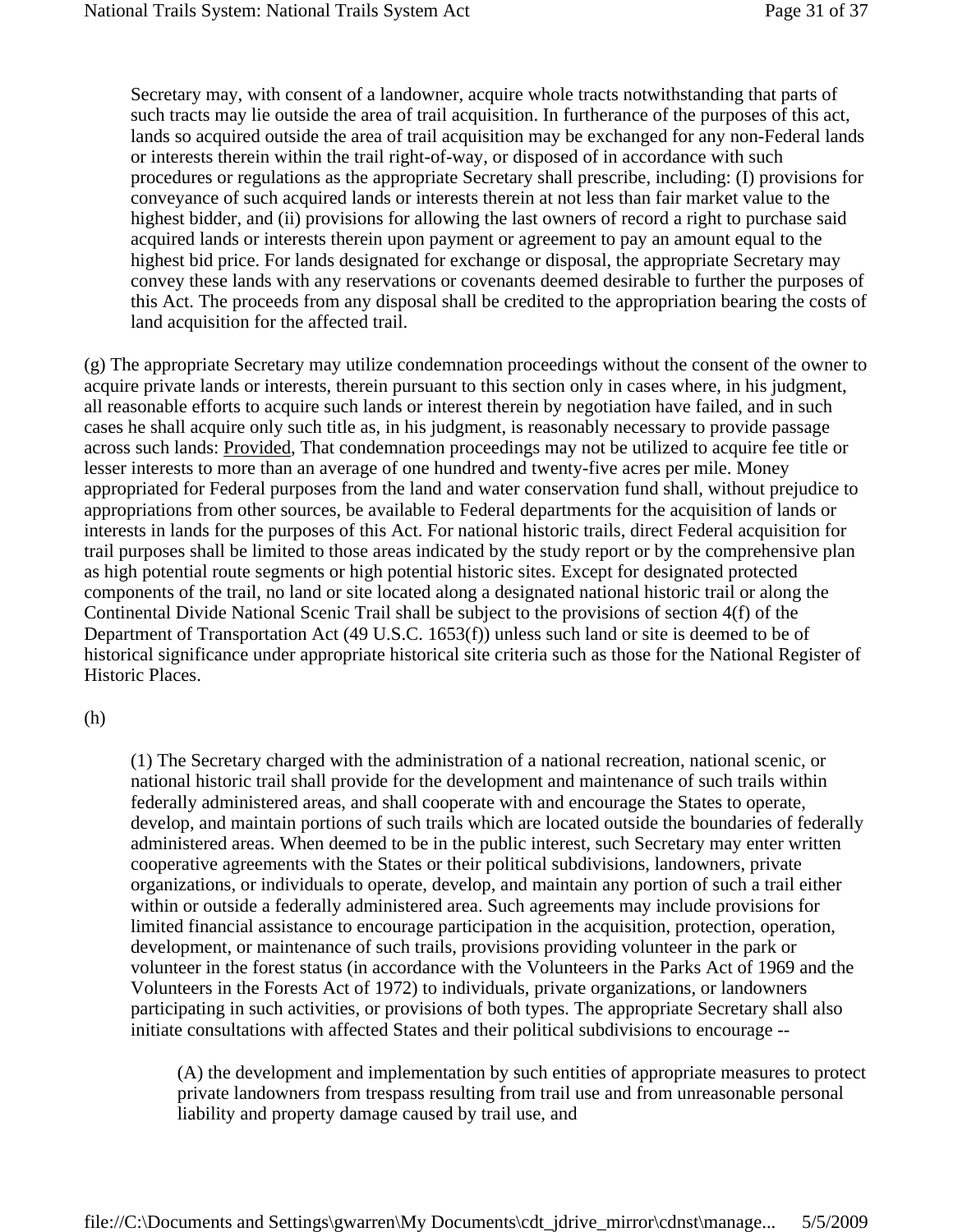(B) the development and implementation by such entities of provisions for land practices compatible with the purposes of this Act, for property within or adjacent to trail rights-ofway. After consulting with States and their political subdivisions under the preceding sentence, the Secretary may provide assistance to such entities under appropriate cooperative agreements in the manner provided by this subsection.

(2) Whenever the Secretary of the Interior makes any conveyance of land under any of the public land laws, he may reserve a right-of-way for trails to the extent he deems necessary to carry out the purposes of this Act.

(i) The appropriate Secretary, with the concurrence of the heads of any other Federal agencies administering lands through which a national recreation, national scenic, or national historic trail passes, and after consultation with the States, local governments, and organizations concerned, may issue regulations, which may be revised from time to time, governing the use, protection, management, development, and administration of trails of the national trails system. In order to maintain good conduct on and along the trails located within federally administered areas and to provide for the proper government and protection of such trails, the Secretary of the Interior and the Secretary of Agriculture shall prescribe and publish such uniform regulations as they deem necessary and any person who violates such regulations shall be guilty of a misdemeanor, and may be punished by a fine of not more \$500 or by imprisonment not exceeding six months, or by both such fine and imprisonment. The Secretary responsible for the administration of any segment of any component of the National Trails System (as determined in a manner consistent with subsection  $(a)(1)$  of this section) may also utilize authorities related to units of the national park system or the national forest system, as the case may be, in carrying out his administrative responsibilities for such component.

(j) Potential trail uses allowed on designated components of the national trails system may include, but are not limited to, the following: bicycling, cross-country skiing, day hiking, equestrian activities, jogging or similar fitness activities, trail biking, overnight and long-distance backpacking, snowmobiling, and surface water and underwater activities. Vehicles which may be permitted on certain trails may include, but need not be limited to, motorcycles, bicycles, four-wheel drive or all-terrain offroad vehicles. In addition, trail access for handicapped individuals may be provided. The provisions of this subsection shall not supersede any other provisions of this Act or other Federal laws, or any State or local laws.

(k) For the conservation purpose of preserving or enhancing the recreational, scenic, natural, or historical values of components of the national trails system, and environs thereof as determined by the appropriate Secretary, landowners are authorized to donate or otherwise convey qualified real property interests to qualified organizations consistent with section 170(h)(3) of the Internal Revenue Code of 1954, including, but not limited to, right-of-way, open space, scenic, or conservation easements, without regard to any limitation on the nature of the estate or interest otherwise transferable within the jurisdiction where the land is located. The conveyance of any such interest in land in accordance with this subsection shall be deemed to further a Federal conservation policy and yield a significant public benefit for purposes of section 6 of Public Law 96-541.

### STATE AND METROPOLITAN AREA TRAILS

SEC. 8. [16USC1247] (a) The Secretary of the Interior is directed to encourage States to consider, in their comprehensive statewide outdoor recreation plans and proposals for financial assistance for State and local projects submitted pursuant to the Land and Water Conservation Fund Act, needs and opportunities for establishing park, forest, and other recreation and historic trails on lands owned or administered by States, and recreation and historic trails on lands in or near urban areas. The Secretary is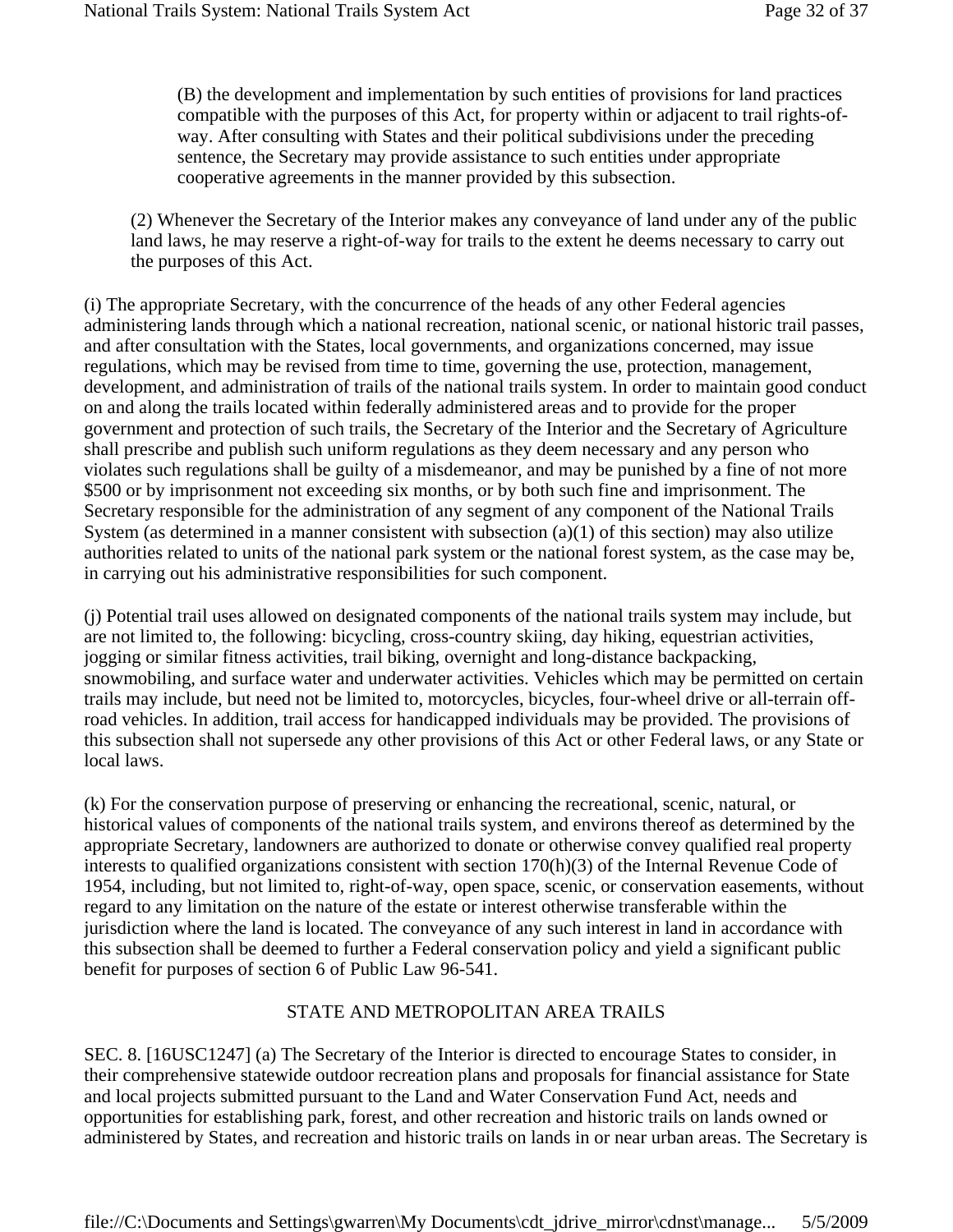also directed to encourage States to consider, in their comprehensive statewide historic preservation plans and proposals for financial assistance for State, local, and private projects submitted pursuant to the Act of October 15, 1966 (80 Stat. 915), as amended, needs and opportunities for establishing historic trails. He is further directed in accordance with the authority contained in the Act of May 28, 1963 (77 Stat. 49), to encourage States, political subdivisions, and private interests, including nonprofit organizations, to establish such trails.

(b) The Secretary of Housing and Urban Development is directed, in administering the program of comprehensive urban planning and assistance under section 701 of the Housing Act of 1954, to encourage the planning of recreation trails in connection with the recreation and transportation planning for metropolitan and other urban areas. He is further directed, in administering the urban open space program under title VII of the Housing Act of 1961, to encourage such recreation trails.

(c) The Secretary of Agriculture is directed, in accordance with authority vested in him, to encourage States and local agencies and private interests to establish such trails.

(d) The Secretary of Transportation, the Chairman of the Interstate Commerce Commission, and the Secretary of the Interior, in administering the Railroad Revitalization and Regulatory Reform Act of 1976, shall encourage State and local agencies and private interests to establish appropriate trails using the provisions of such programs. Consistent with the purposes of that Act, and in furtherance of the national policy to preserve established railroad rights-of-way for future reactivation of rail service, to protect rail transportation corridors, and to encourage energy efficient transportation use, in the case of interim use of any established railroad rights-of-way pursuant to donation, transfer, lease, sale, or otherwise in a manner consistent with the National Trails System Act, if such interim use is subject to restoration or reconstruction for railroad purposes, such interim use shall not be treated, for purposes of any law or rule of law, as an abandonment of the use of such rights-of-way for railroad purposes. If a State, political subdivision, or qualified private organization is prepared to assume full responsibility for management of such rights-of-way and for any legal liability arising out of such transfer or use, and for the payment of any and all taxes that may be levied or assessed against such rights-of-way, then the Commission shall impose such terms and conditions as a requirement of any transfer or conveyance for interim use in a manner consistent with this Act, and shall not permit abandonment or discontinuance inconsistent or disruptive of such use.

(e) Such trails may be designated and suitably marked as parts of the nationwide system of trails by the States, their political subdivisions, or other appropriate administering agencies with the approval of the Secretary of the Interior.

### RIGHTS-OF-WAY AND OTHER PROPERTIES

SEC. 9. [16USC1248] (a) The Secretary of the Interior or the Secretary of Agriculture as the case may be, may grant easements and rights-of-way upon, over, under, across, or along any component of the national trails system in accordance with the laws applicable to the national park system and the national forest system, respectively: Provided, That any conditions contained in such easements and rights-ofway shall be related to the policy and purposes of this Act.

(b) The Department of Defense, the Department of Transportation, the Interstate Commerce Commission, the Federal Communications Commission, the Federal Power Commission, and other Federal agencies having jurisdiction or control over or information concerning the use, abandonment, or disposition of roadways, utility rights-of-way, or other properties which may be suitable for the purpose of improving or expanding the national trails system shall cooperate with the Secretary of the Interior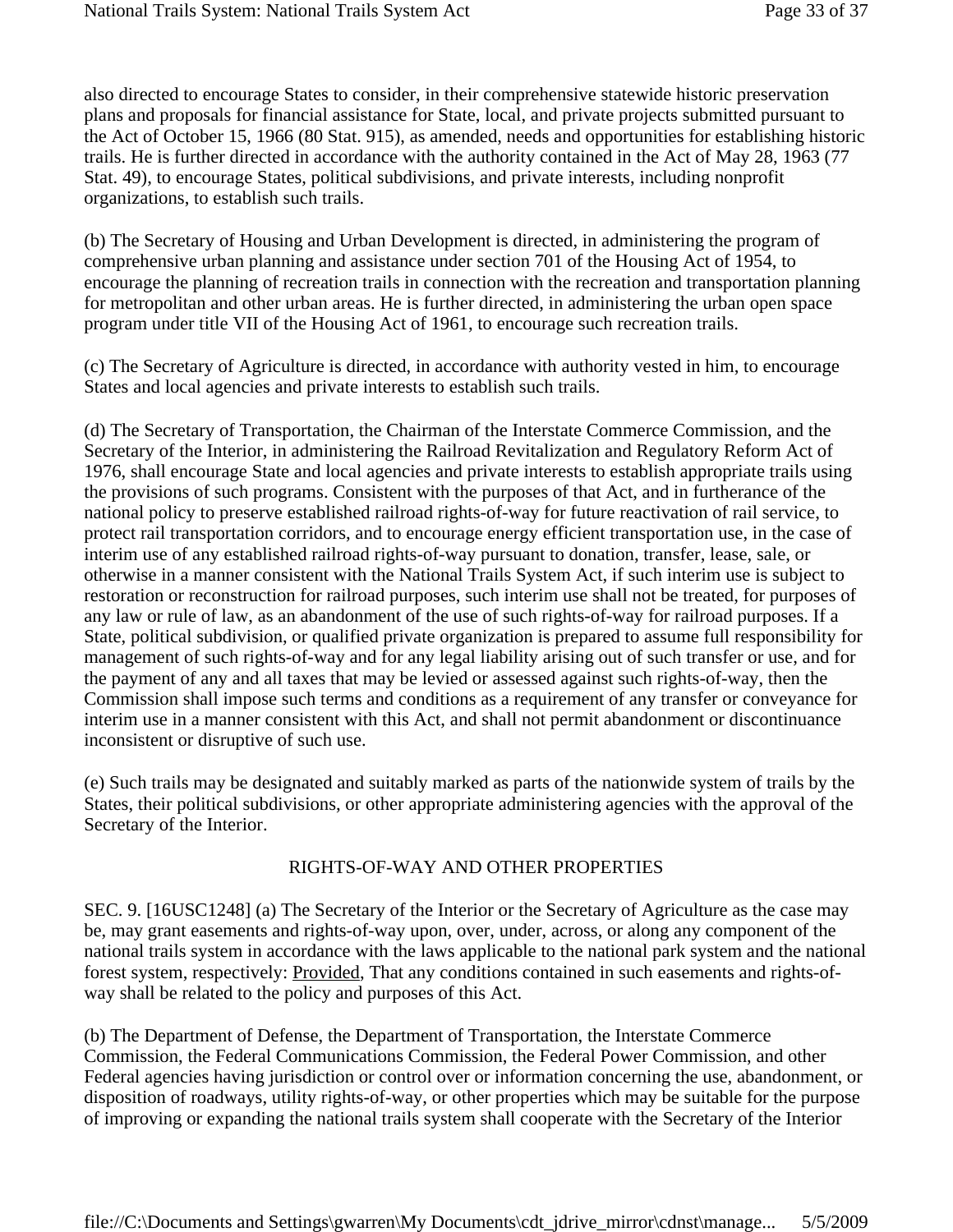and the Secretary of Agriculture in order to assure, to the extent practicable, that any such properties having values suitable for trail purposes may be made available for such use.

(c) Commencing upon the date of enactment of this subsection, any and all right, title, interest, and estate of the United States in all rights-of-way of the type described in the Act of March 8, l922 (43 U.S.C. 9l2), shall remain in the United States upon the abandonment or forfeiture of such rights-of-way, or portions thereof, except to the extent that any such right-of-way, or portion thereof, is embraced within a public highway no later than one year after a determination of abandonment or forfeiture, as provided under such Act.

(d)

(1) All rights-of-way, or portions thereof, retained by the United States pursuant to subsection (c) which are located within the boundaries of a conservation system unit or a National Forest shall be added to and incorporated within such unit or National Forest and managed in accordance with applicable provisions of law, including this Act.

(2) All such retained rights-of-way, or portions thereof, which are located outside the boundaries of a conservation system unit or a National Forest but adjacent to or contiguous with any portion of the public lands shall be managed pursuant to the Federal Land Policy and Management Act of l976 and other applicable law, including this section.

(3) All such retained rights-of-way, or portions thereof, which are located outside the boundaries of a conservation system unit or National Forest which the Secretary of the Interior determines suitable for use as a public recreational trail or other recreational purposes shall be managed by the Secretary for such uses, as well as for such other uses as the Secretary determines to be appropriate pursuant to applicable laws, as long as such uses do not preclude trail use.

(e)

(l) The Secretary of the Interior is authorized where appropriate to release and quitclaim to a unit of government or to another entity meeting the requirements of this subsection any and all right, title, and interest in the surface estate of any portion of any right-of-way to the extent any such right, title, and interest was retained by the United States pursuant to subsection (c), if such portion is not located within the boundaries of any conservation system unit or National Forest. Such release and quitclaim shall be made only in response to an application therefor by a unit of State or local government or another entity which the Secretary of the Interior determines to be legally and financially qualified to manage the relevant portion for public recreational purposes. Upon receipt of such an application, the Secretary shall publish a notice concerning such application in a newspaper of general circulation in the area where the relevant portion is located. Such release and quitclaim shall be on the following conditions:

(A) If such unit or entity attempts to sell, convey, or otherwise transfer such right, title, or interest or attempts to permit the use of any part of such portion for any purpose incompatible with its use for public recreation, then any and all right, title, and interest released and quitclaimed by the Secretary pursuant to this subsection shall revert to the United States.

(B) Such unit or entity shall assume full responsibility and hold the United States harmless for any legal liability which might arise with respect to the transfer, possession, use, release,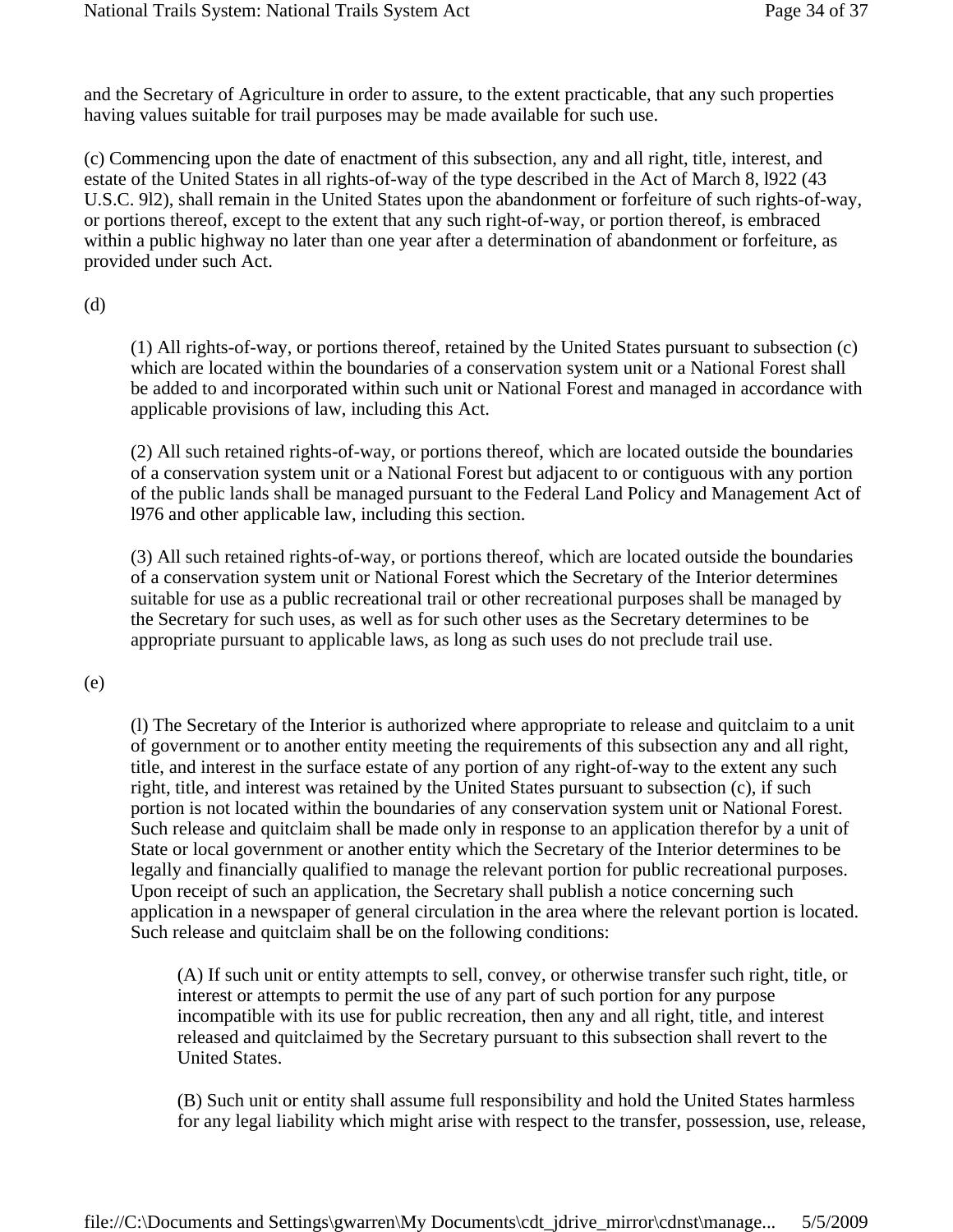or quitclaim of such right-of-way.

(C) Notwithstanding any other provision of law, the United States shall be under no duty to inspect such portion prior to such release and quitclaim, and shall incur no legal liability with respect to any hazard or any unsafe condition existing on such portion at the time of such release and quitclaim.

(2) The Secretary is authorized to sell any portion of a right-of-way retained by the United States pursuant to subsection (c) located outside the boundaries of a conservation system unit or National Forest if any such portion is --

(A) not adjacent to or contiguous with any portion of the public lands; or

(B) determined by the Secretary, pursuant to the disposal criteria established by section 203 of the Federal Land Policy and Management Act of l976, to be suitable for sale. Prior to conducting any such sale, the Secretary shall take appropriate steps to afford a unit of State or local government or any other entity an opportunity to seek to obtain such portion pursuant to paragraph (l) of this subsection.

(3) All proceeds from sales of such retained rights of way shall be deposited into the Treasury of the United States and credited to the Land and Water Conservation Fund as provided in section 2 of the Land and Water Conservation Fund Act of l965.

(4) The Secretary of the Interior shall annually report to the Congress the total proceeds from sales under paragraph (2) during the preceding fiscal year. Such report shall be included in the President's annual budget submitted to the Congress.

(f) As used in this section --

(1) The term "conservation system unit" has the same meaning given such term in the Alaska National Interest Lands Conservation Act (Public Law 96-487; 94 Stat. 237l et seq.), except that such term shall also include units outside Alaska.

(2) The term "public lands" has the same meaning given such term in the Federal Land Policy and Management Act of l976.

### AUTHORIZATION OF APPROPRIATIONS

#### SEC. 10. [16USC1249] (a)

(1) There are hereby authorized to be appropriated for the acquisition of lands or interests in lands not more than \$5,000,000 for the Appalachian National Scenic Trail and not more than \$500,000 for the Pacific Crest National Scenic Trail. From the appropriations authorized for fiscal year 1979 and succeeding fiscal years pursuant to the Land and Water Conservation Fund Act (78 Stat. 897), as amended, not more than the following amounts may be expended for the acquisition of lands and interests in lands authorized to be acquired pursuant to the provisions of this Act: for the Appalachian National Scenic Trail, not to exceed \$30,000,000 for fiscal year 1979, \$30,000,000 for fiscal year 1980, and \$30,000,000 for fiscal year 1981, except that the difference between the foregoing amounts and the actual appropriations in any one fiscal year shall be available for appropriation in subsequent fiscal years.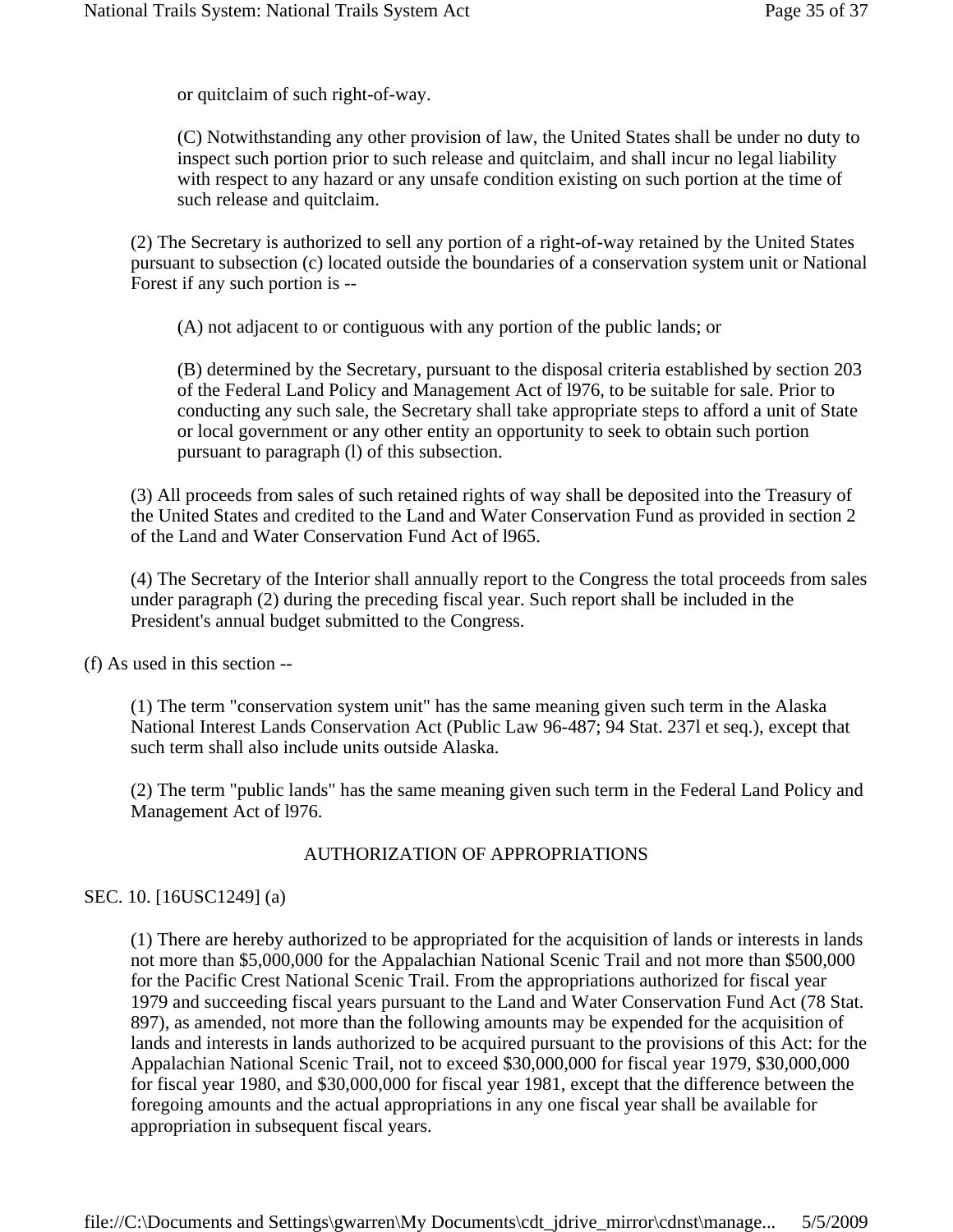(2) It is the express intent of the Congress that the Secretary should substantially complete the land acquisition program necessary to insure the protection of the Appalachian Trail within three complete fiscal years following the date of enactment of this sentence.

(b) For the purposes of Public Law 95-42 (91 Stat. 211), the lands and interests therein acquired pursuant to this section shall be deemed to qualify for funding under the provisions of section 1, clause 2, of said Act.

(c) Authorization of Appropriations-

(1) IN GENERAL- Except as otherwise provided in this Act, there are authorized to be appropriated such sums as are necessary to implement the provisions of this Act relating to the trails designated by section 5(a).

### (2) NATCHEZ TRACE NATIONAL SCENIC TRAIL-

(A) IN GENERAL- With respect to the Natchez Trace National Scenic Trail (referred to in this paragraph as the 'trail') designated by section  $5(a)(12)$ --

(i) not more than \$500,000 shall be appropriated for the acquisition of land or interests in land for the trail; and

(ii) not more than \$2,000,000 shall be appropriated for the development of the trail.

(B) PARTICIPATION BY VOLUNTEER TRAIL GROUPS- The administering agency for the trail shall encourage volunteer trail groups to participate in the development of the trail.

#### VOLUNTEER TRAILS ASSISTANCE

SEC. 11. [16USC1250] (a)

(1) In addition to the cooperative agreement and other authorities contained in this Act, the Secretary of the Interior, the Secretary of Agriculture, and the head of any Federal agency administering Federal lands, are authorized to encourage volunteers and volunteer organizations to plan, develop, maintain, and manage, where appropriate, trails throughout the Nation.

(2) Wherever appropriate in furtherance of the purposes of this Act, the Secretaries are authorized and encouraged to utilize the Volunteers in the Parks Act of 1969, the Volunteers in the Forests Act of 1972, and section 6 of the Land and Water Conservation Fund Act of 1965 (relating to the development of Statewide Comprehensive Outdoor Recreation Plans).

(b) Each Secretary or the head of any Federal land managing agency, may assist volunteers and volunteers organizations in planning, developing, maintaining, and managing trails. Volunteer work may include, but need not be limited to--

(1) planning, developing, maintaining, or managing (A) trails which are components of the national trails system, or (B) trails which, if so developed and maintained, could qualify for designation as components of the national trails system; or

(2) operating programs to organize and supervise volunteer trail building efforts with respect to